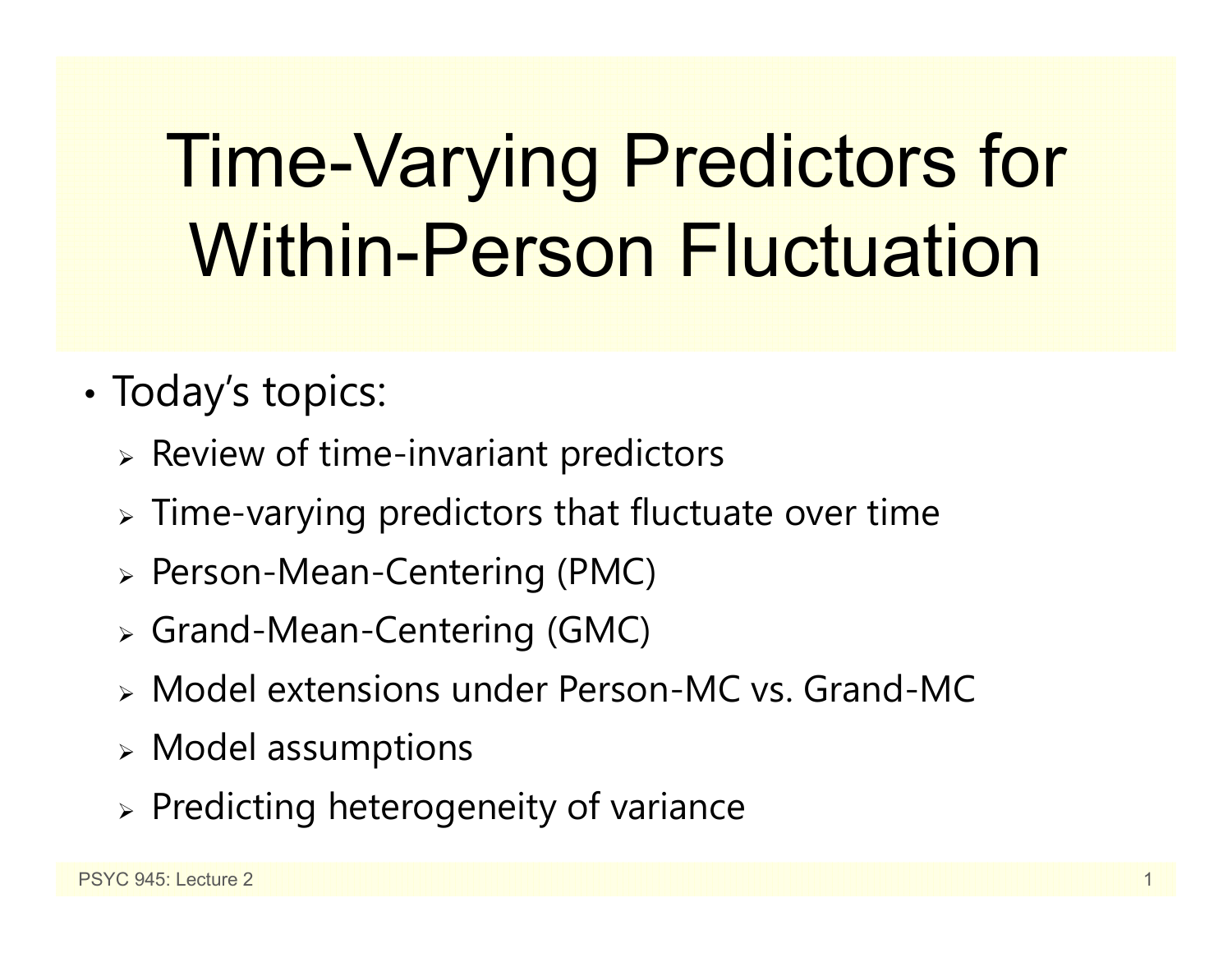## Modeling Time-Invariant Predictors

### What independent variables can be time-invariant predictors?

- Also known as "person-level" or "level-2" predictors
- Include substantive predictors, controls, and predictors of missingness
- Can be anything that **does not change across time** (e.g., Biological Sex)
- Can be anything that **is not likely to change across the study,**  but you may have to argue for this (e.g., Parenting Strategies, SES)
- Can be anything that **does change across the study**…
	- But you have **only measured once**
		- n Limit conclusions to variable's status at time of measurement
		- e.g., "Parenting Strategies at age 10"
	- Or **is perfectly correlated with time** (age, time to event)
		- Would use Age at Baseline, or Time to Event *from Baseline* instead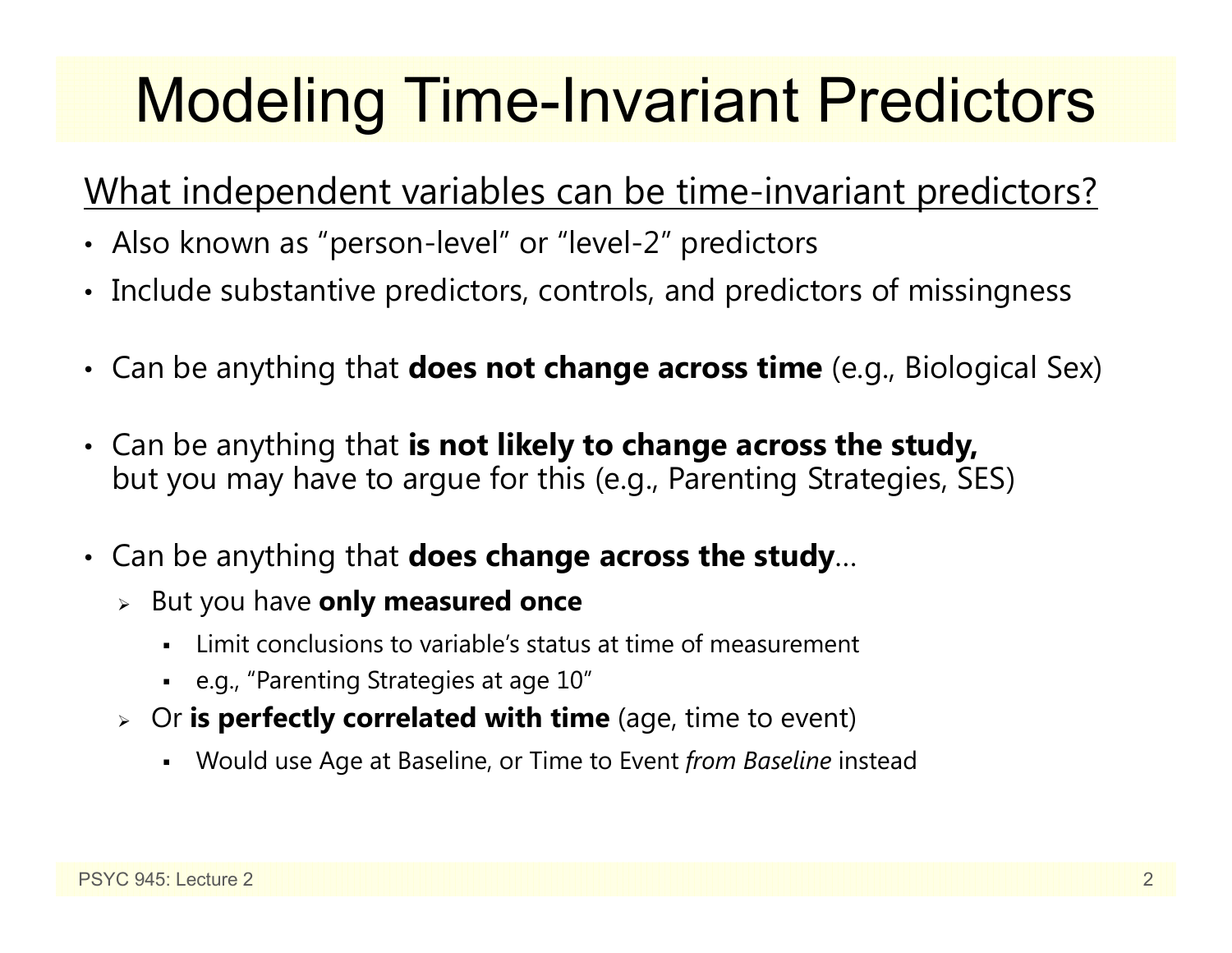## The Role of Time-Invariant Predictors in the **Model for the Means**

#### •**In Within-Person Change Models**  Adjust growth curve

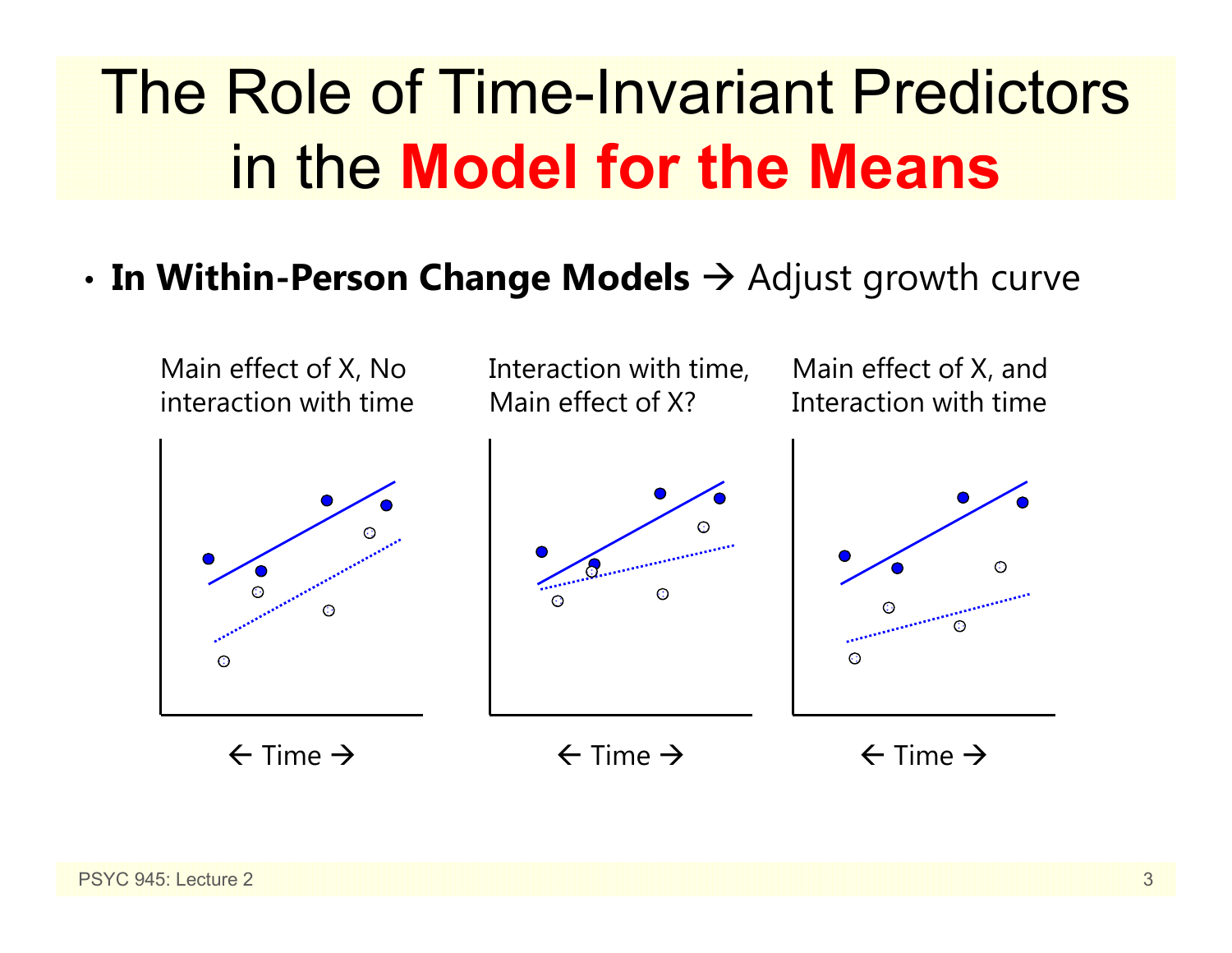## The Role of Time-Invariant Predictors in the **Model for the Means**

 $\boldsymbol{\cdot}$  In **Within-Person Fluctuation Models**  $\boldsymbol{\rightarrow}$  Adjust mean level

No main effect of X



 $\leftarrow$  Time  $\rightarrow$ 



 $\bullet$ 

 $\odot$ 

⊕

Main effect of X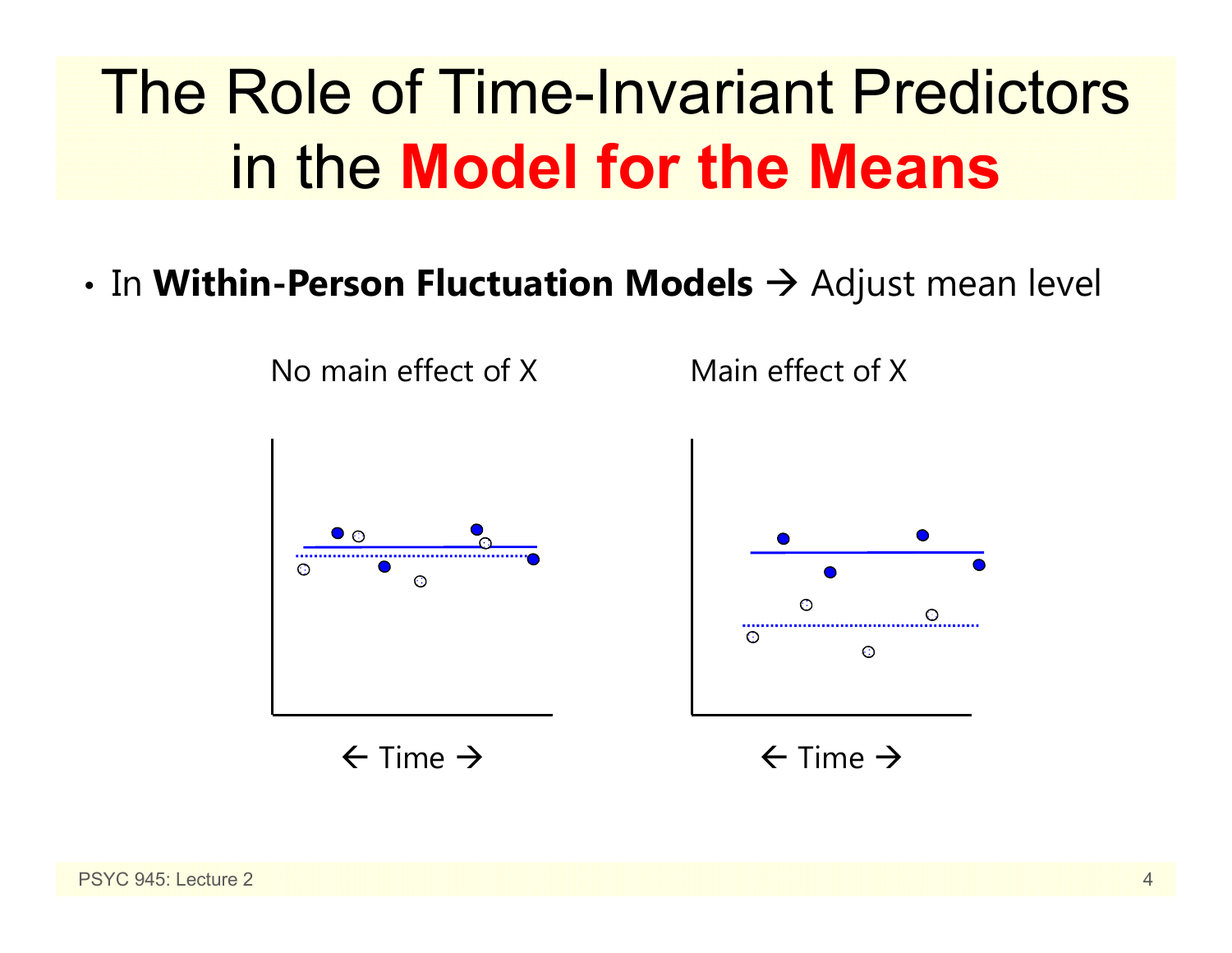## Why Level-2 Predictors Cannot Have Random Effects in 2-Level Models



#### **You cannot make a line out of a dot, so level-2 effects cannot vary randomly over persons.**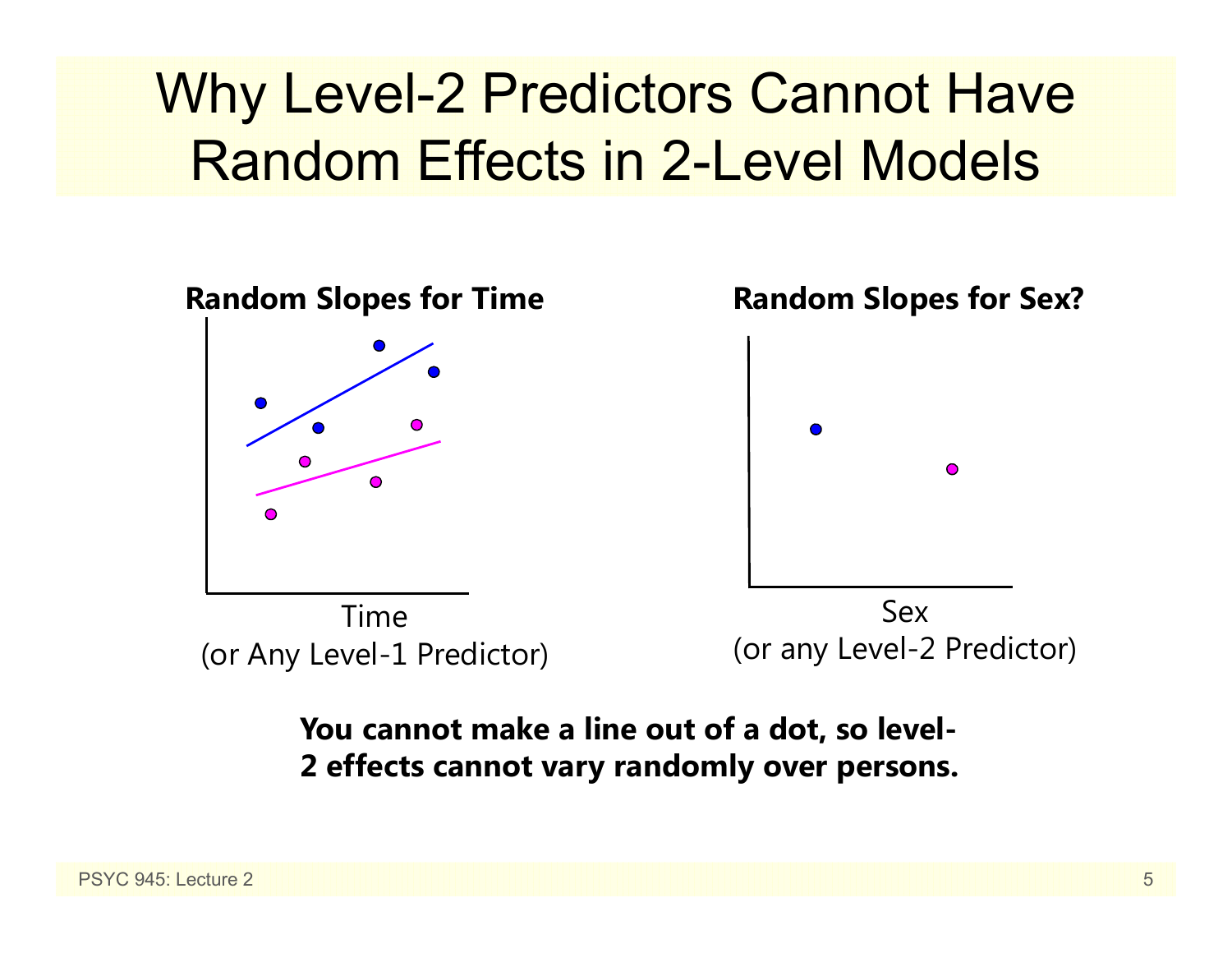## Education as a Time-Invariant Predictor: Example using a Random Quadratic Time Model

- •• <u>Main Effect of Education = Education\*Intercept Interaction</u>
	- $\triangleright$  Moderates the intercept  $\rightarrow$  Increase or decrease in expected outcome at time 0 for every year of education
- Effect of Education on Linear Time = Education\*Time Interaction
	- $\triangleright$  Moderates the linear time slope  $\rightarrow$  Increase or decrease in expected rate of change at time 0 for every year of education
- •• Effect of Education on Quadratic Time = Education\*Time<sup>2</sup> Interaction
	- $\triangleright$  Moderates the quadratic time slope  $\rightarrow$  Increase or decrease in half of expected acceleration/deceleration of linear rate of change for every year of education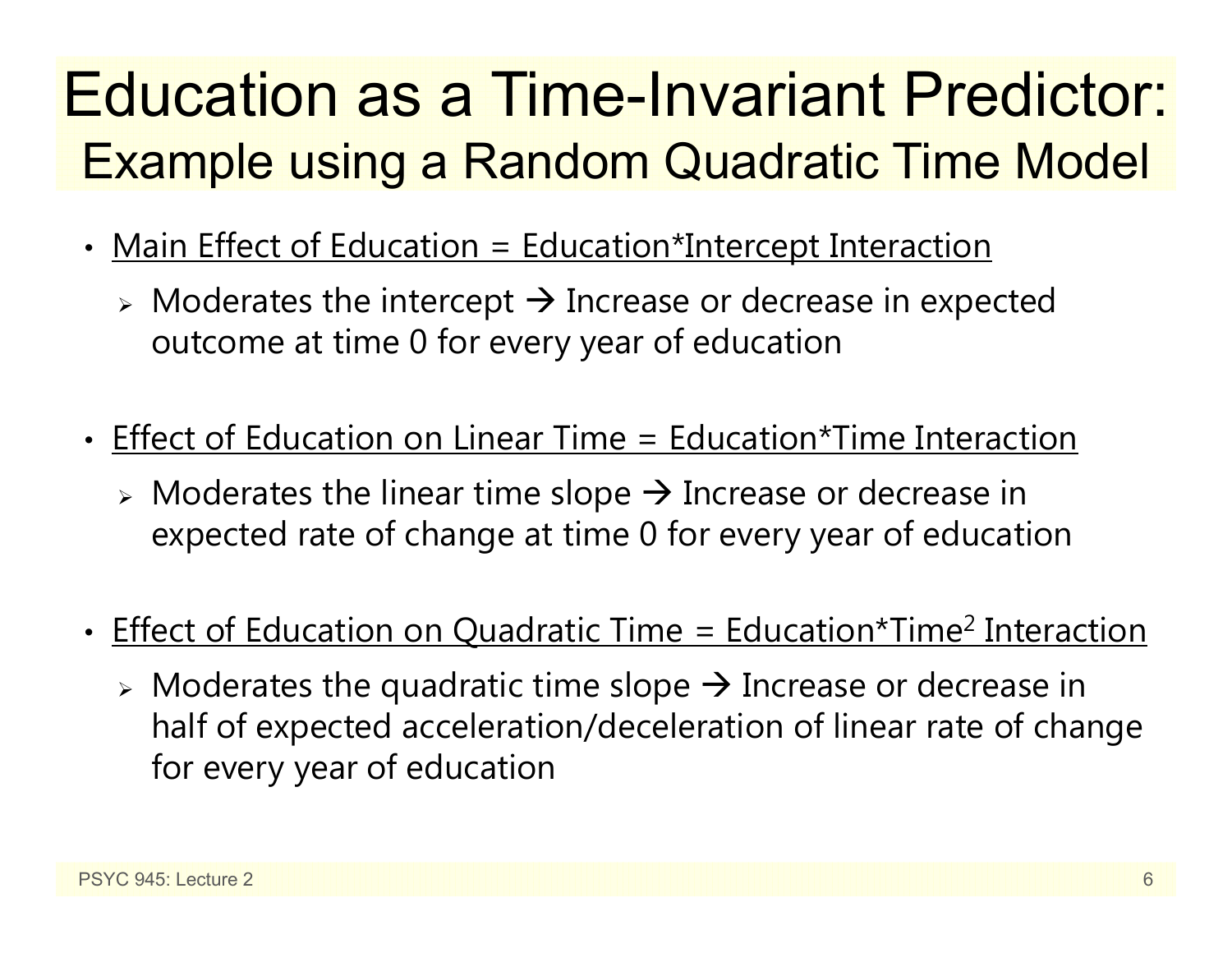### Education (12 years = 0) as a Time-Invariant Predictor: Example using a Random Quadratic Time Model

## ${\sf Level\ 1:}\ \bf{y_{ti}} = {\sf \boldsymbol{\beta}_{0i}} + {\sf \boldsymbol{\beta}_{1i}}$ Time $_{\sf ti}$  +  ${\sf \boldsymbol{\beta}_{2i}}$ Time $_{\sf ti}^{2}$  +  ${\sf \boldsymbol{\mathsf{e}_{ti}}}$ Level 2 Equations (one per β):

**Intercept** for person *i*

**β0i <sup>=</sup>**

**γ00Fixed Intercept when Time=0 and Ed=12**

**<sup>+</sup> γ01Edi +** 

**∆ in Intercept per unit ∆ in Ed**

**<sub>0i</sub> Random (Deviation) Intercept after controlling for Ed**

**β1i <sup>=</sup> Linear Slope** for person *i*

**β2i**

**Quad Slope** for person *i*

**γ10**

**Fixed Linear Time Slope when Time=0 and Ed=12**

**γ20 <sup>+</sup> Fixed Quad Time Slope when Ed = 12**

**<sup>+</sup> γ11Edi +** 

**∆ in Linear Time Slope per unit ∆in Ed (=Ed\*time)**

## **γ**<sub>21</sub>Ed:

**∆ in Quad Time Slope per unit ∆ in Ed (=Ed\*time 2)**  $$ 

**Random (Deviation) Linear Time Slope after controlling for Ed**

 $U_{2i}$ 

**Random (Deviation**) **Quad Time Slope after controlling for Ed**

PSYC 945: Lecture 2

**<sup>=</sup>**

7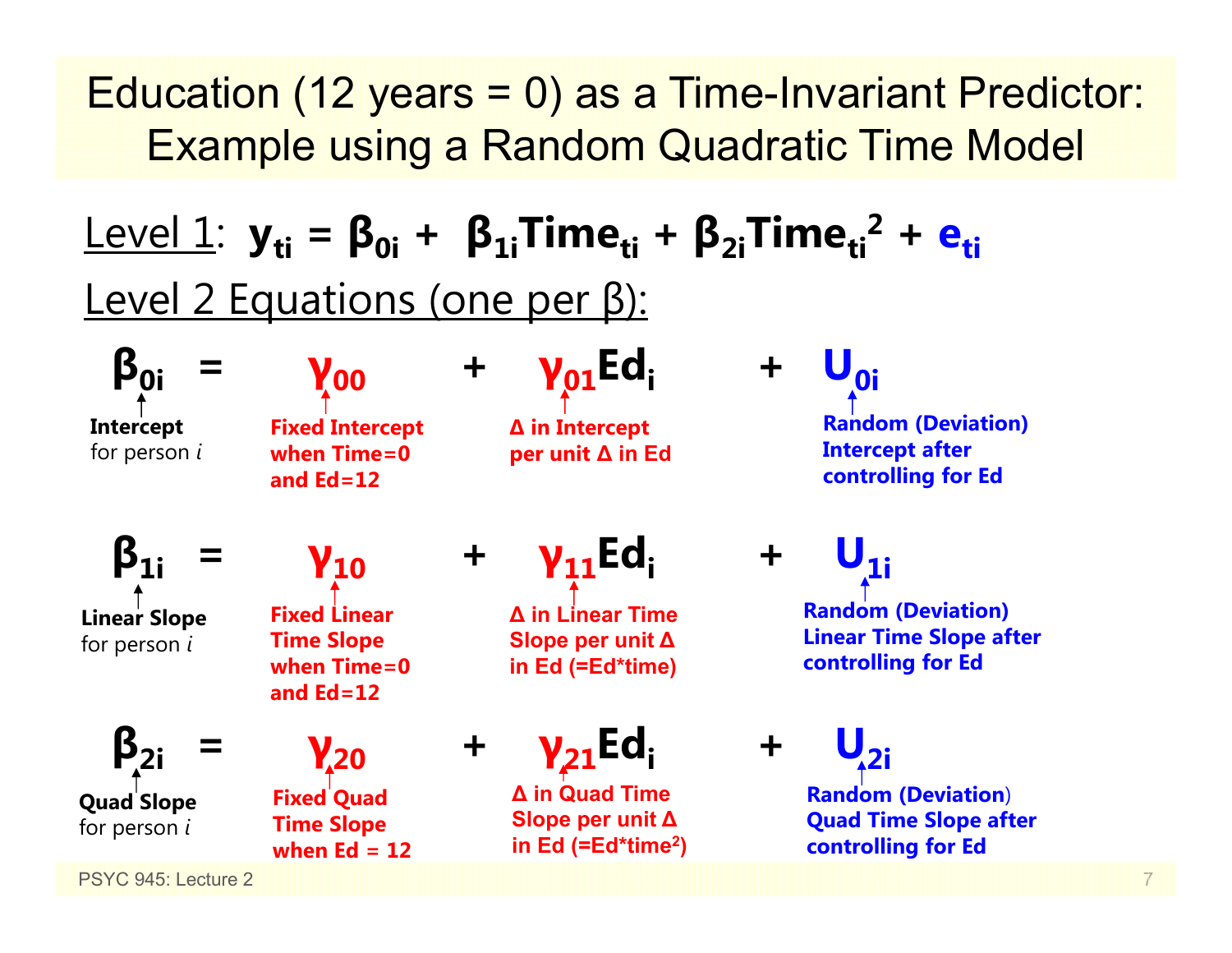Education (12 years = 0) as a Time-Invariant Predictor: Example using a Random Quadratic Time Model

Level 1: **yti <sup>=</sup> β0i <sup>+</sup> β1iTimeti <sup>+</sup> β2iTimeti2 + eti**Level 2 Equations (one per β):

$$
\beta_{0i} = \gamma_{00} + \gamma_{01} Ed_i + U_{0i}
$$

$$
\beta_{1i} = \gamma_{10} + \gamma_{11} Ed_i + U_{1i}
$$

$$
\beta_{2i} = \gamma_{20} + \gamma_{21} Ed_i + U_{2i}
$$

•Composite equation:

**γ11** and **γ21** are known as "**cross-level**" interactions (level-1 predictor by -2 predictor)

$$
\cdot y_{ti} = (\gamma_{00} + \gamma_{01} Ed_{i} + U_{0i}) + \underline{\qquad \qquad \text{level}} \\
 (y_{10} + \gamma_{11} Ed_{i} + U_{1i}) Time_{ti} + \\
 (y_{20} + \gamma_{21} Ed_{i} + U_{2i}) Time_{ti}^{2} + e_{ti}
$$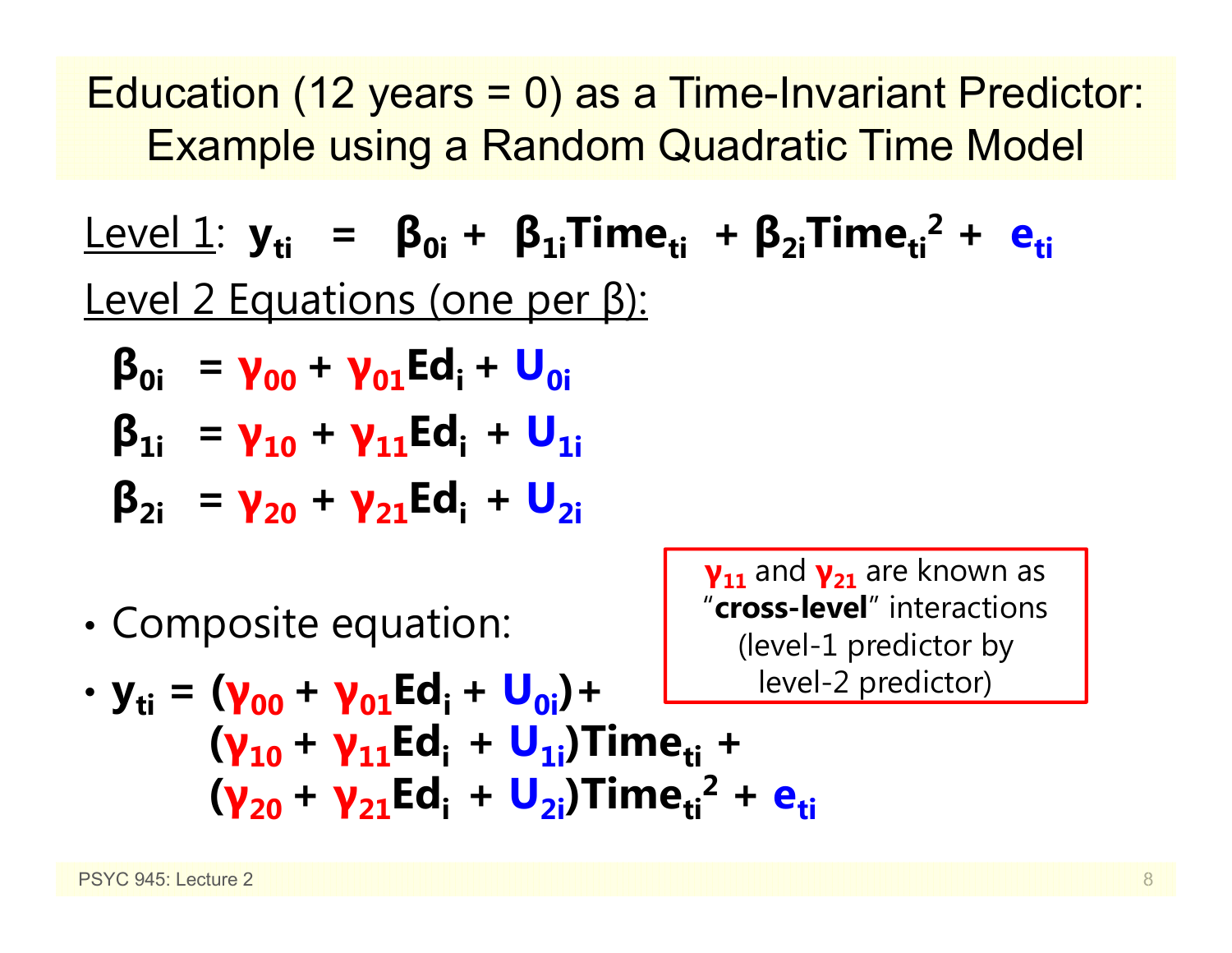## Fixed Effects of Time-Invariant Predictors

- •• Question of interest: Why do people change differently?
	- $\triangleright$  We're trying to predict individual differences in intercepts and slopes (i.e., reduce level-2 random effects variances)
	- So level-2 random effects variances become 'conditional' on predictors → actually random effects variances *left over*

$$
\begin{matrix}\n\beta_{0i} = \gamma_{00} + U_{0i} & \beta_{0i} = \gamma_{00} + \gamma_{01} Ed_{i} + U_{0i} \\
\beta_{1i} = \gamma_{10} + U_{1i} & \beta_{1i} = \gamma_{10} + \gamma_{11} Ed_{i} + U_{1i} \\
\beta_{2i} = \gamma_{20} + U_{2i} & \beta_{2i} = \gamma_{20} + \gamma_{21} Ed_{i} + U_{2i}\n\end{matrix}
$$

 $\triangleright$  Can calculate pseudo-R<sup>2</sup> for each level-2 random effect variance between models with *fewer* versus *more* parameters as:

Pseudo R<sup>2</sup> = 
$$
\frac{\text{random variance}_{\text{fewer}} - \text{random variance}_{\text{move}}}{\text{random variance}_{\text{fewer}}}
$$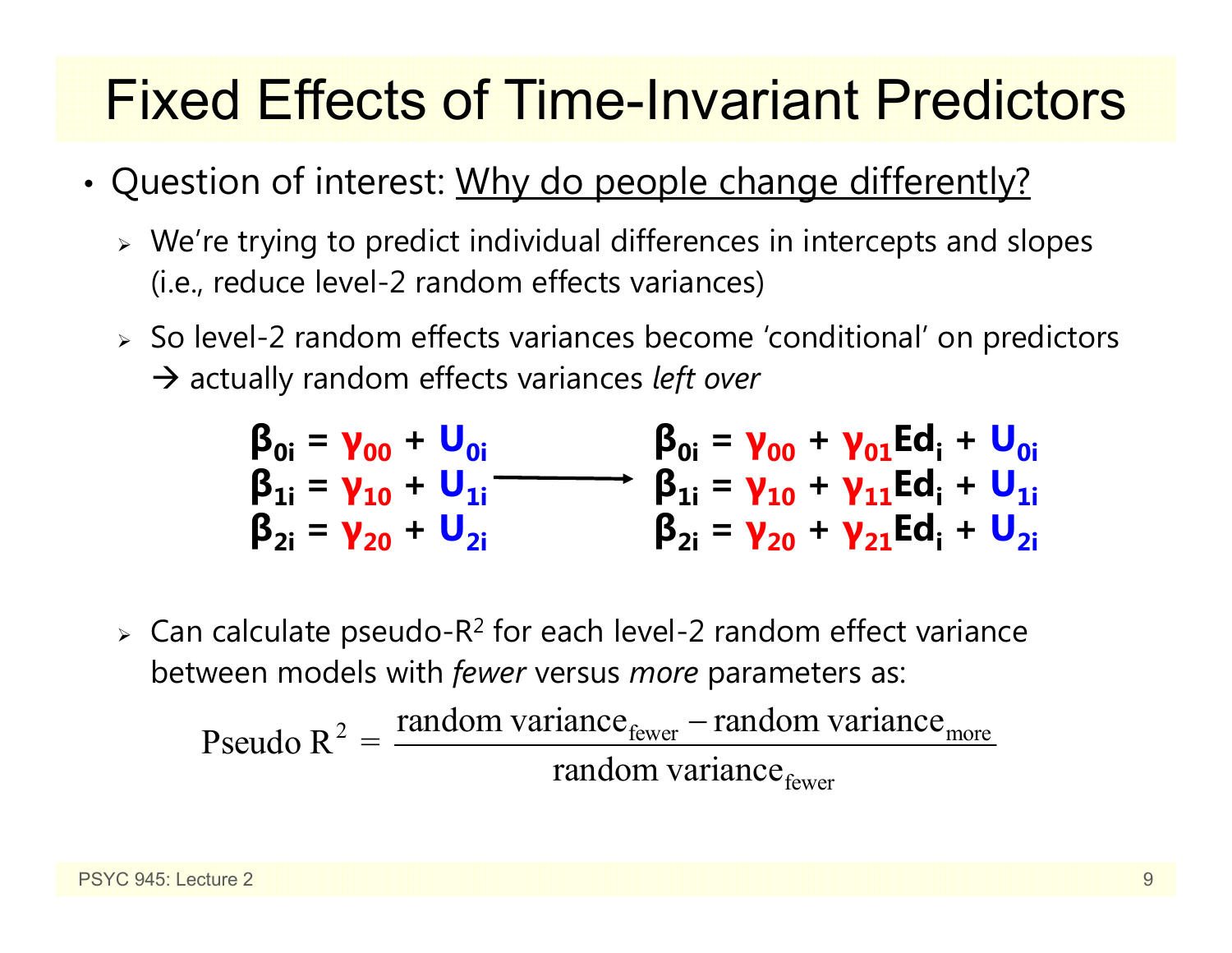## Fixed Effects of Time-Invariant Predictors

- • What about predicting level-1 effects with no random variance?
	- $\triangleright$  If the random linear time slope is n.s., can I test interactions with time?

**This should be ok to do…β0i <sup>=</sup> γ00 <sup>+</sup> γ01Edi <sup>+</sup> U0iβ1i <sup>=</sup> γ10 <sup>+</sup> γ11Edi <sup>+</sup> U1iβ2i <sup>=</sup> γ20 <sup>+</sup> γ21Edi <sup>+</sup> U2i Is this still ok to do?β0i <sup>=</sup> γ00 <sup>+</sup> γ01Edi <sup>+</sup> U0iβ1i <sup>=</sup> γ10 <sup>+</sup> γ11Ediβ2i <sup>=</sup> γ20 <sup>+</sup> γ21Edi**

- $\triangleright$  YES, surprisingly enough....
- **In theory**, if a level-1 effect does not vary randomly over individuals, then it has "no" variance to predict (so cross-level interactions with that level-1 effect are not necessary)
- $\triangleright$  However, because power to detect random effects is often lower than power to detect fixed effects, fixed effects of predictors can still be significant even if there is "no" ( <sup>≈</sup>0) variance for them to predict
- Just make sure you test for random effects BEFORE testing any cross-level interactions with that level-1 predictor!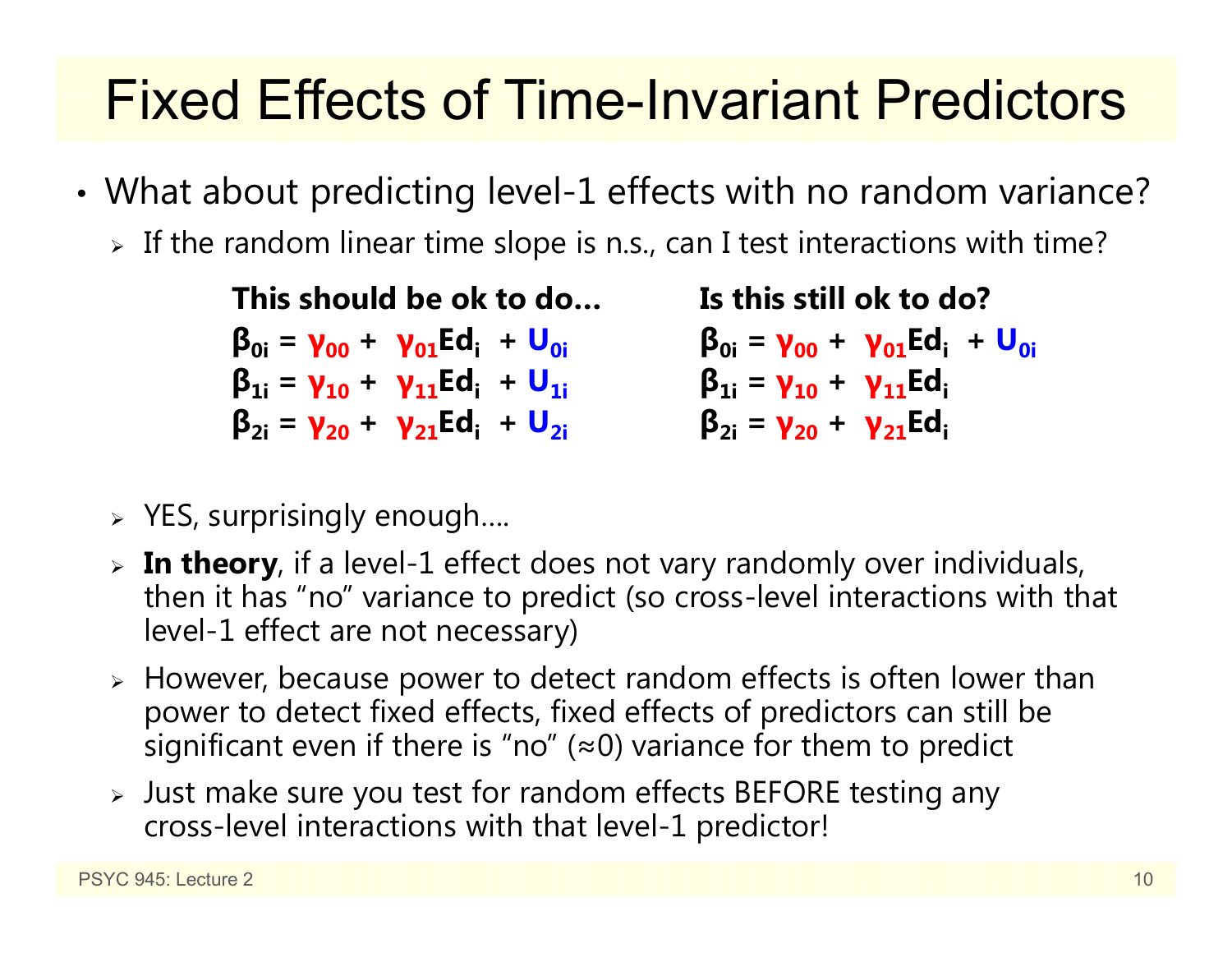## **3 Types of Effects: Fixed, Random, and Systematically (Non-Randomly) Varying**

Let's say we have a significant fixed linear effect of time. What happens after we test a sex\*time interaction?

|                                                       | Non-Significant<br>Sex*Time effect? | Significant<br>Sex*Time effect?                    |
|-------------------------------------------------------|-------------------------------------|----------------------------------------------------|
| Random time slope                                     | Linear effect of time               | Linear effect of time is                           |
| initially not significant                             | is <b>FIXED</b>                     | systematically varying                             |
| Random time initially sig,<br>not sig. after sex*time |                                     | Linear effect of time is<br>systematically varying |
| Random time initially sig,                            | Linear effect of time               | Linear effect of time                              |
| still sig. after sex*time                             | is <b>RANDOM</b>                    | is <b>RANDOM</b>                                   |

The effects of level-1 predictors (time-level) can be fixed, random, or systematically varying. The effects of level-2 predictors (person-level) can only be fixed or systematically varying (nothing to be random over…yet).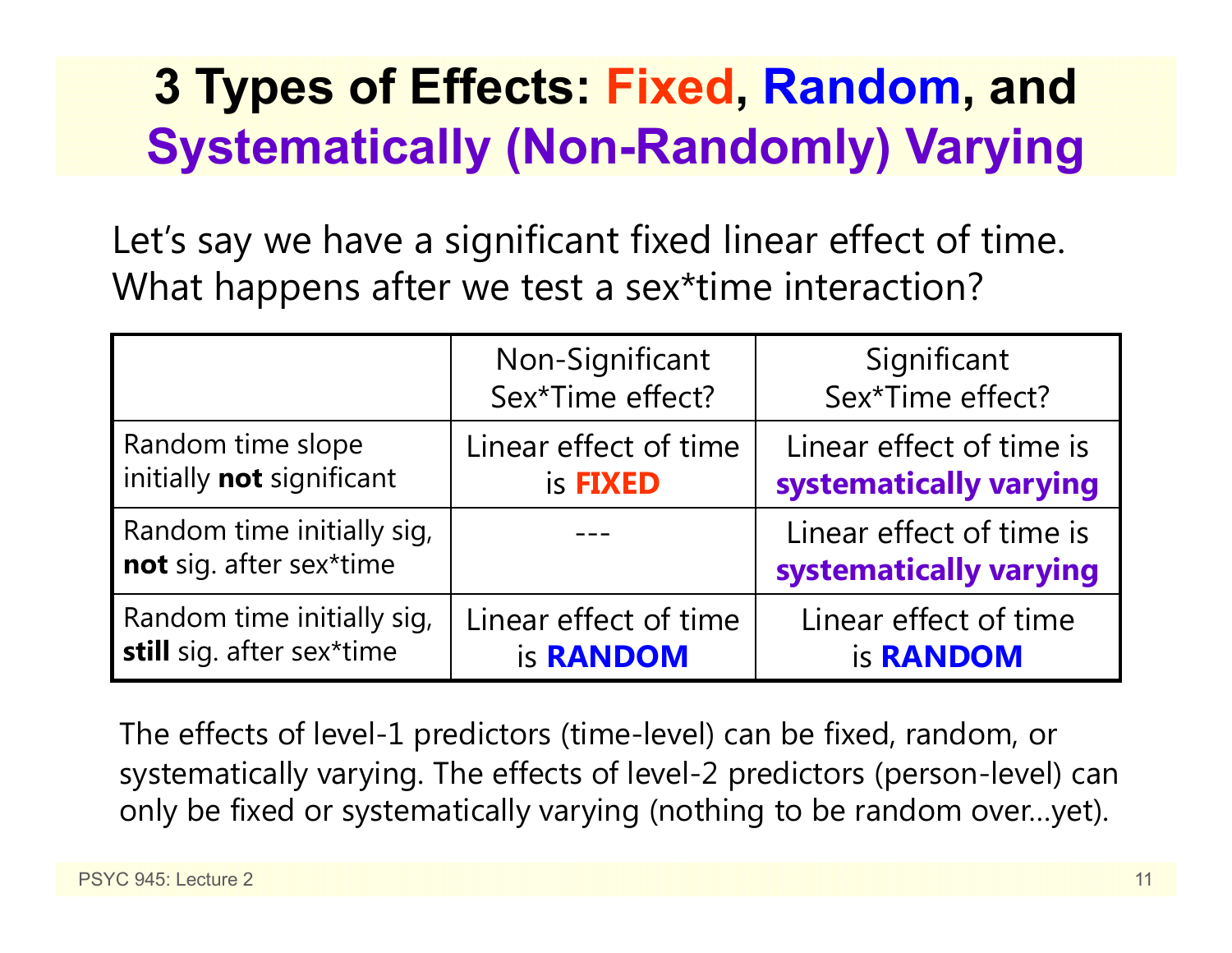## Variance Accounted For By Level-2 Time-Invariant Predictors

#### •**Fixed effects of level 2 predictors** *by themselves***:**

- L2 (BP) main effects (e.g., sex) reduce L2 (BP) random intercept variance
- L2 (BP) interactions (e.g., sex by ed) also reduce L2 (BP) random intercept variance

### • **Fixed effects of** *cross-level interactions* **(level 1\* level 2):**

- $\triangleright$  If the interacting level-1 predictor is  $\overline{\text{random}}$ , any cross-level interaction with it will reduce its corresponding level-2 BP random slope variance
	- e.g., if *time* is random, then sex\**time,* ed\**time*, and sex\*ed\**time* can each reduce the random linear time slope variance
- > If the interacting level-1 predictor <u>not random</u>, any cross-level interaction with it will reduce the level-1 WP residual variance instead
	- e.g., if *time<sup>2</sup>* is fixed, then sex\**time<sup>2</sup>,* ed\**time<sup>2</sup>,* and sex\*ed\**time<sup>2</sup> will reduce* the L1 (WP) residual variance  $\bm{\rightarrow}$  Different quadratic slopes from sex and ed will allow better trajectories, reduce the variance around trajectories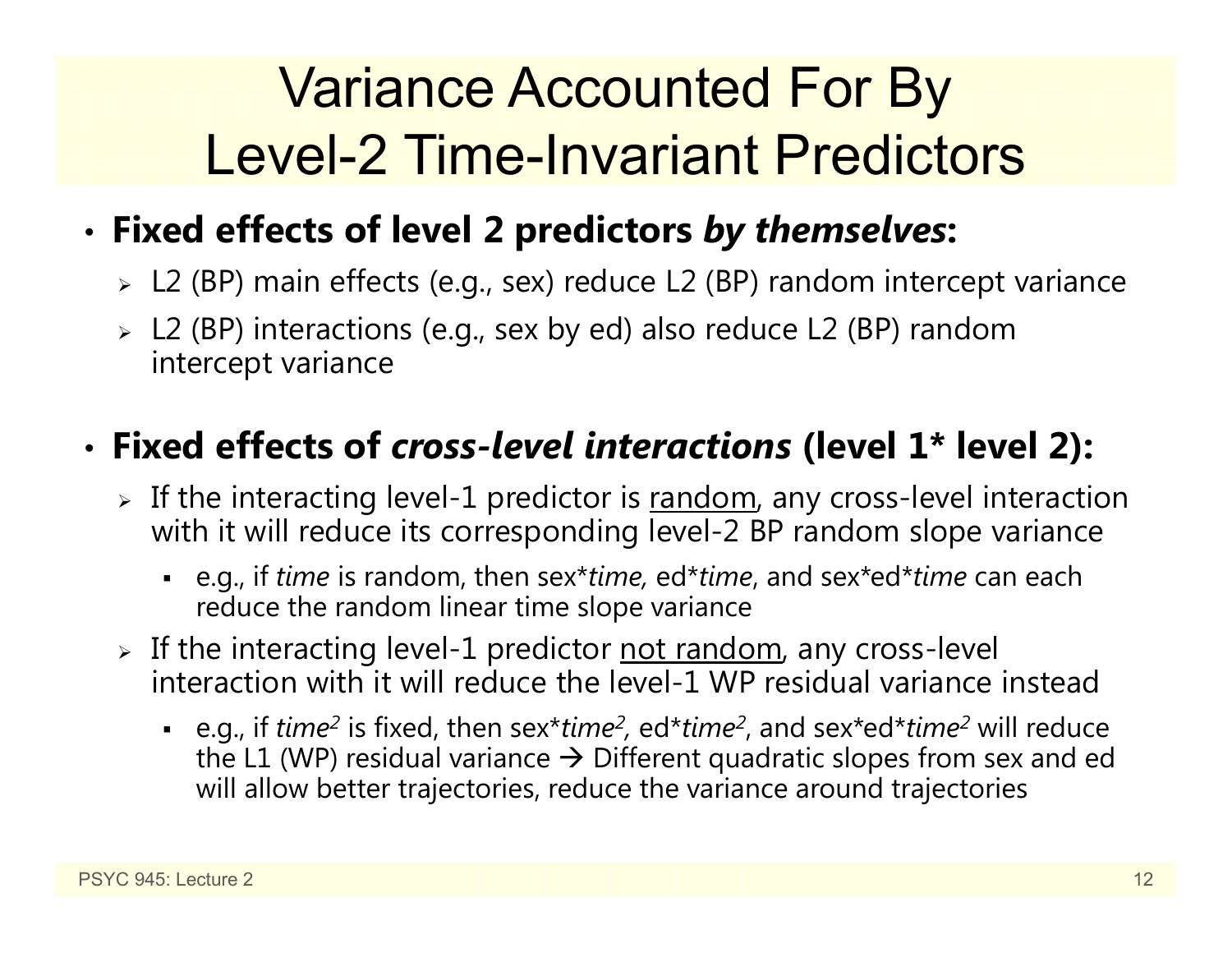# Variance Accounted for… For Real

- **Pseudo-R 2** is named that way for a reason… piles of variance can shift around, such that it can actually be negative
	- $\triangleright$  Sometimes a sign of model mis-specification
	- $\triangleright$  Hard to explain to readers when it happens!

#### •**One last simple alternative: Total R 2**

- Generate model-predicted y's from fixed effects only (NOT including random effects) and correlate with observed y's
- > Then square correlation  $\rightarrow$  total R<sup>2</sup>
- $\triangleright$  Total R $^2\,$  = total reduction in overall variance of y across levels
- $\triangleright\;$  Can be "unfair" in models with large unexplained sources of variance
- • MORAL OF THE STORY: Specify EXACTLY which kind of pseudo-R $^2$  you used—give the formula and the reference!!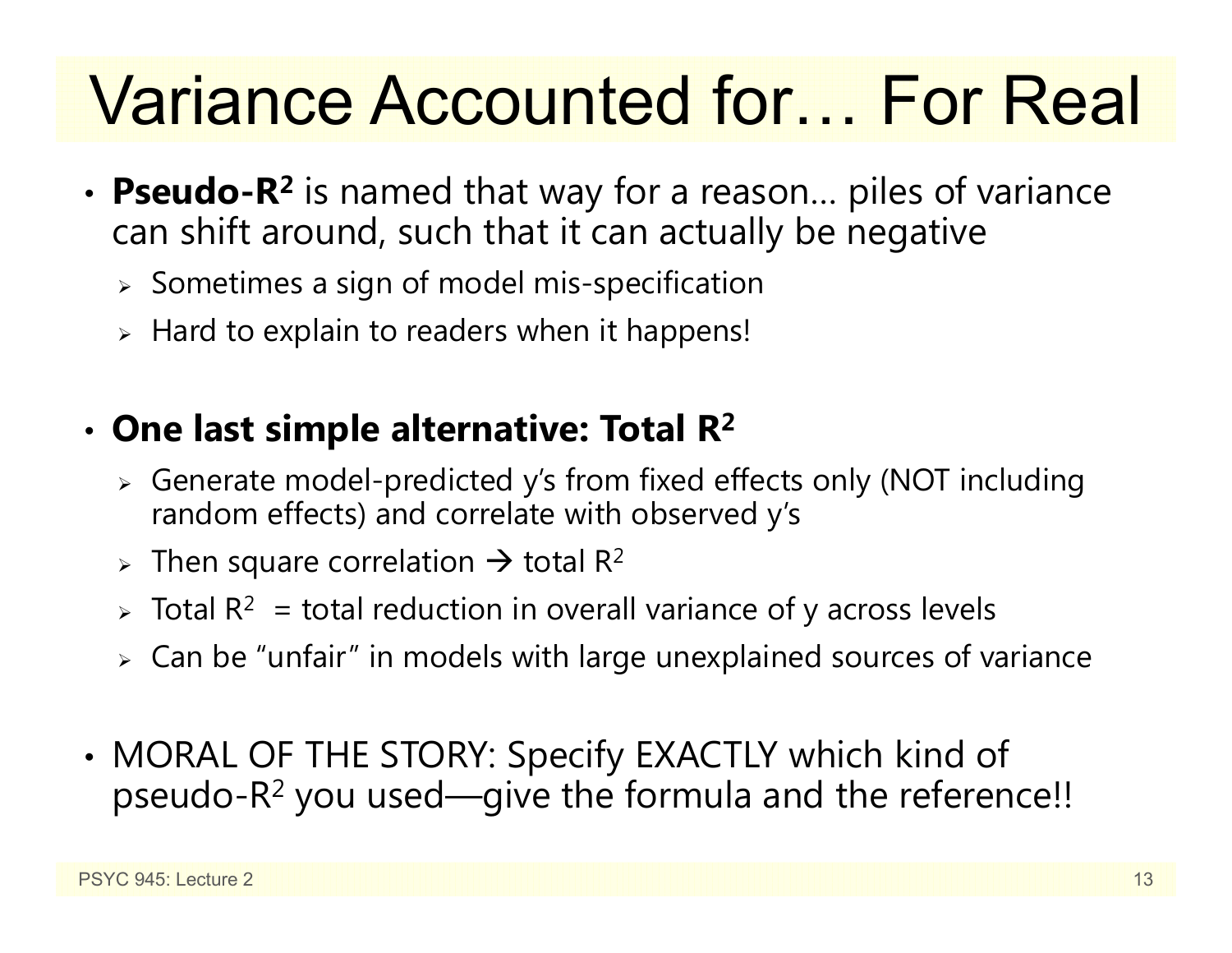## The Joy of Time-Varying Predictors

•TV predictors predict leftover **WP (residual) variation:**



- • Modeling time-varying predictors is complicated because they represent an **aggregated effect**:
	- **Effect of the** *between-person* **variation in the predictor x<sub>ti</sub> on Y**
	- $\triangleright$  Effect of the *within-person* variation in the predictor  $\boldsymbol{\mathrm{x}}_{\text{ti}}$  on Y
	- » Here we are assuming the predictor  $\mathbf{x_{ti}}$  only **fluctuates** over time...
		- We will need a different model if  $x_{t i}$  changes systematically over time…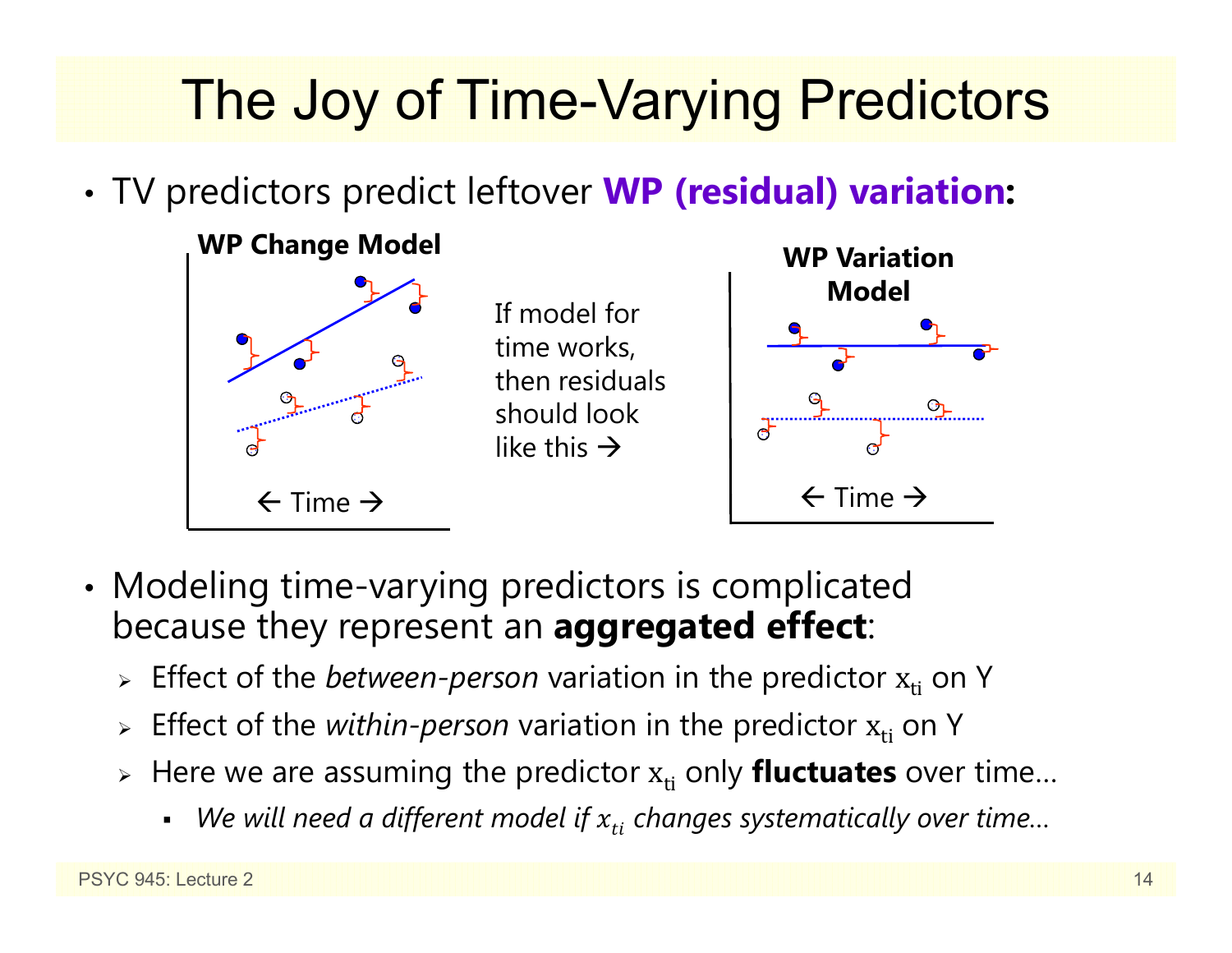## The Joy of Time-Varying Predictors

- • Time-varying (TV) predictors usually carry 2 kinds of effects because they are really 2 predictor variables, not 1
- •• Example: Stress measured daily
	- $\triangleright$  Some days are worse than others:
		- **WP variation in stress** *(represented as deviation from own mean)*
	- $\triangleright$  Some people just have more stress than others all the time:
		- Г **BP variation in stress** *(represented as person mean predictor over time)*
- • Can quantify each source of variation with an ICC
	- ICC = (BP variance) / (BP variance + WP variance)
	- ICC > 0? TV predictor has BP variation (so it *could* have a BP effect)
	- ICC < 1? TV predictor has WP variation (so it *could* have a WP effect)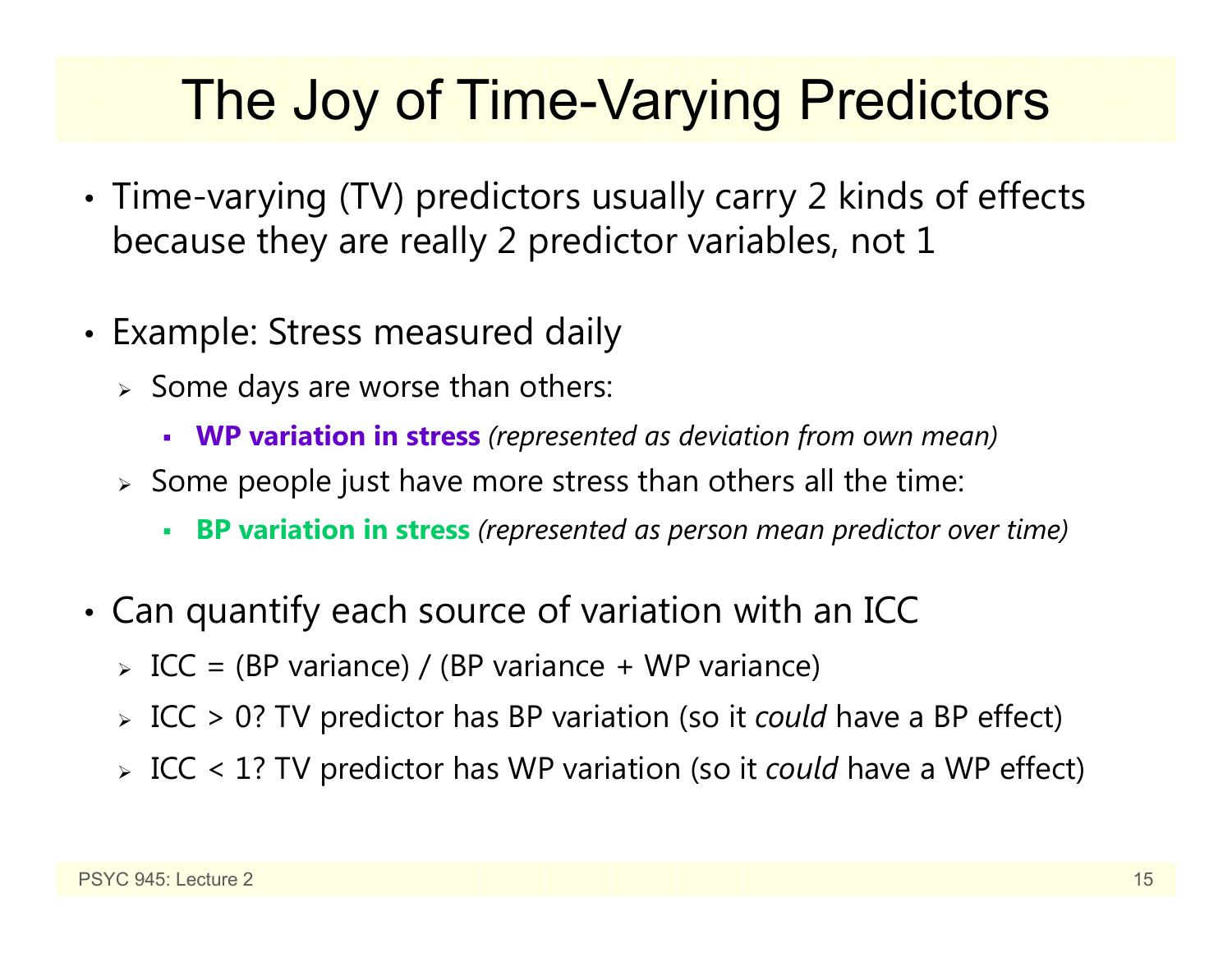## Between-Person vs. Within-Person Effects

- •• Between-person and within-person effects in <u>SAME</u> direction
	- > Stress  $\rightarrow$  Health?
		- **BP: People with more chronic stress than other people may have worse general health than people with less chronic stress**
		- **WP: People may feel worse than usual when they are currently under more stress than usual (regardless of what "usual" is)**
- •• Between-person and within-person effects in OPPOSITE directions
	- $\triangleright$  Exercise  $\rightarrow$  Blood pressure?
		- **BP: People who exercise more often generally have lower blood pressure than people who are more sedentary**
		- **WP: During exercise, blood pressure is higher than during rest**
- •Variables have different **meanings** at different levels!
- Variables have different **scales** at different levels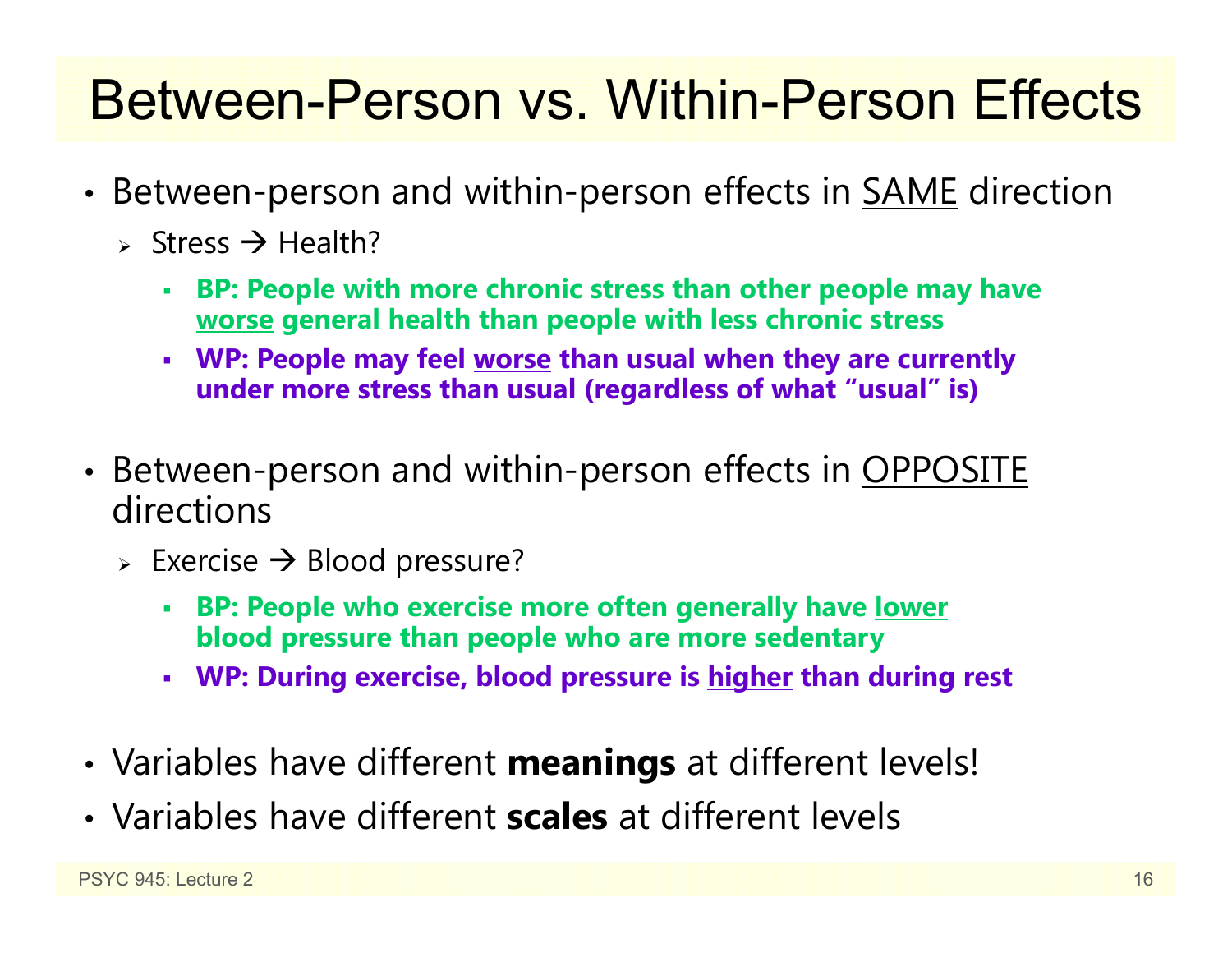# 3 Kinds of Effects for TV Predictors

#### • **Is the Between-Person (BP) effect significant?**

 Are people with higher predictor values than other people (*on average over time*) also higher on Y than other people (*on average over time*), such that the person mean of the TV predictor accounts for level-2 random intercept variance (τ $_{\rm U}^2$  $^{2}_{\text{U}_0}$ )?

### • **Is the Within-Person (WP) effect significant?**

 If you have higher predictor values than usual (*at this occasion*), do you also have higher outcomes values than usual (*at this occasion*), such that the within-person deviation of the TV predictor accounts for level-1 residual variance ( $\sigma_{\rm e}^2$ )?

### **Are the BP and WP effects different sizes: Is there a contextual effect?**

- $\triangleright$  After controlling for the absolute value of TV predictor at each occasion, is there still an incremental contribution from having a higher person mean of the TV predictor (i.e., does one's general tendency predict  $\tau^2_{\mathrm{U}}$  $^2_{\rm U_0}$  above and beyond)?
- $\triangleright$  If there is no contextual effect, then the BP and WP effects of the TV predictor show *convergence*, such that their effects are of equivalent magnitude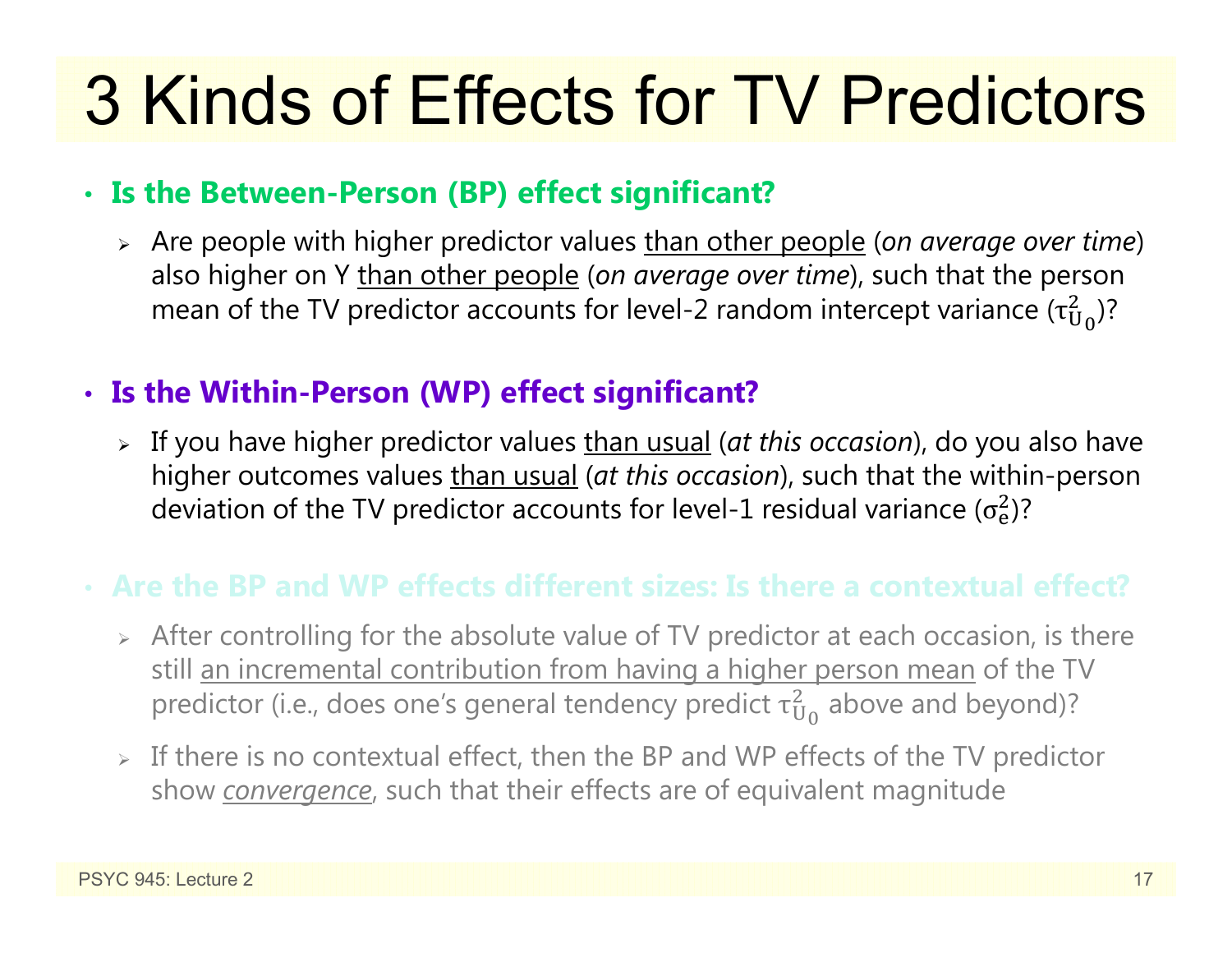# Modeling TV Predictors (labeled as  $\mathsf{x}_{\mathsf{ti}}$ )

### • Level-2 effect of  $\boldsymbol{\mathrm{x_{ti}}}$ :

- $\triangleright$  The level-2 effect of  $\mathrm{x_{ti}}$  is usually represented by the person's mean of time-varying  $\boldsymbol{\mathrm{x}}_\text{ti}$  across time (labeled as  $\boldsymbol{\mathsf{PMx}_\text{i}}$  or  $\boldsymbol{\overline{\mathrm{X}}}_\text{i})$
- > PMx<sub>i</sub> should be centered at a <u>CONSTANT</u> (grand mean or other) so that 0 is meaningful, just like any other time-invariant predictor

### $\cdot$  Level-1 effect of  $\mathbf{x}_{\text{ti}}$  can be included two different ways:

- **▷ "Group-mean-centering" → "<u>person-mean-centering</u>" in longitudinal,** in which level-1 predictors are centered using a level-2 VARIABLE
- **▷ "Grand-mean-centering**" → level-1 predictors are centered using a CONSTANT (not necessarily the grand mean; it's just called that)
- $\triangleright$  Note that these 2 choices do NOT apply to the level-2 effect of  $\rm x_{ti}!$ 
	- **But the interpretation of the level-2 effect of**  $x_{ti}$  **WILL DIFFER based on** which centering method you choose for the level-1 effect of  $\rm x_{ti}$ !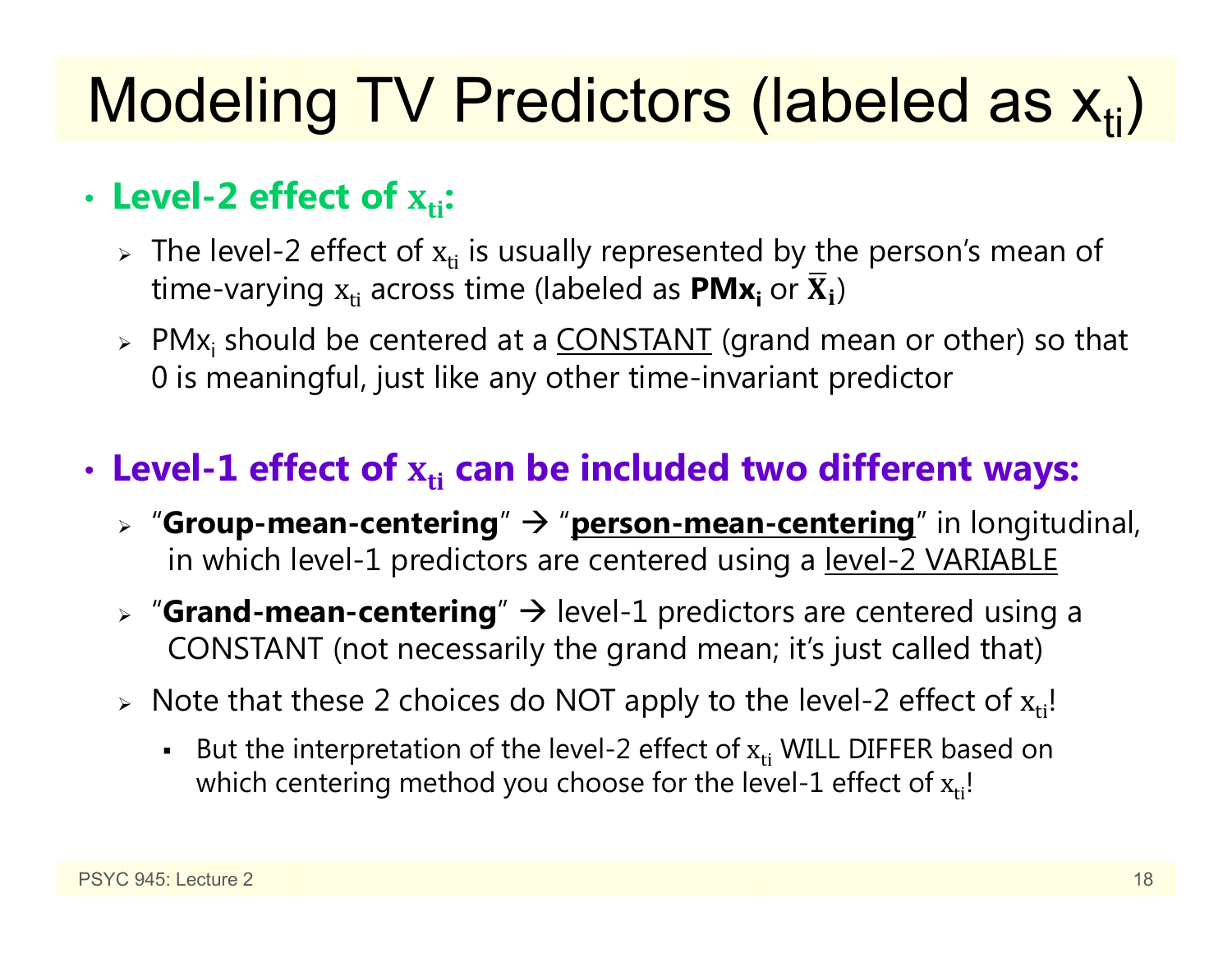# Person-Mean-Centering (P-MC)

- In P-MC, we decompose the TV predictor  $x_{ti}$  into 2 variables that directly represent its BP (level-2) and WP (level-1) sources of variation, and include those variables as the predictors instead:
- •• Level-2, PM predictor = person mean of  $\mathbf{x}_{\text{ti}}$ 
	- >  $PMx_i = \overline{X}_i C$
	- $\triangleright$  PM $\mathrm{x_i}$  is centered at a constant  $\mathcal C$ , chosen so 0 is meaningful
	- $\triangleright$  PM $\mathrm{x_i}$  is positive? Above sample mean  $\rightarrow$  "more than other people"
	- $\triangleright$  PM $\mathrm{x_i}$  is negative? Below sample mean  $\rightarrow$  "less than other people"
- •• Level-1, WP predictor = deviation from person mean of  $\boldsymbol{\mathrm{x}}_\text{ti}$ 
	- $\triangleright \ \mathbf{W} \mathbf{P} \mathbf{x_{ti}} = \mathbf{x_{ti}} \overline{\mathbf{X}}_i$  (note: uncentered person mean  $\overline{X}_i$  is used to center  $x_{ti}$ )
	- $\triangleright$  WP $\rm x_{ti}$  is NOT centered at a constant; is centered at a VARIABLE
	- $\triangleright$  WP $\rm x_{ti}$  is positive? Above your own mean  $\rightarrow$  "more than usual"
	- $\triangleright$  WP $\rm x_{ti}$  is negative? Below your own mean  $\rightarrow$  "less than usual"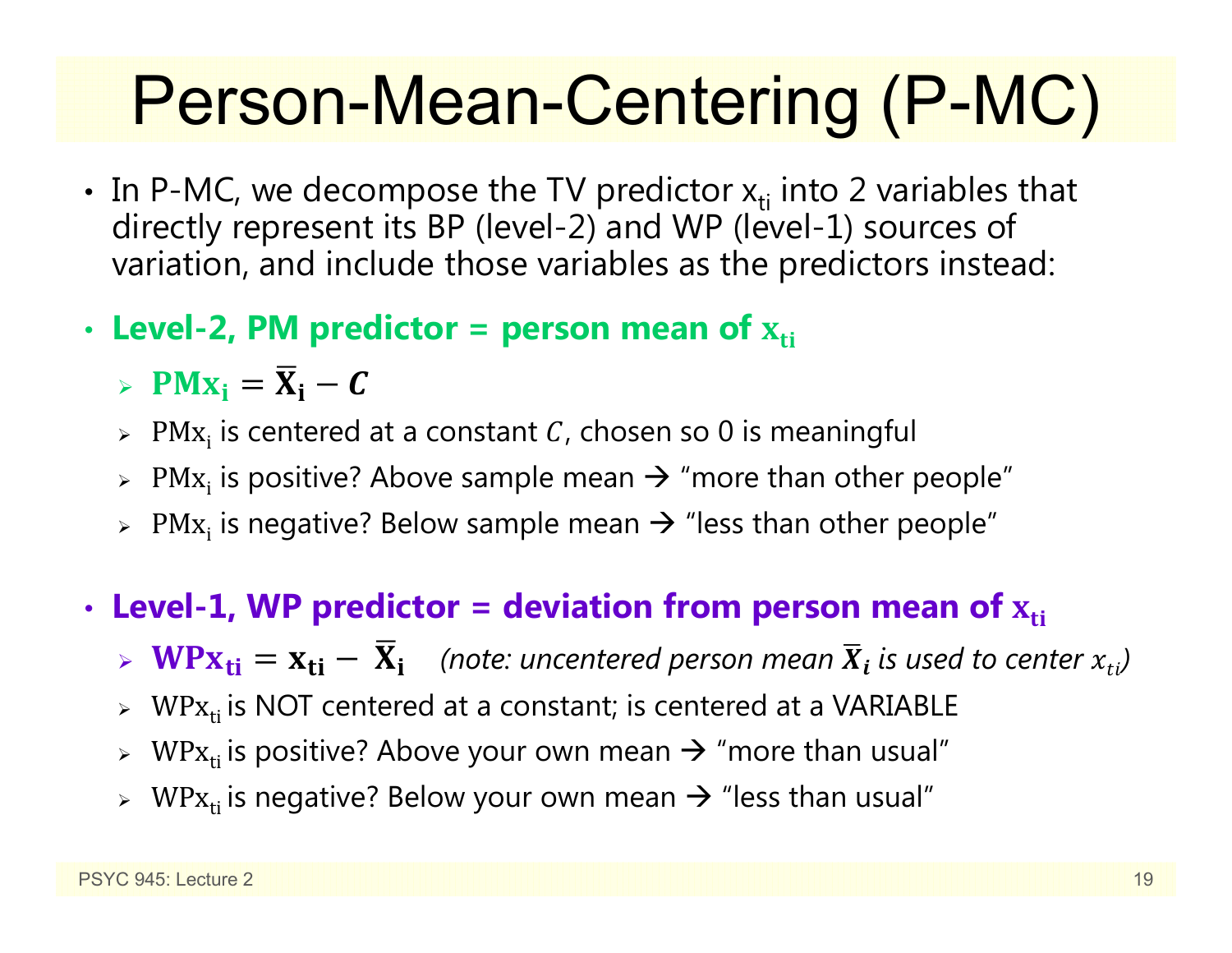#### Within-Person Fluctuation Model with**Person-Mean-Centered Level-1∸ <u>A</u>ti**

WP and BP Effects directly through **separate** parameters

 $\mathbf{x_{ti}}$  is person-mean-centered into  $\mathbf{WPx_{ti}}$ , with  $\mathbf{PMx_i}$  at L2:

Level 1: 
$$
y_{ti} = \beta_{0i} + \beta_{1i}(\mathbf{W} \mathbf{P} \mathbf{x}_{ti}) + \mathbf{e}_{ti}
$$

$$
\frac{\mathbf{W} \mathbf{P} \mathbf{x}_{ti}}{\mathbf{M} \mathbf{P} \mathbf{X}_{ti}} = \mathbf{x}_{ti} - \overline{\mathbf{X}}_i \rightarrow \text{it has}
$$
 only Level-1 WP variation

Level 2: 
$$
\beta_{0i} = \gamma_{00} + \gamma_{01}(\text{PMx}_{i}) + U_{0i}
$$

\n $\beta_{1i} = \gamma_{10}$ 

\n $\gamma_{10} = \text{WP main}$ 

\n $\gamma_{01} = \text{BP main effect}$ 

\neffect of having more  $\overline{x}_{i}$  than other people

 $PMx_i = \overline{X}_i - C \rightarrow it$  has **only Level-2 BP variation**

**Because WPx<sub>ti</sub> and PMx**<sub>i</sub> **are uncorrelated, each gets the total effect for its level (WP=L1, BP=L2)**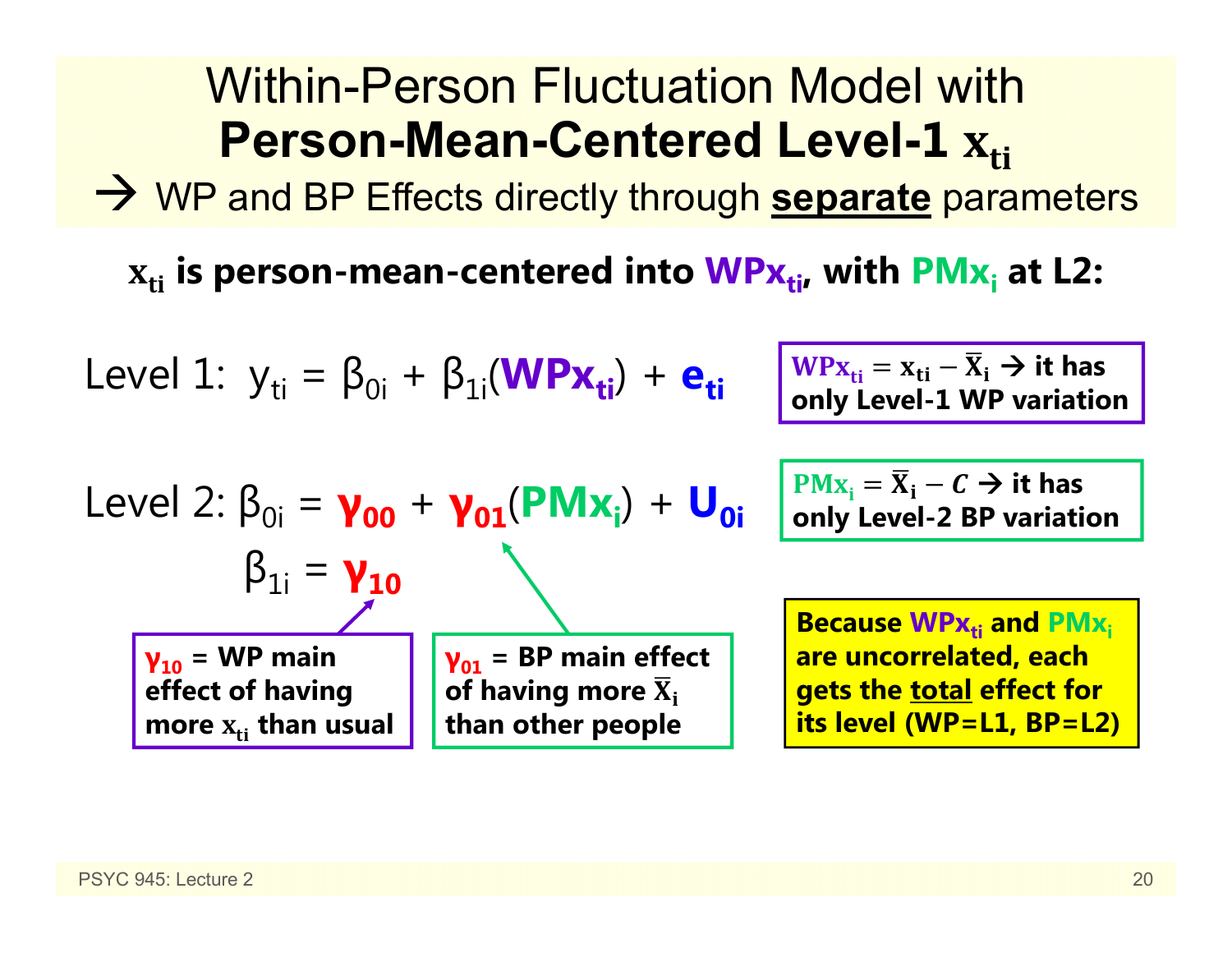### ALL Between-Person Effect, NO Within-Person Effect

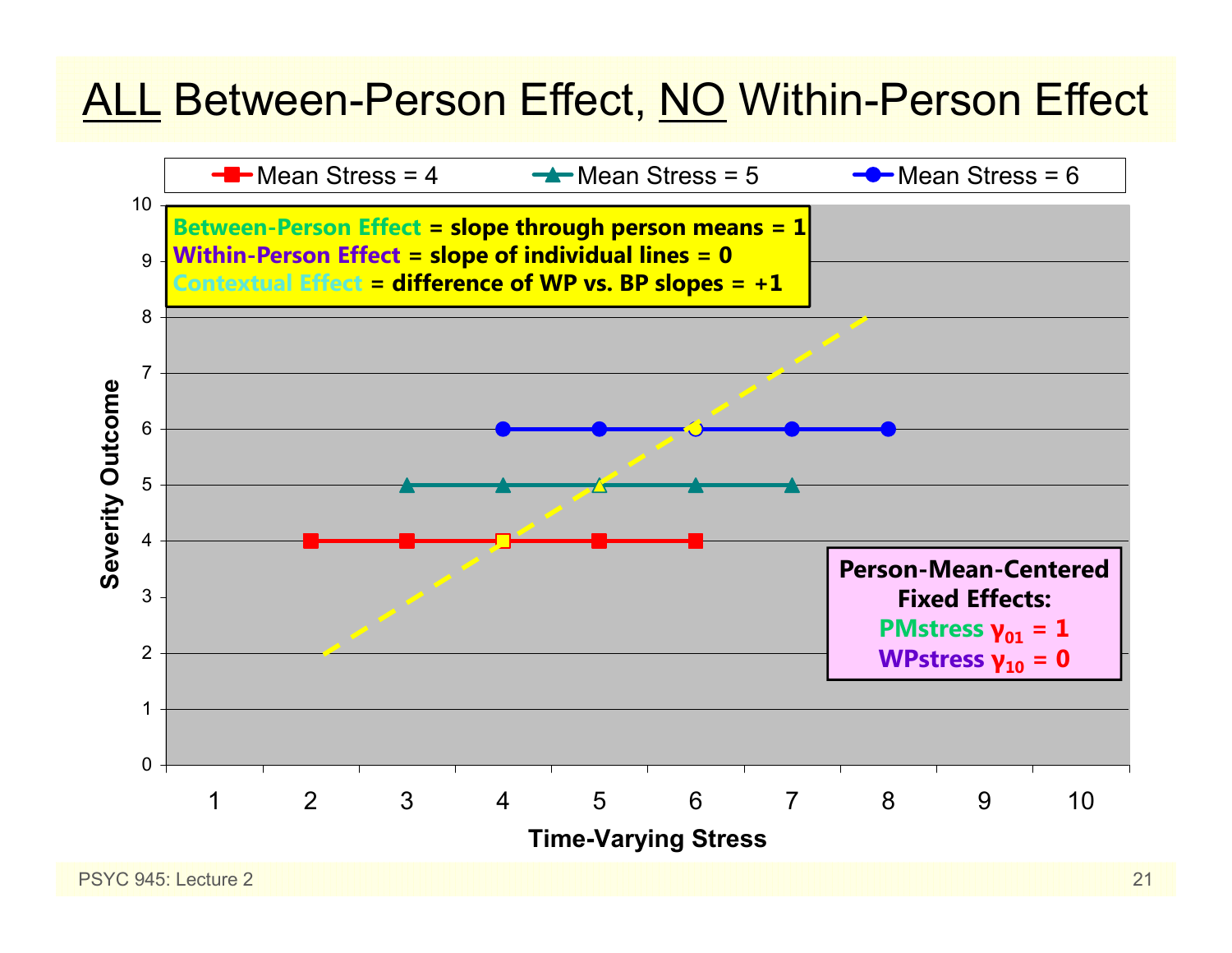### NO Between-Person Effect, ALL Within-Person Effect

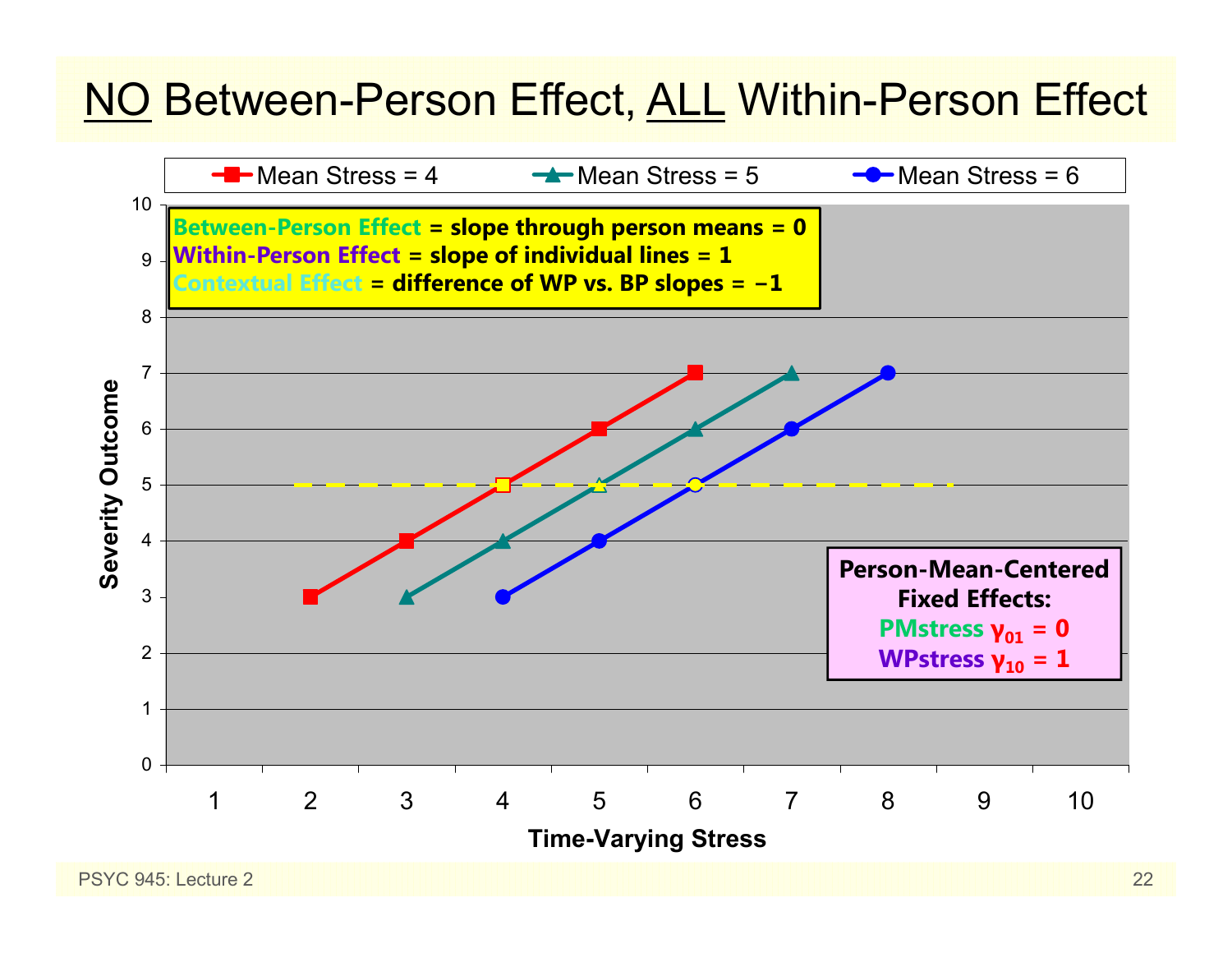## Between-Person Effect **>** Within-Person Effect

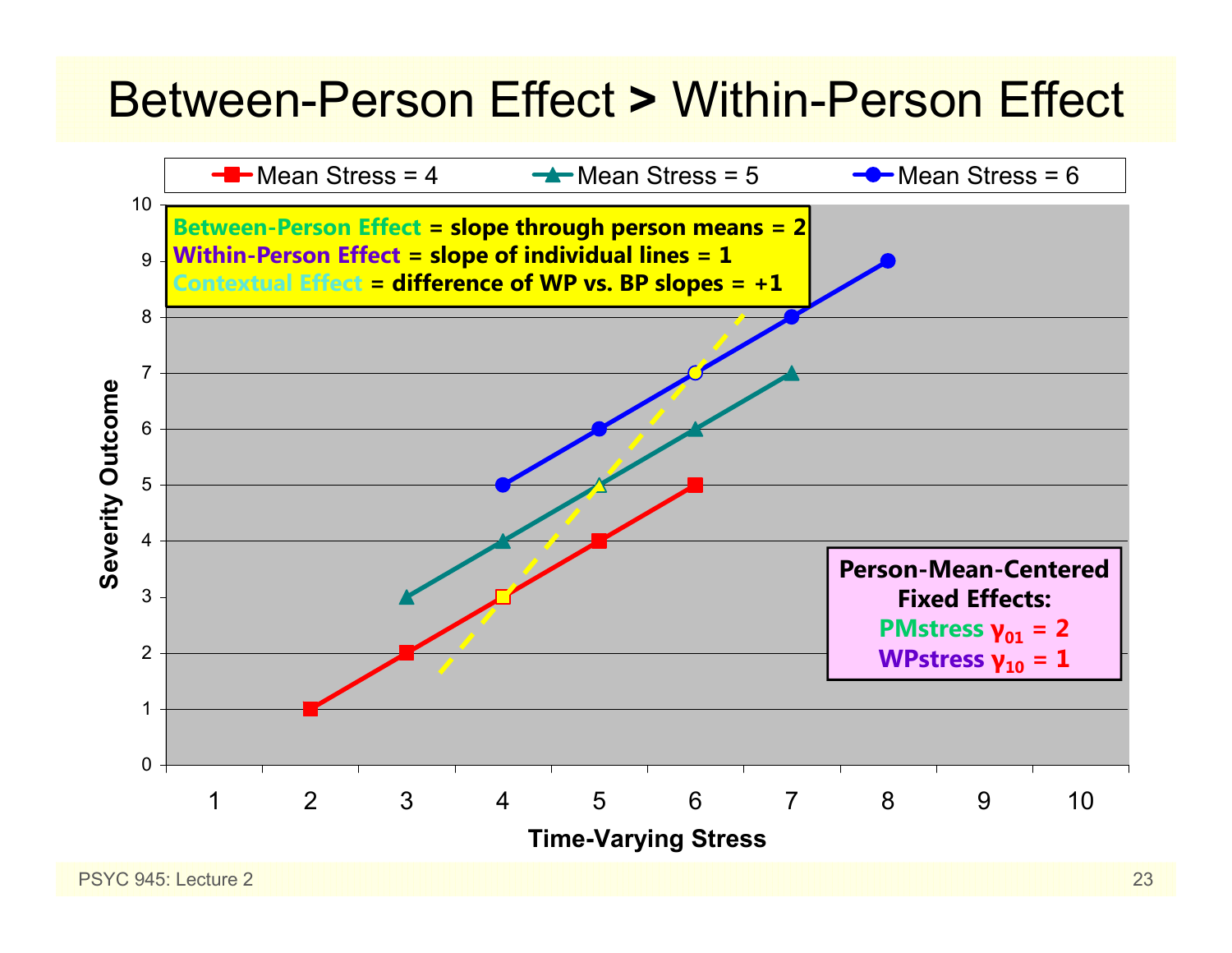#### Within-Person Fluctuation Model with**Person-Mean-Centered Level-1E** A<sub>ti</sub>

WP and BP Effects directly through **separate** parameters

 $\mathbf{x_{ti}}$  is person-mean-centered into  $\mathbf{WPx_{ti}}$ , with  $\mathbf{PMx_i}$  at L2:

Level 1: 
$$
y_{ti} = \beta_{0i} + \beta_{1i}(\text{WPx}_{ti}) + \mathbf{e}_{ti}
$$

\nLevel 2:  $\beta_{0i} = \gamma_{00} + \gamma_{01}(\text{PMX}_{i}) + \mathbf{U}_{0i}$ 

\nLevel 3:  $\beta_{1i} = \gamma_{10} + \gamma_{11}(\text{PMX}_{i}) + \mathbf{U}_{0i}$ 

\nRule 4:  $\beta_{1i} = \gamma_{10} + \gamma_{11}(\text{PMX}_{i}) + \mathbf{U}_{1i}$ 

\nOutput

\nExample 5:  $\beta_{1i} = \gamma_{10} + \gamma_{11}(\text{PMX}_{i}) + \mathbf{U}_{1i}$ 

\nOutput

\nExample 6:  $\beta_{1i} = \gamma_{10} + \gamma_{11}(\text{PMX}_{i}) + \mathbf{U}_{1i}$ 

\nExample 6:  $\beta_{1i} = \gamma_{10} + \gamma_{11}(\text{PMX}_{i}) + \mathbf{U}_{1i}$ 

\nExample 7:  $\beta_{1i} = \gamma_{10} + \gamma_{11}(\text{PMX}_{i}) + \mathbf{U}_{1i}$ 

\nExample 8:  $\beta_{1i} = \gamma_{10} + \gamma_{11}(\text{PMX}_{i}) + \mathbf{U}_{1i}$ 

\nExample 1:  $\beta_{1i} = \gamma_{10} + \gamma_{11}(\text{PMX}_{i}) + \mathbf{U}_{1i}$ 

\nExample 1:  $\beta_{1i} = \gamma_{10} + \gamma_{11}(\text{PMX}_{i}) + \mathbf{U}_{1i}$ 

\nExample 1:  $\beta_{1i} = \gamma_{10} + \gamma_{11}(\text{PMX}_{i}) + \mathbf{U}_{1i}$ 

\nExample 1:  $\beta_{1i} = \gamma_{10} + \gamma_{11}(\text{PMX}_{i}) + \mathbf{U}_{1i}$ 

\nExample 1:  $\beta_{1i} = \gamma_{10} + \gamma_{11}(\text{PMX}_{i}) + \mathbf{U}_{1i}$ 

**γ10 = WP simple main effect of having more**   $\mathbf{x}_{\text{ti}}$  than usual for  $PMx_{\widetilde{t}}=0$ 

**γ01 = BP simple main**  effect of having more  $\overline{\mathbf{X}}_\text{i}$ **than other people for people at their own mean**   $(WPx_{ti} = x_{ti} - \overline{X}_i \rightarrow 0)$ 

**γ11 = BP\*WP interaction: how the effect of having more**  ܜܠܑ **than usual differs by how much**  ܆ഥܑ **you have**

Note: this model should also test γ<sub>02</sub> for PMx<sub>i</sub> ∗ PMxi (stay tuned)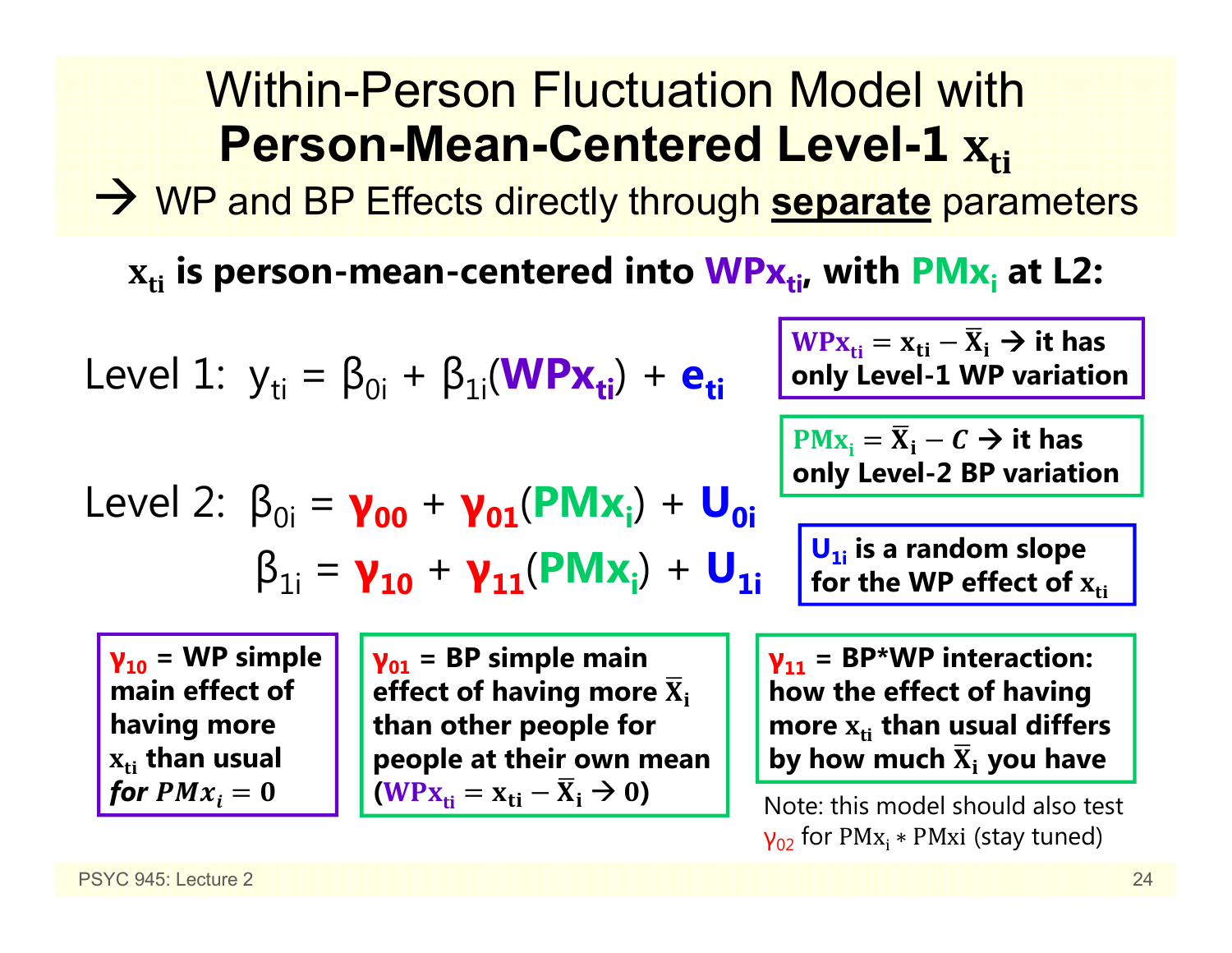## Between-Person **x** Within-Person Interaction

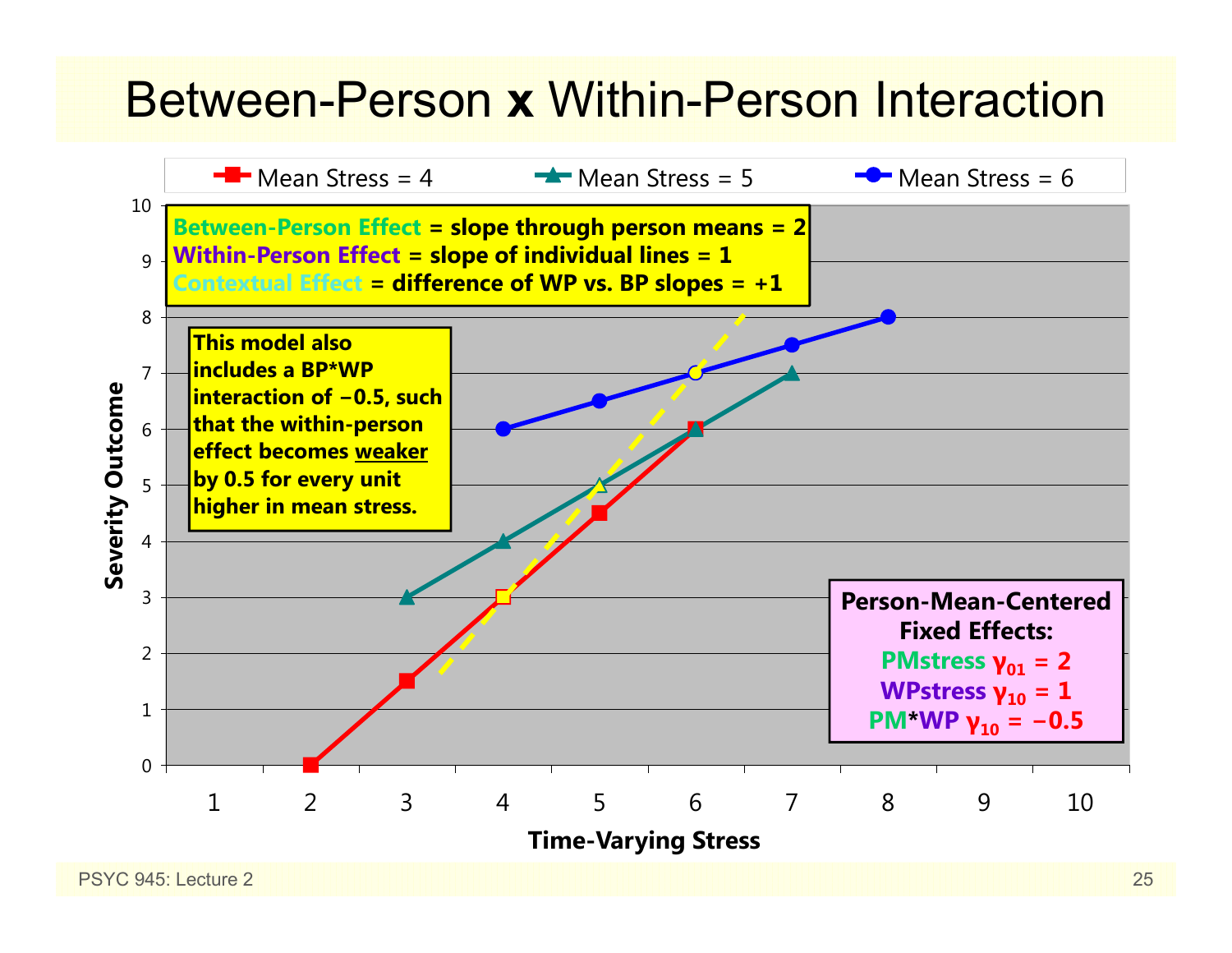# 3 Kinds of Effects for TV Predictors

- •**What Person-Mean-Centering tells us directly:**
- **Is the Between-Person (BP) effect significant?**
	- Are people with higher predictor values than other people (*on average over time*) also higher on Y than other people (*on average over time*), such that the person mean of the TV predictor accounts for level-2 random intercept variance (τ $_{\rm U}^2$  $^2_{\rm U_0}$ )?
	- $\triangleright$  This would be indicated by a significant fixed effect of  $\mathbf{PMx_i}$
	- $\triangleright$   $\,$  Note: this is NOT controlling for the absolute value of  $\rm x_{ti}$  at each occasion

### • **Is the Within-Person (WP) effect significant?**

- If you have higher predictor values than usual (*at this occasion*), do you also have higher outcomes values than usual (*at this occasion*), such that the within-person deviation of the TV predictor accounts for level-1 residual variance ( $\sigma_{\rm e}^2$ )?
- $\triangleright$  This would be indicated by a significant fixed effect of  $\mathbf{W}\mathbf{P}\mathbf{x}_{\mathsf{ti}}$
- $\triangleright$  Note: this is represented by the <u>relative</u> value of  $\boldsymbol{\mathrm{x}}_{\text{ti'}}$  NOT the <u>absolute</u> value of  $\boldsymbol{\mathrm{x}}_{\text{ti}}$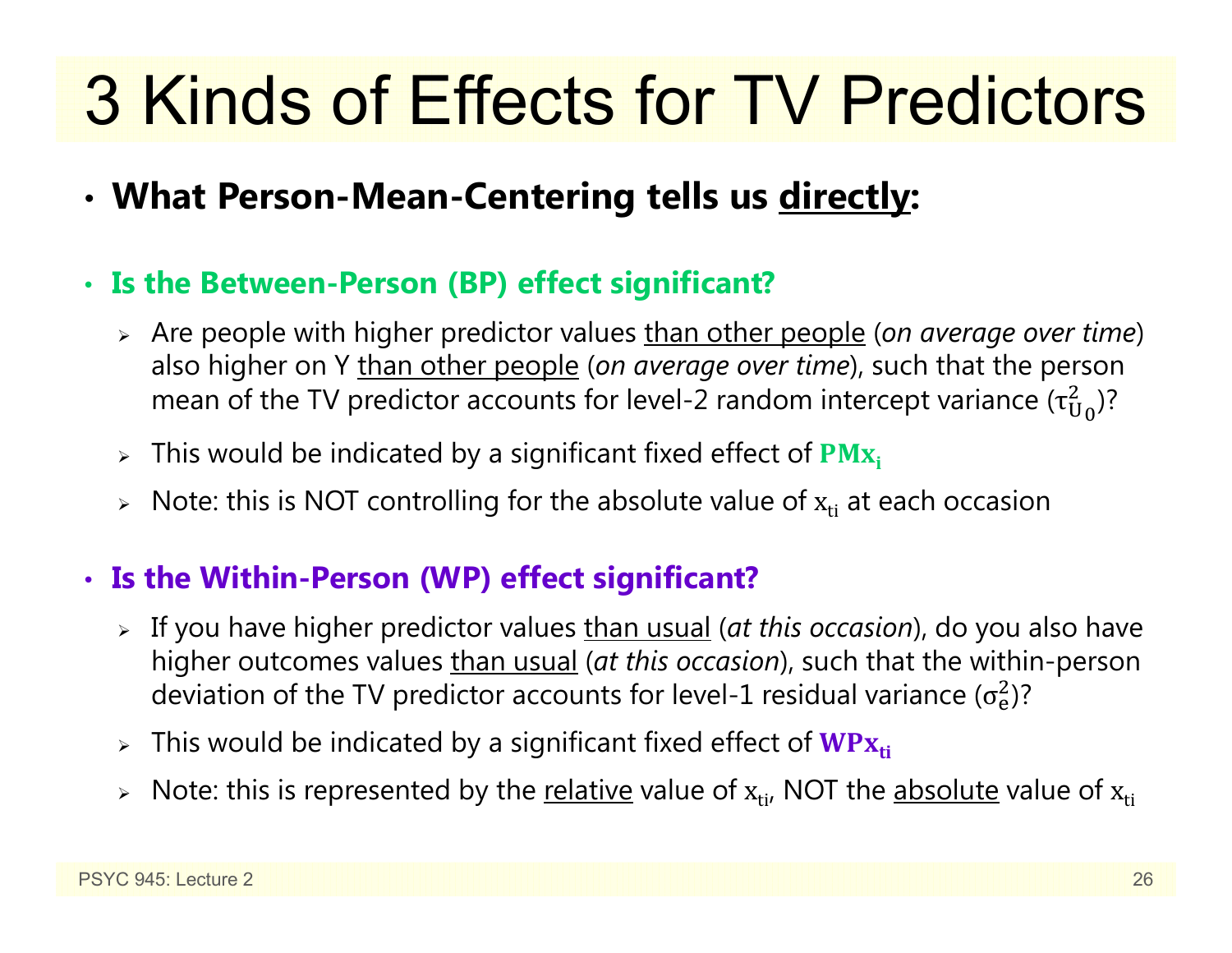# 3 Kinds of Effects for TV Predictors

•**What Person-Mean-Centering DOES NOT tell us directly:**

#### • **Are the BP and WP effects different sizes: Is there a contextual effect?**

- $\triangleright$  After controlling for the absolute value of the TV predictor at each occasion, is there still an incremental contribution from having a higher person mean of the TV predictor (i.e., does one's general tendency predict  $\tau^2_{\mathrm{U}}$  $_{\rm U_0}^2$  above and beyond just the time-specific value of the predictor)?
- $\triangleright$  If there is no contextual effect, then the BP and WP effects of the TV predictor show *convergence*, such that their effects are of equivalent magnitude
- **To answer this question about the contextual effect for the incremental contribution of the person mean, we have two options:**
	- $\triangleright$  Ask for the contextual effect via an ESTIMATE statement in SAS (or TEST in SPSS, or NEW in Mplus, or LINCOM in STATA):  $W\text{Px}_{\text{t}i}\text{ −}1\text{ PMX}_i$  1
	- ⊳ Use **"<u>grand-mean-centering</u>"** for time-varying  $\boldsymbol{\mathrm{x}}_{\text{ti}}$  instead:  $\textbf{ T}\textbf{V}\textbf{X}_{\textbf{ti}} = \textbf{x}_{\textbf{ti}} \textbf{\textit{C}}$  **centered at a CONSTANT, NOT A LEVEL-2 VARIABLE**
		- Which constant only matters for what the reference point is; it could be the grand mean or other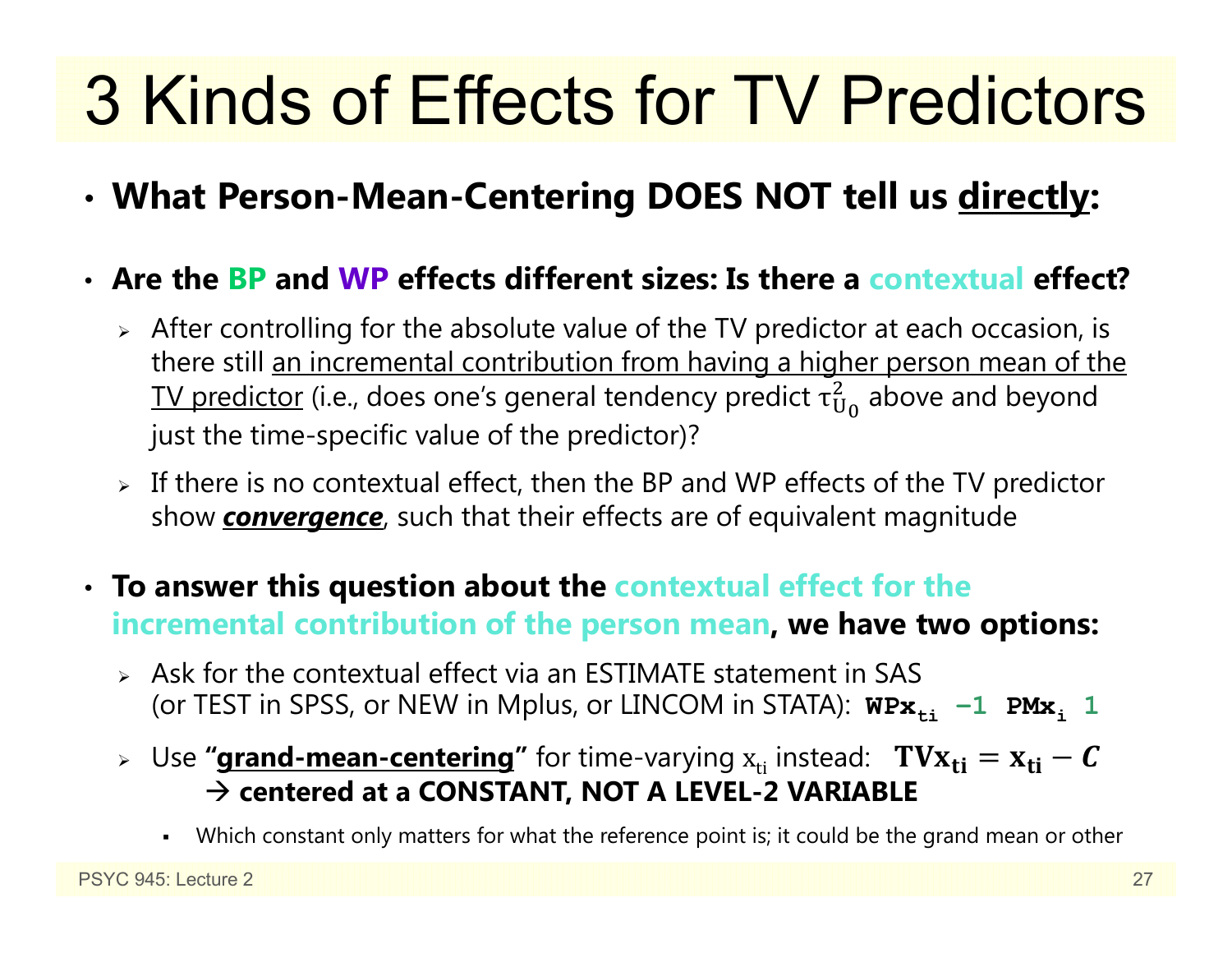## Remember Regular Old Regression?

- •• In this model:  $Y_i = \beta_0 + \beta_1(X_{1i}) + \beta_2(X_{2i}) + e_i$ 
	- If  $X_{1i}$  and  $X_{2i}$  **ARE NOT** correlated:
		- $\beta_1$  is **ALL the relationship** between  $X_{1i}$  and  $Y_i$
		- $\ { \beta}_2$  is <code>ALL</code> the relationship <code>between</code>  $X_{2i}$  and  $Y_i$
	- If  $X_{1i}$  and  $X_{2i}$  **ARE** correlated:
		- $\ \beta_{1}$  is **different than** the full relationship between  $X_{1i}$  and  $Y_{i}$ 
			- "Unique" effect of  $X_{1i}$  *controlling for*  $X_{2i}$  *or holding*  $X_{2i}$  *constant*
		- $\, \beta_{\,2} \,$  is  $\,$  different than the full relationship between  $\rm X_{2i}$  and  $\rm Y_{i}$ 
			- "Unique" effect of ܺ2݅ *controlling for X1*<sup>i</sup> or *holding X1*<sup>i</sup> *constant*
	- Hang onto that idea…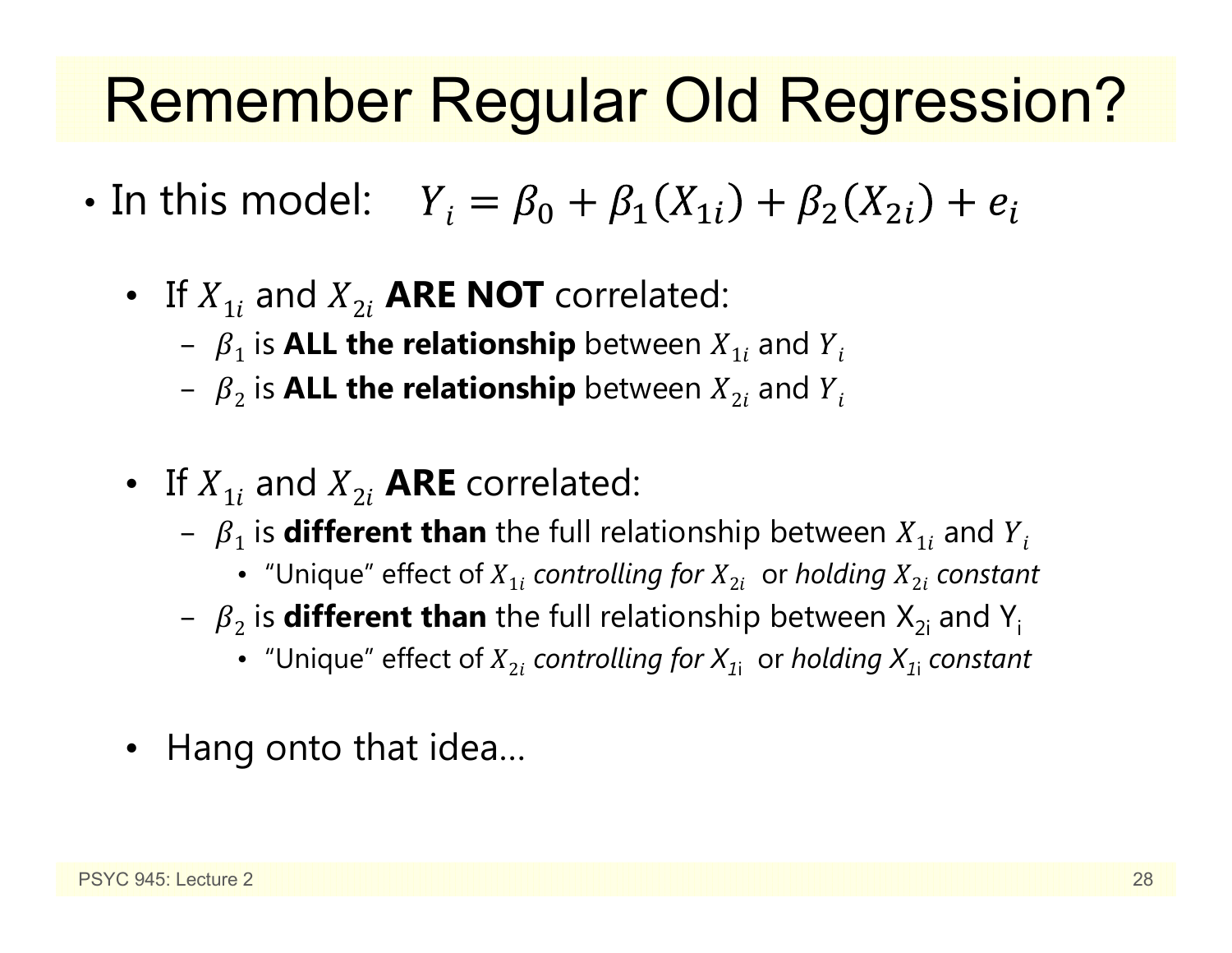## Person-MC vs. Grand-MC for Time-Varying Predictors

|                           | <b>Level 2</b>                                                                                        | <b>Original</b> | <b>Person-MC Level 1</b>                                                                                       | <b>Grand-MC Level 1</b>                                                                                              |
|---------------------------|-------------------------------------------------------------------------------------------------------|-----------------|----------------------------------------------------------------------------------------------------------------|----------------------------------------------------------------------------------------------------------------------|
| $\overline{\mathbf{X}}_i$ | $PMx_i = \overline{X}_i - 5$                                                                          | $X_{ti}$        | $WPX_{ti} = X_{ti} - X_i$                                                                                      | $T V_{\rm X_{ti}} = X_{\rm ti} - 5$                                                                                  |
| $\overline{3}$            | $-2$                                                                                                  | $\overline{2}$  | $-1$                                                                                                           | $-3$                                                                                                                 |
| $\overline{\mathbf{3}}$   | $-2$                                                                                                  |                 |                                                                                                                | $-1$                                                                                                                 |
|                           | 2                                                                                                     | 6               | $-1$                                                                                                           |                                                                                                                      |
|                           |                                                                                                       | 8               |                                                                                                                |                                                                                                                      |
|                           | Same $PMx_i$ goes into<br>the model using either<br>way of centering the<br>level-1 variable $x_{ti}$ |                 | Using <b>Person-MC</b> ,<br>$WPx_{ti}$ has NO level-2<br>BP variation, so it is not<br>correlated with $PMx_i$ | Using <b>Grand-MC</b> , $T V x_{ti}$<br>STILL has level-2 BP<br>variation, so it is STILL<br>CORRELATED with $PMX_i$ |

So the effects of PMx<sub>i</sub> and TVx<sub>ti</sub> when included together under Grand-MC **will be different than their effects would be if they were by themselves…**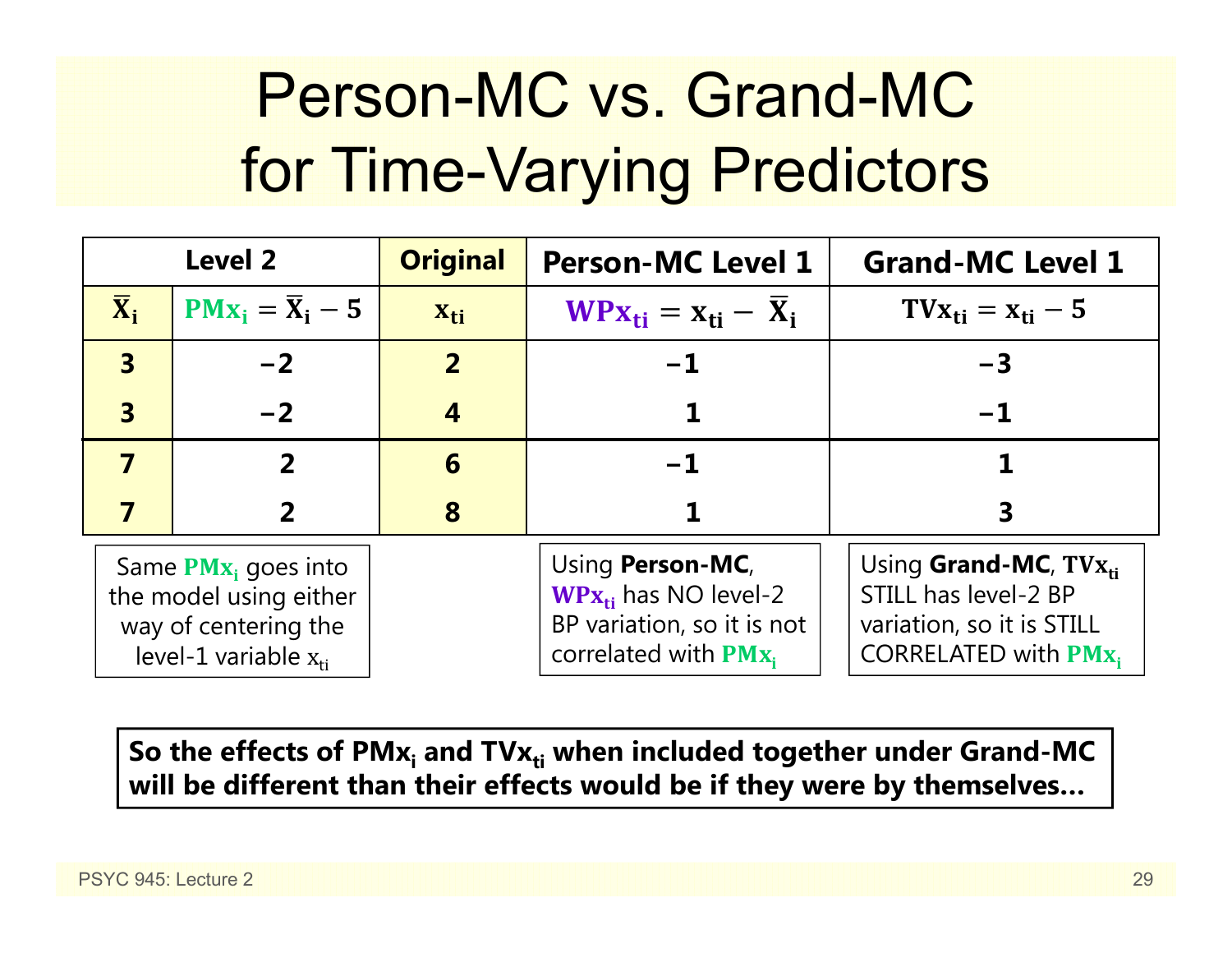## Within-Person Fluctuation Model withܜܑ **represented at Level 1 Only:** WP and BP Effects are **Smushed Together**

 $\mathbf{x_{ti}}$  is grand-mean-centered into  $\mathbf{T}\mathbf{V}\mathbf{x_{ti}}$ ,  $\mathbf{W}\mathbf{I}\mathbf{T}\mathbf{H}\mathbf{O}\mathbf{U}\mathbf{T}$   $\mathbf{P}\mathbf{M}\mathbf{x_i}$  at <code>L2:</code>

Level 1: 
$$
y_{ti} = \beta_{0i} + \beta_{1i}(\text{TVx}_{ti}) + e_{ti}
$$

Level 2: 
$$
\beta_{0i} = \gamma_{00} + U_{0i}
$$

\n $\beta_{1i} = \gamma_{10}$ 

\n $\gamma_{10} = \text{``smushed''}$ 

\nWP and BP effects

 $\text{TVx}_{\text{ti}} = \text{x}_{\text{ti}} - \textcal{C} \rightarrow \text{it still}$ **has both Level-2 BP and Level-1 WP variation** 

**Because TVx<sub>ti</sub> still contains**  $\blacksquare$ **its original 2 different kinds of variation (BP and WP), its 1 fixed effect has to do the work of 2 predictors!**

**A \*smushed\* effect is also referred to as the**  *convergence***,** *conflated***, or** *composite* **effect**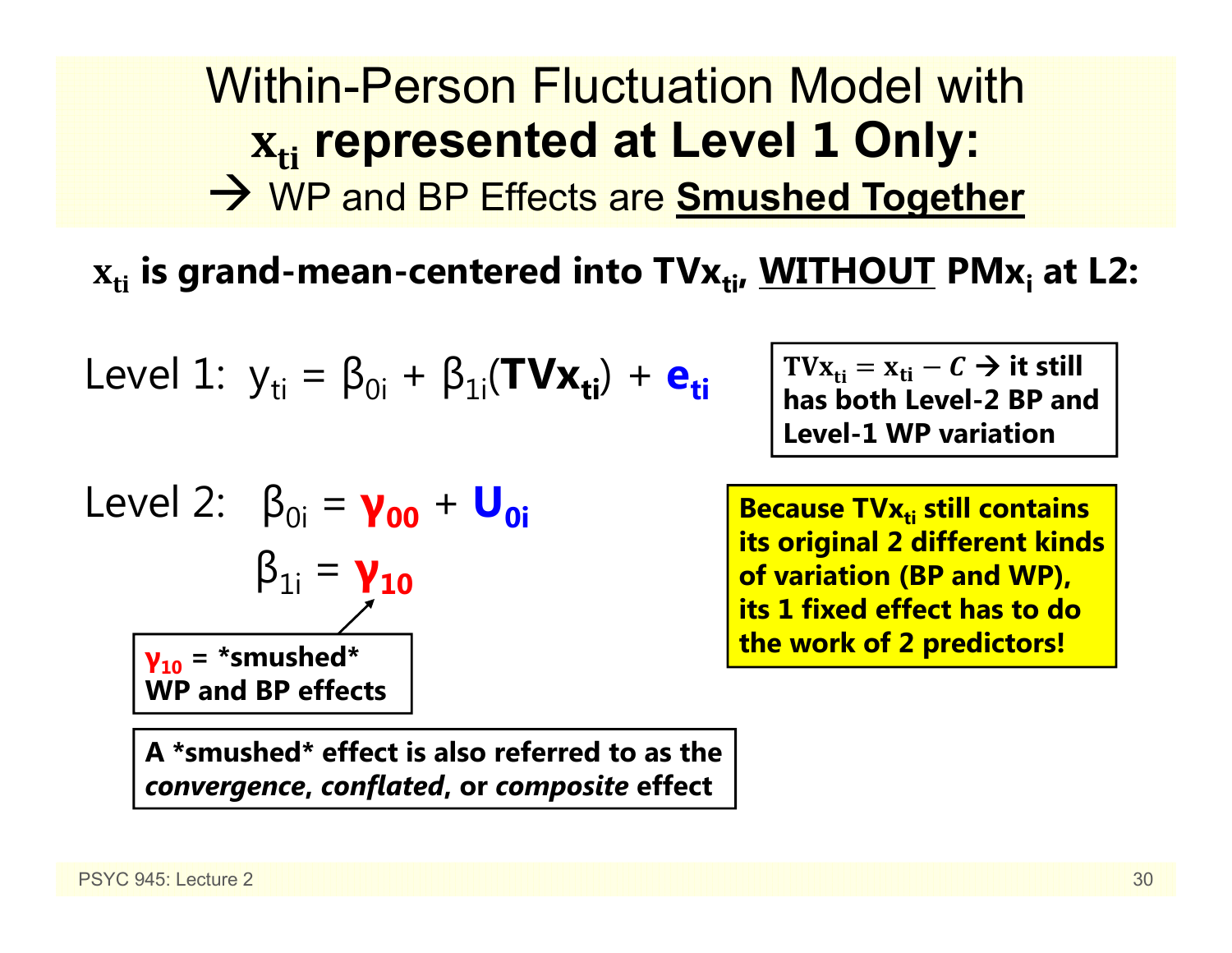## Convergence (Smushed) Effect of a Time-Varying Predictor



- **The convergence effect will often be closer to the within-person effect** (due to larger level-1 sample size and thus smaller SE)
- **It is the rule, not the exception, that between and within effects differ** (Snijders & Bosker, 1999, p. 52-56, and personal experience!)
- However—when grand-mean-centering a time-varying predictor, **convergence is testable** by including a **contextual effect (carried by the person mean)** for how the **BP effect** differs from the **WP effect** …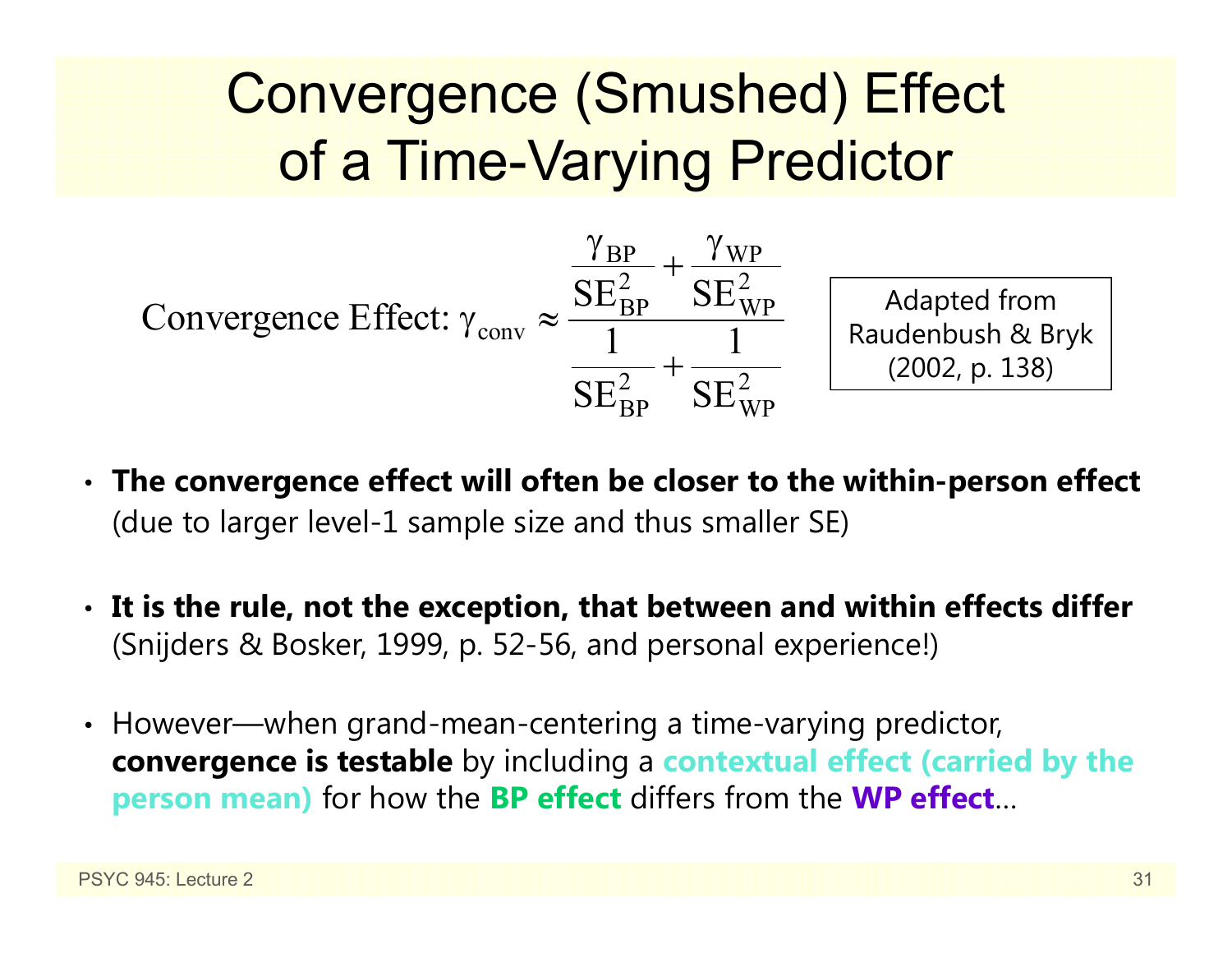#### Within-Person Fluctuation Model with**Grand-Mean-Centered Level-1** $\Lambda_{ti}$

→ Model tests difference of WP vs. BP effects (It's been fixed!)

 $\mathbf{x_{ti}}$  is grand-mean-centered into TV $\mathbf{x_{ti}}$ , <u>WITH</u> PM $\mathbf{x_i}$  at L2:

Level 1: 
$$
y_{ti} = \beta_{0i} + \beta_{1i}(\mathbf{TV} \mathbf{x}_{ti}) + \mathbf{e}_{ti}
$$

 $\text{TVx}_{\text{ti}} = \text{x}_{\text{ti}} - C \rightarrow \text{it still}$ **has both Level-2 BP and Level-1 WP variation** 

Level 2: 
$$
\beta_{0i} = \gamma_{00} + \gamma_{01}(PMx_i) + U_{0i}
$$
  
 $\beta_{1i} = \gamma_{10}$ 

 $\overline{\text{PMx}}_i = \overline{\text{X}}_i - \textit{C} \rightarrow \text{it has}$ **only Level-2 BP variation**

**γ10 becomes the WP effect** *unique* **level-1 effect after controlling for PM**<sub>X<sub>i</sub></sub> **γ01** *becomes* **the contextual effect that indicates how the BP effect differs from the WP effect**  → *unique* level-2 effect after controlling for  $\text{TVx}_{\text{t}i}$ **does usual level matter beyond current level?**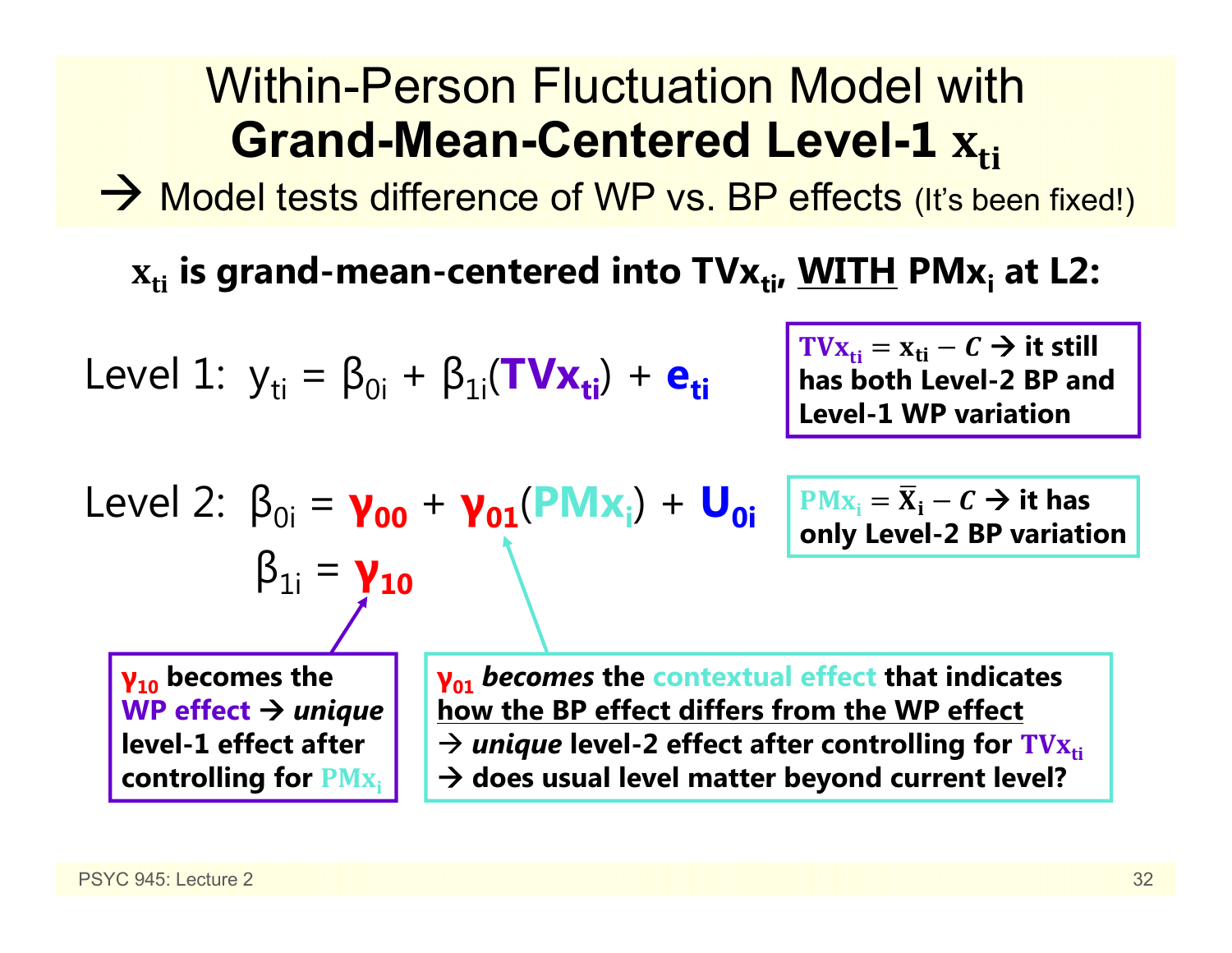## Person-MC and Grand-MC Models are Equivalent Given a Fixed Level-1 Main Effect Only

| <b>Person-MC:</b> $WPx_{ti} = x_{ti} - PMx_i$                                                                   |
|-----------------------------------------------------------------------------------------------------------------|
| Level-1: $y_{ti} = \beta_{0i} + \beta_{1i}(x_{ti} - PMx_i) + e_{ti}$                                            |
| Level-2: $\beta_{0i} = \gamma_{00} + \gamma_{01}(PMx_i) + U_{0i}$                                               |
| $\beta_{1i} = \gamma_{10}$                                                                                      |
| $\rightarrow y_{ti} = \gamma_{00} + \gamma_{01}(PMx_i) + \gamma_{10}(x_{ti} - PMx_i) + U_{0i} + e_{ti}$         |
| $\rightarrow y_{ti} = \gamma_{00} + (\gamma_{01} - \gamma_{10})(PMx_i) + \gamma_{10}(x_{ti}) + U_{0i} + e_{ti}$ |
| <b>Grand-MC:</b> $TVx_{ti} = x_{ti}$                                                                            |
| <b>Grad-MC:</b> $TVx_{ti} = x_{ti}$                                                                             |
| Level-1: $y_{ti} = \beta_{0i} + \beta_{1i}(x_{ti}) + e_{ti}$                                                    |
| Level-2: $\beta_{0i} = \gamma_{00} + \gamma_{01}(PMx_i) + U_{0i}$                                               |
| $\beta_{1i} = \gamma_{10}$                                                                                      |

 $\rightarrow$  **y**<sub>ti</sub> =  $\gamma_{00}$  +  $\gamma_{01}$ (PM<sub>X<sub>i</sub>)</sub> +  $\gamma_{10}$ (<sub>X<sub>ti</sub>) + U<sub>0i</sub> + e<sub>ti</sub></sub>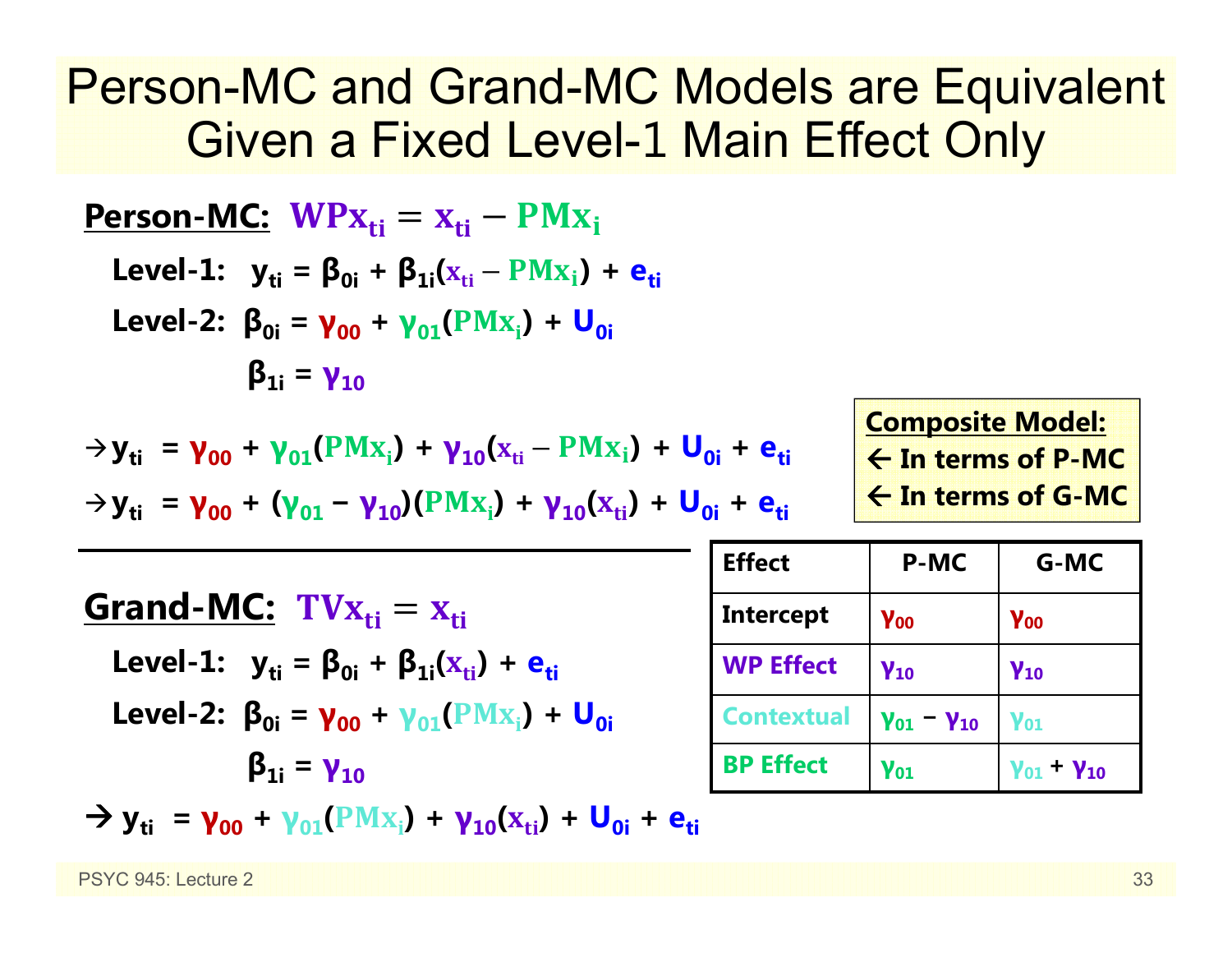## P-MC vs. G-MC: Interpretation Example

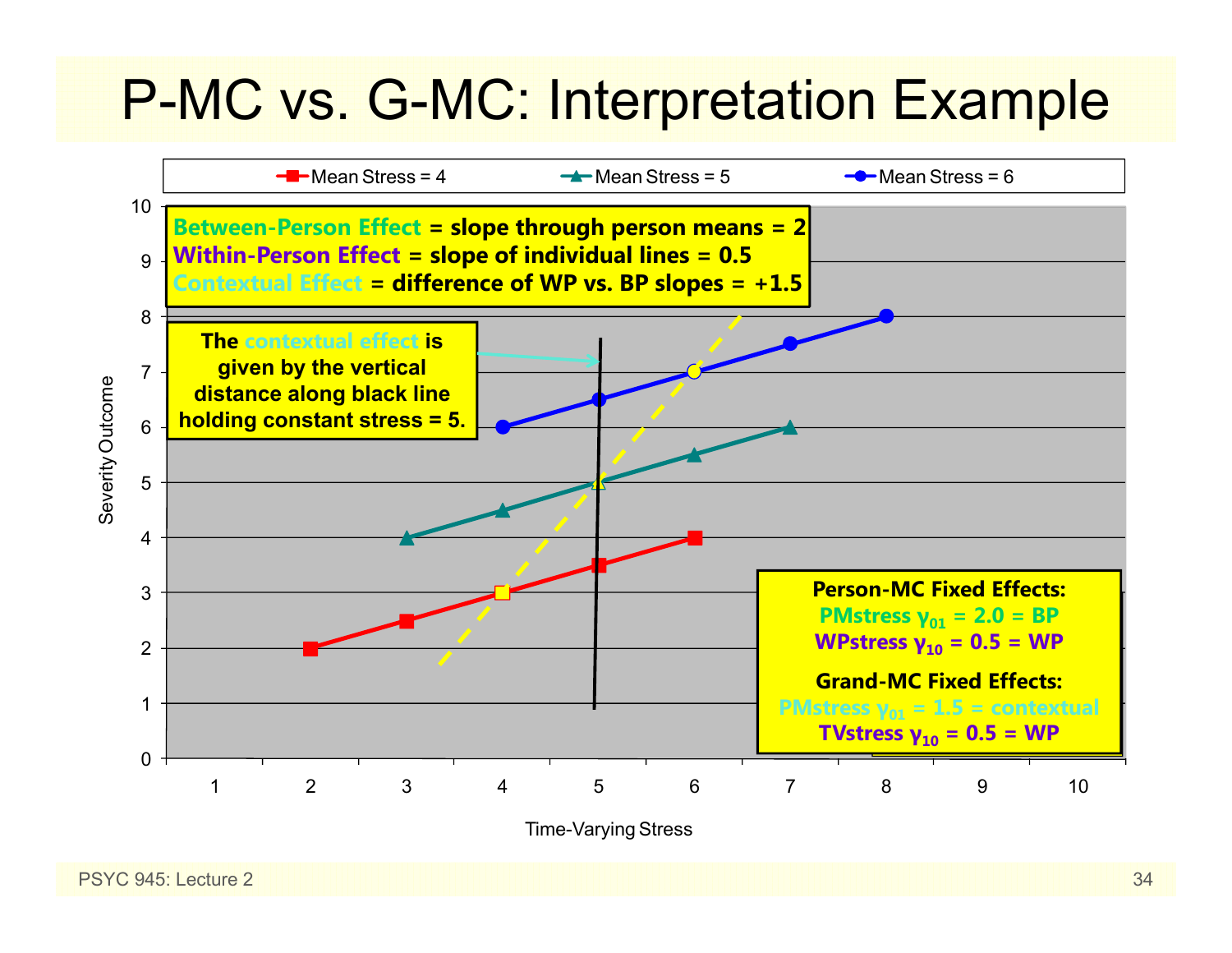# Summary: 3 Effects for TV Predictors

#### • **Is the Between-Person (BP) effect significant?**

- > Are people with higher predictor values than other people (on average over time) also higher on Y than other people (*on average over time*), such that the person mean of the TV predictor accounts for level-2 random intercept variance ( $\tau_{\mathrm{U}}^2$  $\binom{2}{10}$ ?
- $\triangleright$  Given directly by level-2 effect of PM $\rm{x_i}$ (or can be requested via ESTIMATE if using Grand-MC for the level-1 predictor)

### • **Is the Within-Person (WP) effect significant?**

- > If you have higher predictor values than usual (at this occasion), do you also have higher outcomes values than usual *(at this occasion)*, such that the within-person  $\sigma_{\rm e}^2$ )?
- Given directly by the level-1 effect of WPx<sub>ti</sub> if using Person-MC —*OR* given directly by the level-1 effect of TVx<sub>ti</sub> if using Grand-MC and including PMx<sub>i</sub> at level 2 by the level-1 effect of TVx<sub>ti</sub> if using Grand-MC and including PMx<sub>i</sub> at level 2<br>(without PMx<sub>i</sub>, the level-1 effect of TVx<sub>ti</sub> if using Grand-MC is the smushed effect)

#### • **Are the BP and WP Effects different sizes: Is there a contextual effect?**

- $\triangleright$  After controlling for the absolute value of TV predictor value at each occasion, is there still an incremental contribution from having a higher person mean of the TV predictor (i.e., does one's general tendency predict  $\tau_\mathrm{U}^2$  $_{\rm U_0}^2$  above and beyond)?
- $\triangleright$  Given directly by level-2 effect of PM $\mathbf{x_i}$  if using Grand-MC for the level-1 predictor (or can be requested via ESTIMATE if using Person-MC for the level-1 predictor)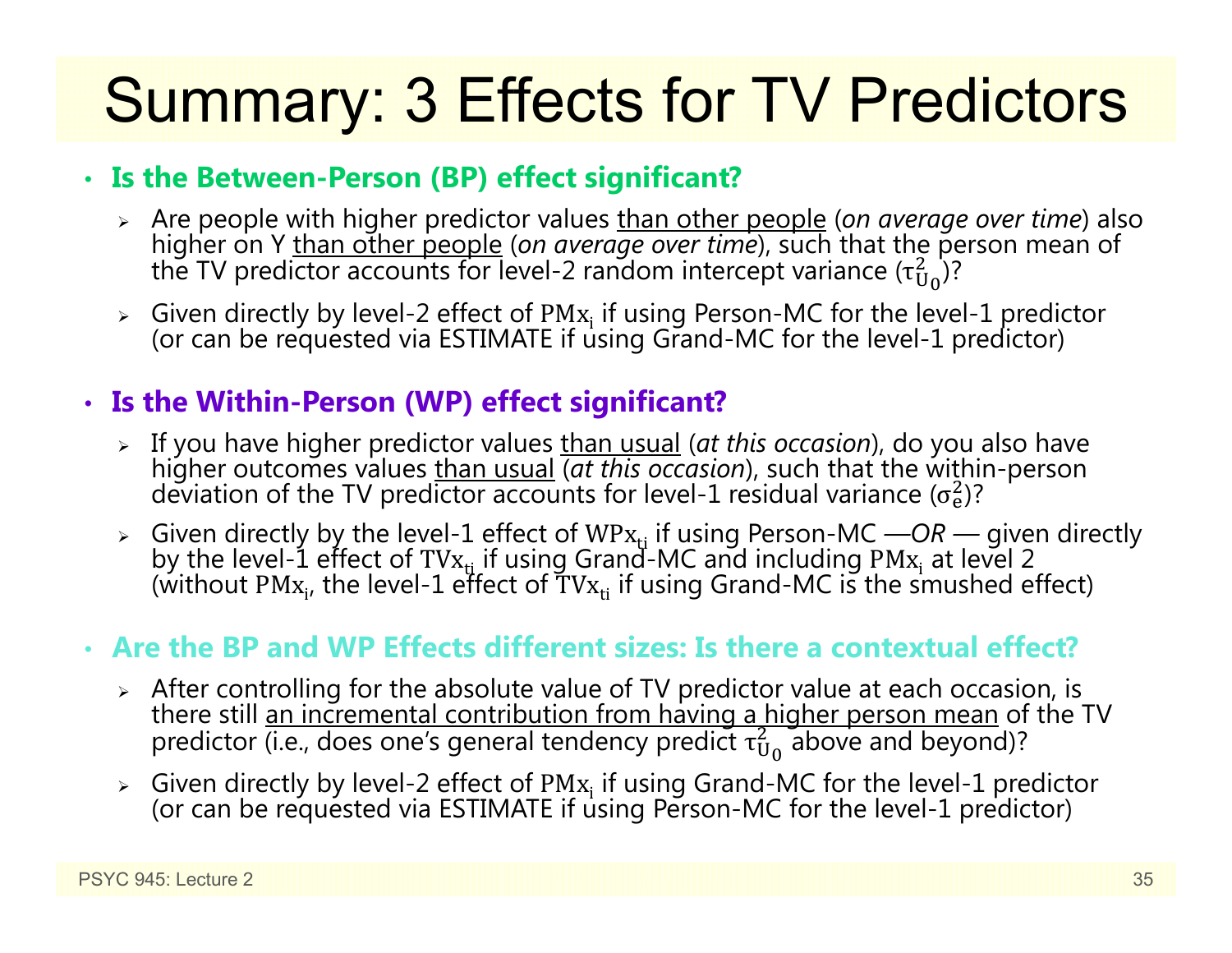## Variance Accounted For By Level-1 Predictors

#### •**Fixed effects of level 1 predictors** *by themselves***:**

- Level-1 (WP) main effects reduce Level-1 (WP) residual variance
- Level-1 (WP) interactions also reduce Level-1 (WP) residual variance

#### • **What happens at level 2 depends on what kind of variance the level-1 predictor has:**

- $\triangleright$  If the level-1 predictor ALSO has level-2 variance (e.g., Grand-MC predictors), then its level-2 variance will also likely reduce level-2 random intercept variance
- If the level-1 predictor DOES NOT have level-2 variance (e.g., Person-MC predictors), then its reduction in the level-1 residual variance will cause an INCREASE in level-2 random intercept variance
	- Same thing happens with Grand-MC level-1 predictors, but you don't generally see it
- $\triangleright$   $\,$  It's just an artifact that the estimate of true random intercept variance is:

True  $\tau^{\scriptscriptstyle\mathcal{L}}_\mathsf{U}$  $^2_\mathrm{U_0}$ = observed τ $^2_\mathrm{U}$ 2<br>Սօ —  $\sigma_{\rm e}$ మ п  $\rightarrow$  so if only  $\sigma_{\rm e}^2$  $_{\rm e}^2$  decreases,  $\tau_{\rm U}^2$  $_{\rm U_{\rm 0}}^{2}$  increases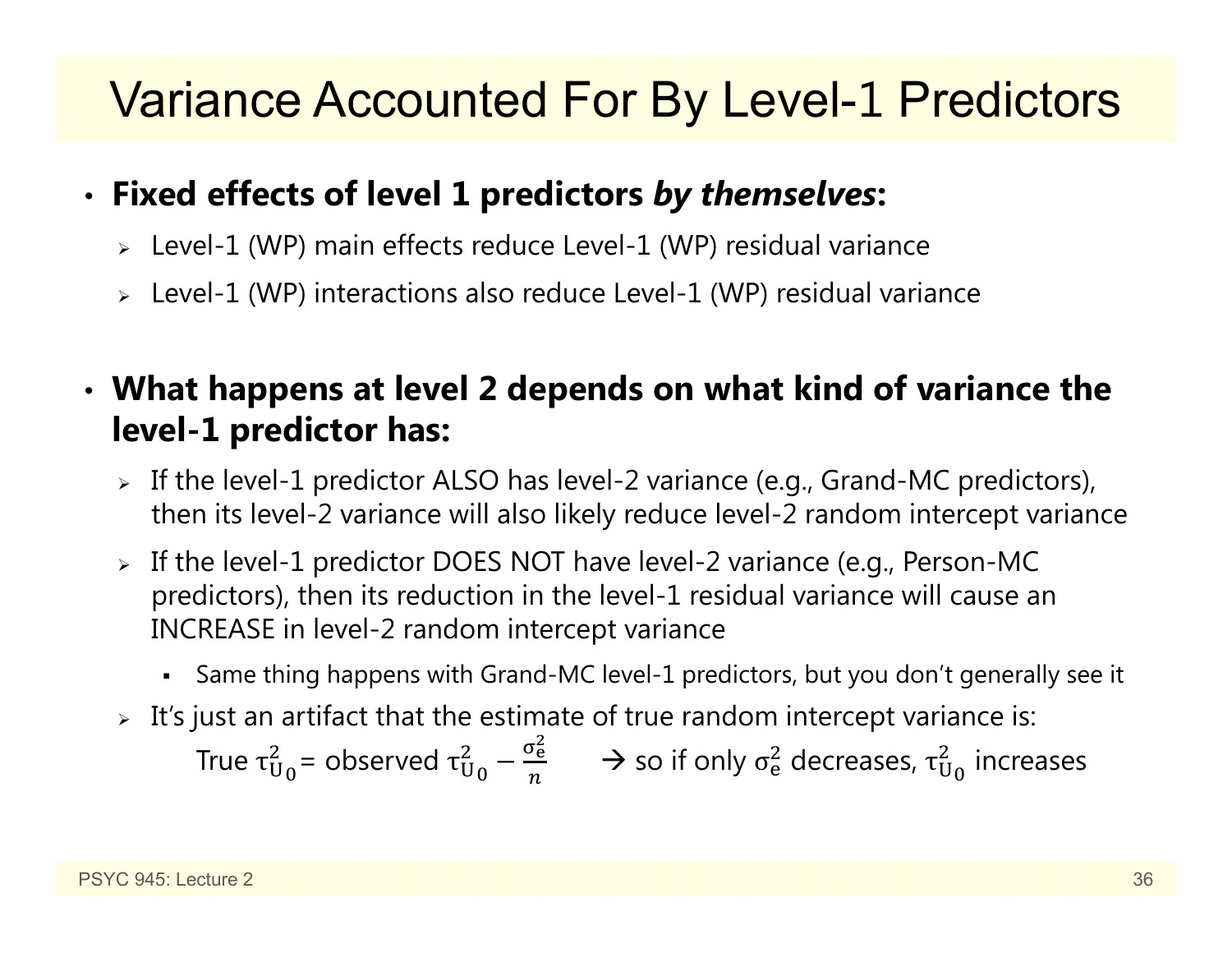# The Joy of Interactions Involving Time-Varying Predictors

- Must consider interactions with both its BP and WP parts:
- Example: Does time-varying stress  $(x_{ti})$  interact with sex  $(Sex_{i})$ ?
- $\bullet$  Person-Mean-Centering:
	- $\triangleright$  WPx<sub>ti</sub>  $*$  Sex<sub>i</sub>  $\rightarrow$  Does the WP stress effect differ between men and women?
	- $\triangleright$  PM<sub>X<sub>i</sub>  $\ast$  Sex<sub>i</sub> → Does the BP stress effect differ between men and women?</sub>
		- $\mathbf{r}$ Not controlling for current levels of stress
		- n If forgotten, then  $Sex_i$  moderates the stress effect only at level 1 (WP, not BP)
- Grand-Mean-Centering:
	- $\triangleright$   $\mathbf{TVx_{ti}} * \mathbf{Sex_i} \rightarrow$  Does the WP stress effect differ between men and women?
	- $\Diamond$  PM<sub>X<sub>i</sub> \* Sex<sub>i</sub> → Does the *contextual* stress effect differ b/t men and women?</sub>
		- Incremental BP stress effect *after controlling for current levels of stress*
		- n If forgotten, then although the level-1 main effect of stress has been un-smushed<br>via the main effect of PM<sub>X<sub>i</sub>, the interaction of TV<sub>X<sub>ti</sub> ∗ Sex<sub>i</sub> would still be smushed</sub></sub>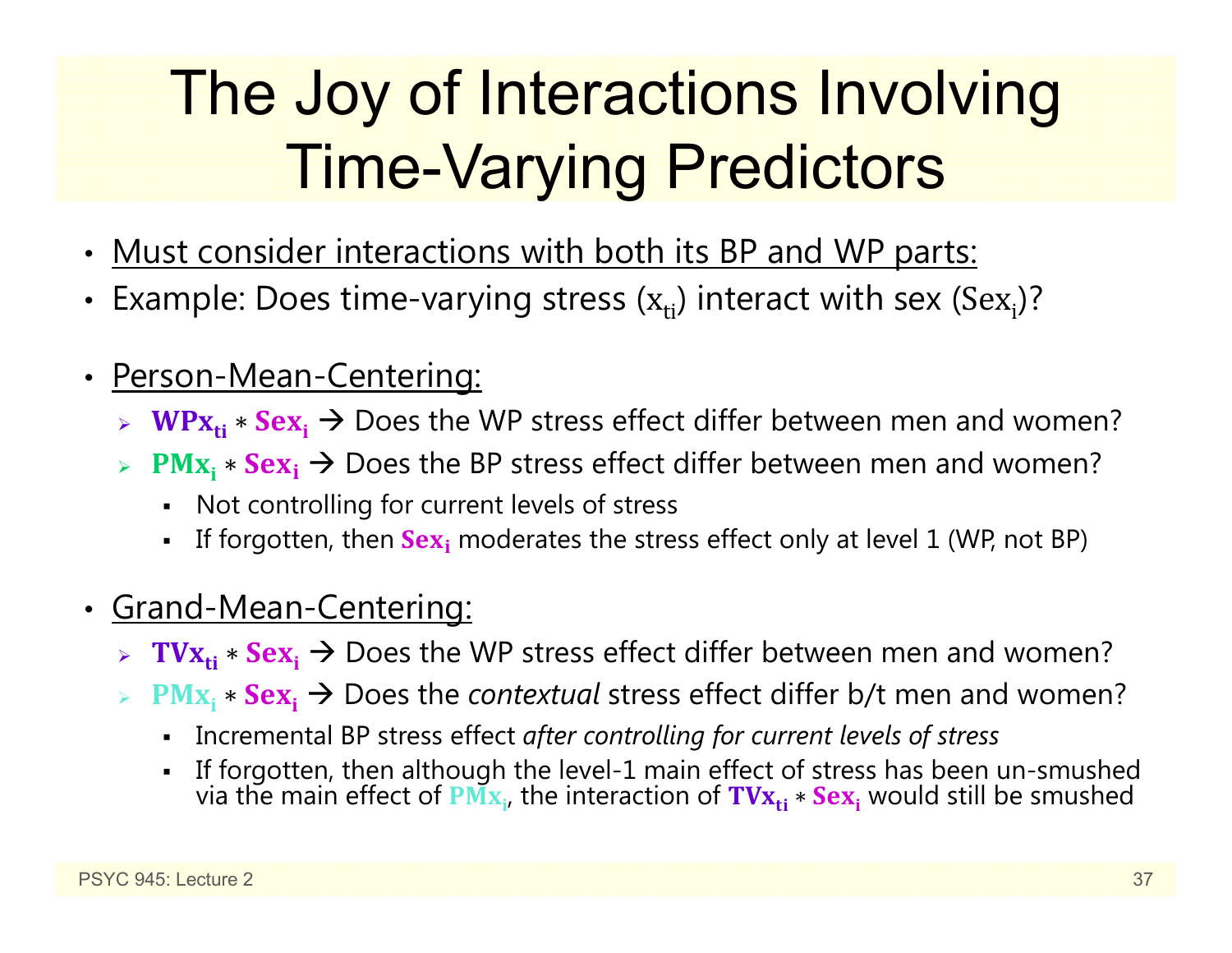## Interactions with Time-Varying Predictors: Example: TV Stress  $\left(\mathrm{x}_{\mathrm{ti}}\right)$  by Gender (Se $\mathrm{x}_{\mathrm{i}}$ )

| Person-MC: $WPx_{ti} = x_{ti} - PMx_i$                                                                             |
|--------------------------------------------------------------------------------------------------------------------|
| Level-1: $y_{ti} = \beta_{0i} + \beta_{1i}(x_{ti} - PMx_i) + e_{ti}$                                               |
| Level-2: $\beta_{0i} = \gamma_{00} + \gamma_{01}(PMx_i) + \gamma_{02}(Sex_i) + \gamma_{03}(Sex_i)(PMx_i) + U_{0i}$ |
| $\beta_{1i} = \gamma_{10} + \gamma_{11}(Sex_i)$                                                                    |

**Composite: y<sub>ti</sub> = γ<sub>00</sub> + γ<sub>01</sub>(PMx<sub>i</sub>) + γ<sub>10</sub>(x<sub>ti</sub> – PMx<sub>i</sub>) + U<sub>0i</sub> + e<sub>ti</sub> + γ**<sub>02</sub>(Sex<sub>i</sub>) + **γ**<sub>03</sub>(Sex<sub>i</sub>)(PMx<sub>i</sub>) + **γ**<sub>11</sub>(Sex<sub>i</sub>)(x<sub>ti</sub> – PMx<sub>i</sub>)

### **Grand-MC:** ܜܠ܄܂ܑൌ ܑܜܠ

Level-1: 
$$
y_{ti} = \beta_{0i} + \beta_{1i}(x_{ti}) + e_{ti}
$$

\nLevel-2: 
$$
\beta_{0i} = \gamma_{00} + \gamma_{01}(PMx_i) + \gamma_{02}(Sex_i) + \gamma_{03}(Sex_i)(PMx_i) + U_{0i}
$$

\n
$$
\beta_{1i} = \gamma_{10} + \gamma_{11}(Sex_i)
$$

 ${\bf Composite:}$   ${\bf y_{ti}}$  =  ${\bf \gamma_{00}}$  +  ${\bf \gamma_{01}}({\rm PMx_{i}})$  +  ${\bf \gamma_{10}}({\rm x_{ti}})$  +  ${\bf \sf U_{0i}}$  +  ${\bf e_{ti}}$ **+ γ**<sub>02</sub>(Sex<sub>i</sub>) + γ<sub>03</sub>(Sex<sub>i</sub>)(PMx<sub>i</sub>) + γ<sub>11</sub>(Sex<sub>i</sub>)(x<sub>ti</sub>)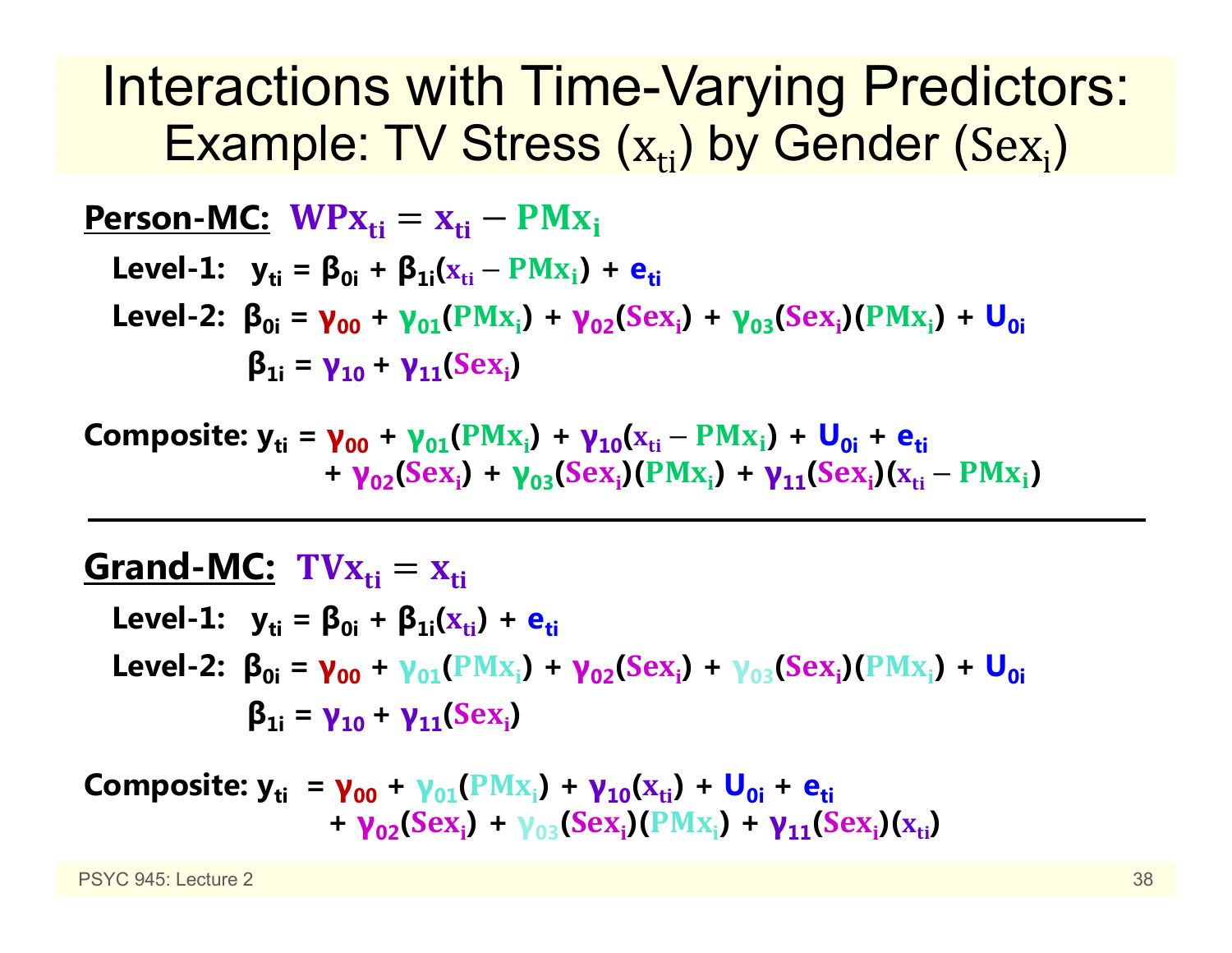## Interactions Involving Time-Varying Predictors Belong at Both Levels of the Model

### <u>On the left below → Person-MC: WPx<sub>ti</sub> = x<sub>ti</sub> – PMx<sub>i</sub></u>

| $y_{ti} = \gamma_{00} + (\gamma_{01} - \gamma_{10})(PMx_i) + \gamma_{10}(x_{ti}) + U_{0i} + e_{ti}$ | $\overline{z}$ |
|-----------------------------------------------------------------------------------------------------|----------------|

**yti <sup>=</sup> γ00 + (γ<sup>01</sup> <sup>+</sup>**  $\mathbf{e}_{\mathbf{t} \mathbf{i}}$  $+ \gamma_{02}(Sex_i) + (\gamma_{03} - \gamma_{11})(Sex_i)(PMx_i) + \gamma_{11}(Sex_i)(x_{ti})$ 

 **Composite model Person-MC** 

 **Composite model written as Grand-MC**

### <u> On the right below → Grand-MC: TV $\boldsymbol{\mathrm{x}}_{\text{ti}} = \boldsymbol{\mathrm{x}}_{\text{ti}}$ </u>

 ${\bf y_{ti}}$  =  ${\bf y_{00}}$  +  ${\bf y_{01}}$ ( ${\bf PMx_i}$ ) +  ${\bf y_{10}}$ ( ${\bf x_{ti}}$ ) +  ${\bf U_{0i}}$  +  ${\bf e_{ti}}$ **+ γ**<sub>02</sub>(Sex<sub>i</sub>) + γ<sub>03</sub>(Sex<sub>i</sub>)(PMx<sub>i</sub>) + γ<sub>11</sub>(Sex<sub>i</sub>)(x<sub>ti</sub>)

After adding an interaction for  ${\bf Sex}_{\bf i}$  with stress at both levels, then the Person-MC and Grand-MC models are equivalent

**Intercept: γ00 <sup>=</sup> γ00 BP Effect: γ01= γ01+ γ10Contextual: γ**<sub>01</sub> = **γ**<sub>01</sub> − **γ**<sub>10</sub> **WP Effect: γ10 = γ10 BP\*Sex Effect: γ03 <sup>=</sup> γ03 + γ11 Contextual\*Sex: γ03 = γ03** − **γ11 Sex Effect: γ20= γ20BP\*WP or Contextual\*WP is the same: γ11 <sup>=</sup> γ11**

PSYC 945: Lecture 2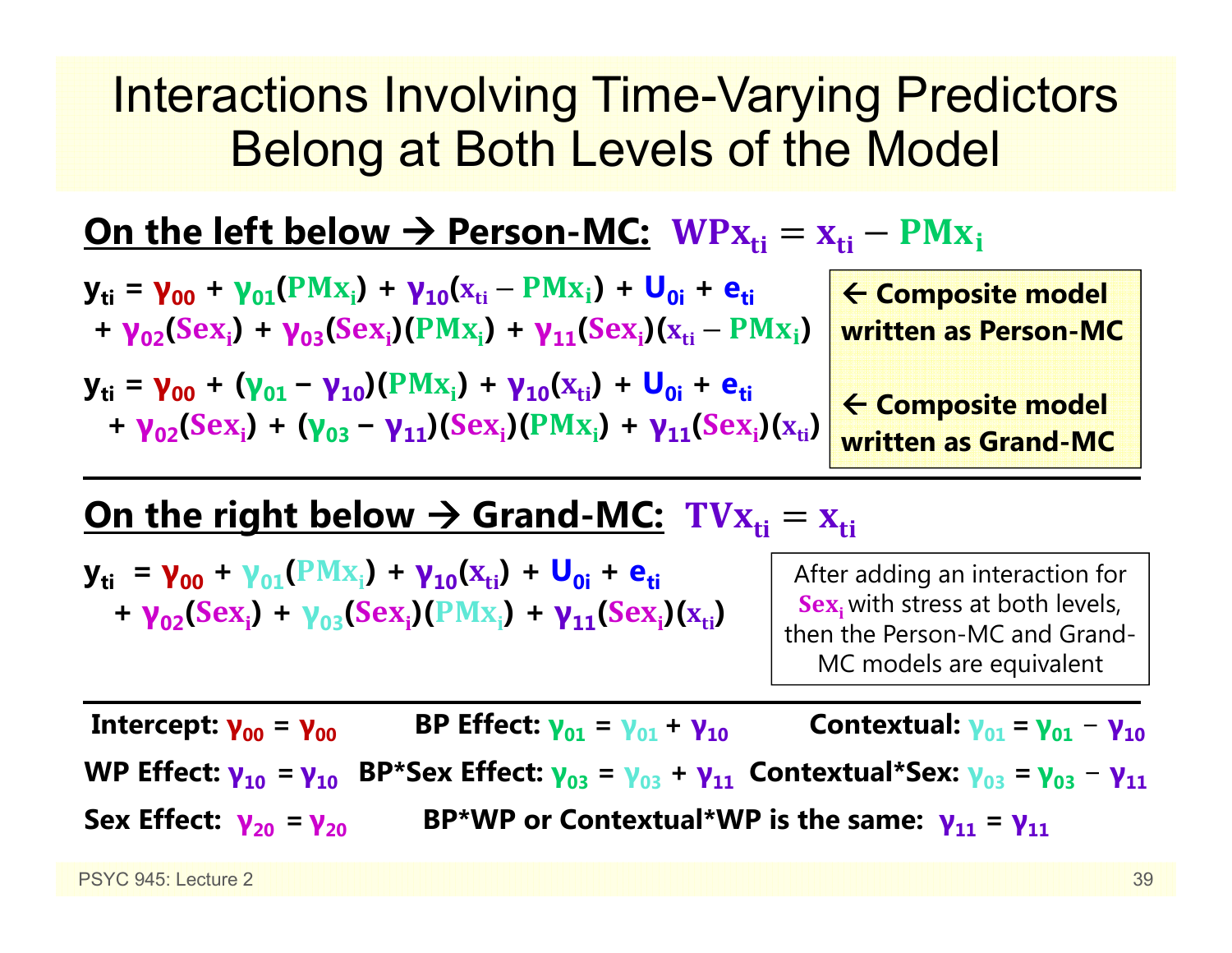# Intra-variable Interactions

- Still must consider interactions with both its BP and WP parts!
- •• Example: Interaction of TV stress  $(x_{ti})$  with person mean stress (PM $x_i$ )
- $\bullet$  Person-Mean-Centering:
	- $\triangleright$  WPx<sub>ti</sub>  $\ast$  PMx<sub>i</sub> → Does the WP stress effect differ by overall stress level?
	- $\triangleright$  PM<sub>X<sub>i</sub>  $\ast$  PM<sub>X<sub>i</sub></sub> → Does the BP stress effect differ by overall stress level?</sub>
		- Not controlling for current levels of stress
		- n **-** If forgotten, then  $\overline{PMx_i}$  moderates the stress effect only at level 1 (WP, not BP)
- Grand-Mean-Centering:
	- $▶$  TV $\mathbf{x_{ti}} * \mathbf{P} \mathbf{M} \mathbf{x_i} \rightarrow \mathbf{D}$ oes the WP stress effect differ by overall stress level?
	- **► PM<sub>X<sub>i</sub> \* PM<sub>X<sub>i</sub> → Does the** *contextual* **stress effect differ by overall stress?**</sub></sub>
		- Incremental BP stress effect *after controlling for current levels of stress*
		- n If forgotten, then although the level-1 main effect of stress has been un-smushed<br>via the main effect of PM<sub>X<sub>i</sub>, the interaction of TV<sub>X<sub>ti</sub> ∗ PM<sub>X<sub>i</sub></sub> would still be smushed</sub></sub>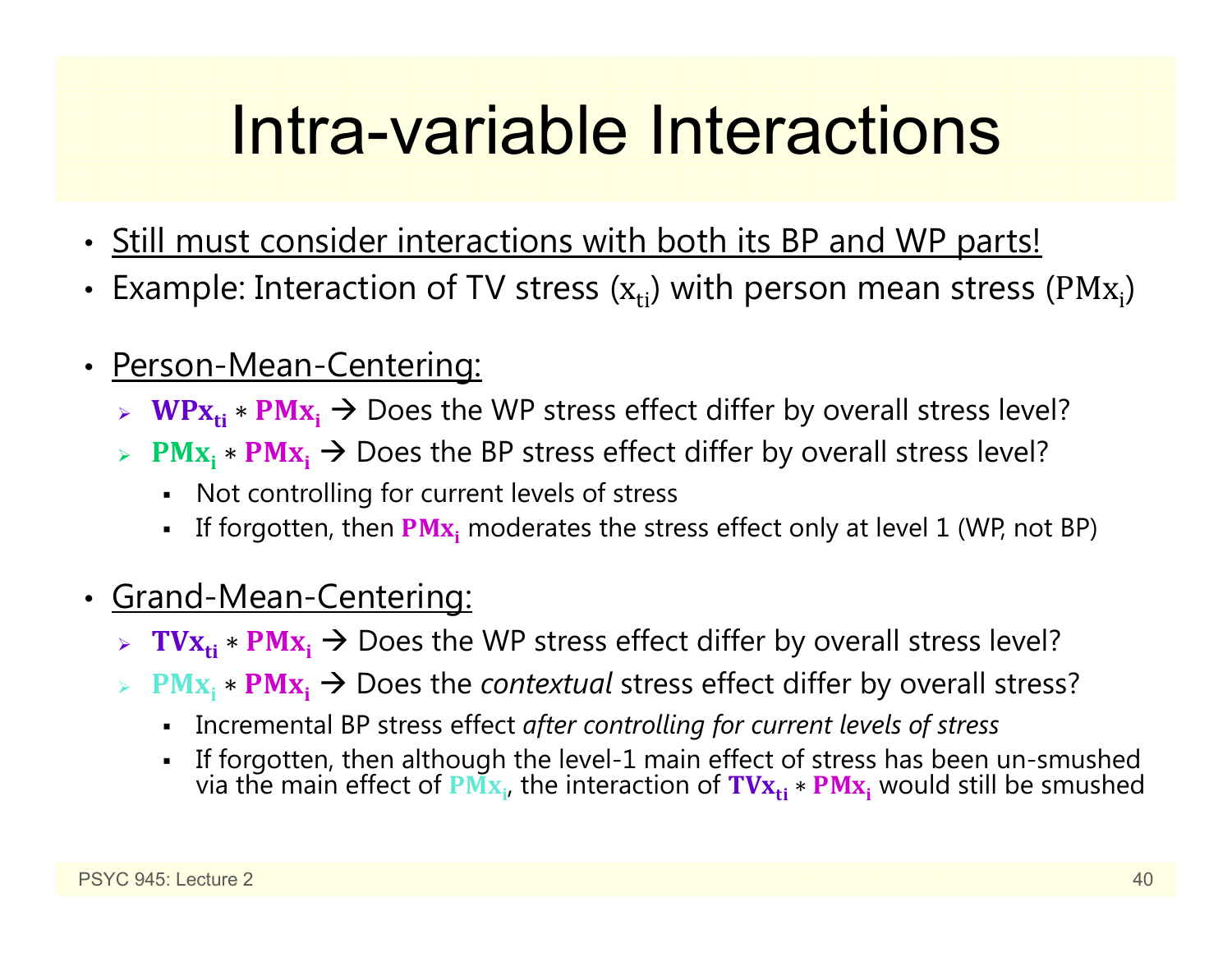## Intra-variable Interactions: Example: TV Stress  $\rm (x_{ti})$  by Person Mean Stress (PM $\rm x_{i})$

| Person-MC: $WPx_{ti} = x_{ti} - PMx_i$                                                        |
|-----------------------------------------------------------------------------------------------|
| Level-1: $y_{ti} = \beta_{0i} + \beta_{1i}(x_{ti} - PMx_i) + e_{ti}$                          |
| Level-2: $\beta_{0i} = \gamma_{00} + \gamma_{01}(PMx_i) + \gamma_{02}(PMx_i)(PMx_i) + U_{0i}$ |
| $\beta_{1i} = \gamma_{10} + \gamma_{11}(PMx_i)$                                               |

**Composite: y<sub>ti</sub> = γ<sub>00</sub> + γ<sub>01</sub>(PMx<sub>i</sub>) + γ<sub>10</sub>(x<sub>ti</sub> – PMx<sub>i</sub>) + U<sub>0i</sub> + e<sub>ti</sub> + γ**<sub>02</sub>(PMx<sub>i</sub>)(PMx<sub>i</sub>) + **γ**<sub>11</sub>(PMx<sub>i</sub>)(x<sub>ti</sub> – PMx<sub>i</sub>)

#### **Grand-MC:** ܜܠ܄܂ܑൌ ܑܜܠ

Level-1: 
$$
y_{ti} = \beta_{0i} + \beta_{1i}(x_{ti}) + e_{ti}
$$

\nLevel-2: 
$$
\beta_{0i} = \gamma_{00} + \gamma_{01}(PMx_i) + \gamma_{02}(PMx_i)(PMx_i) + U_{0i}
$$

\n
$$
\beta_{1i} = \gamma_{10} + \gamma_{11}(PMx_i)
$$

**Composite:** 
$$
y_{ti} = \gamma_{00} + \gamma_{01}(PMx_i) + \gamma_{10}(x_{ti}) + U_{0i} + e_{ti}
$$
  
+  $\gamma_{02}(PMx_i)(PMx_i) + \gamma_{11}(PMx_i)(x_{ti})$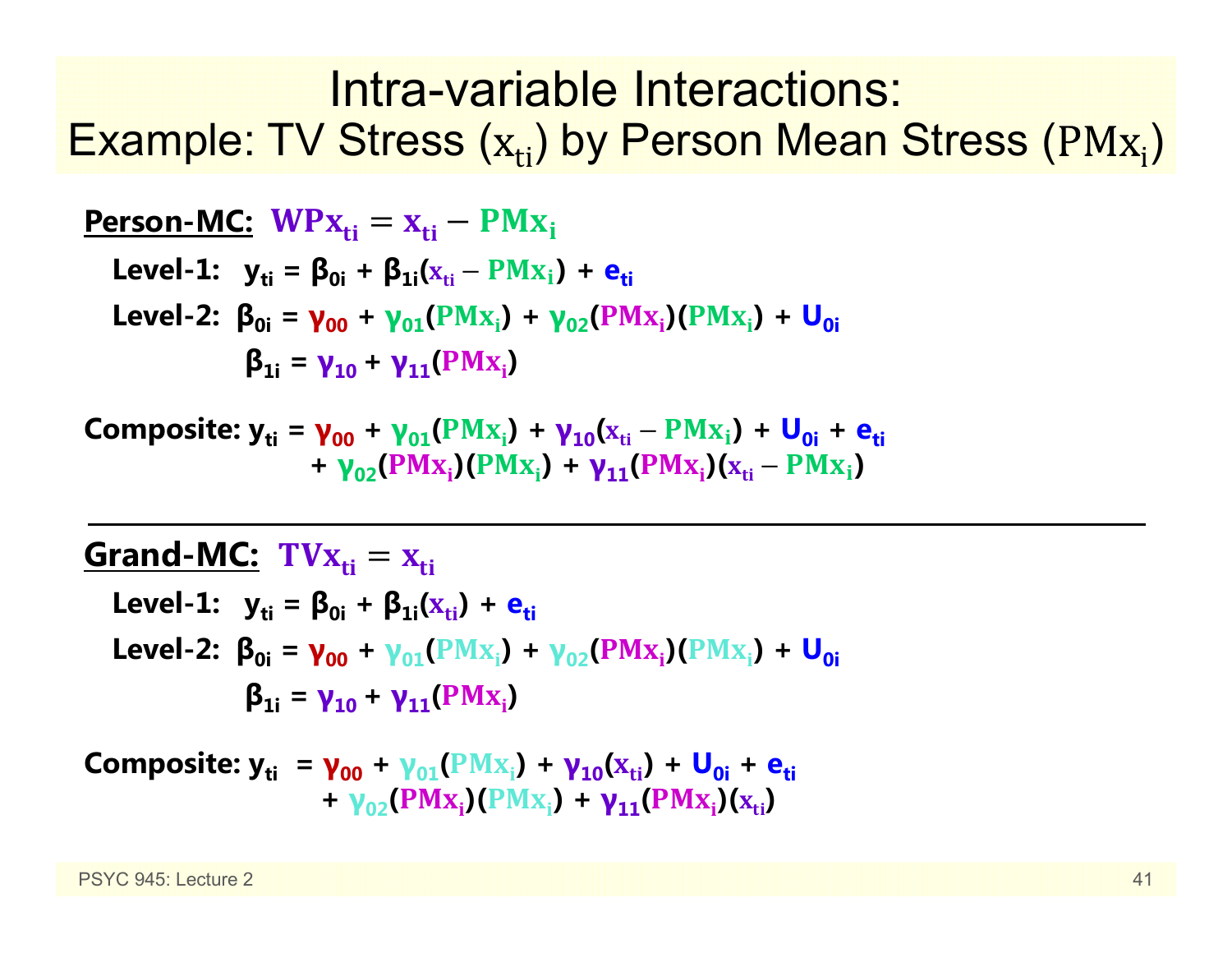### Intra-variable Interactions: Example: TV Stress  $\rm (x_{ti})$  by Person Mean Stress  $\rm (PMx_{i})$

### <u>On the left below → Person-MC: WPx<sub>ti</sub> = x<sub>ti</sub> – PMx<sub>i</sub></u>

- ${\bf y_{ti}}$  =  ${\bf y_{00}}$  +  ${\bf y_{01}} (PM{\bf x_i})$  +  ${\bf y_{10}} ({\bf x_{ti}} PM{\bf x_i})$  +  ${\bf U_{0i}}$  +  ${\bf e_{ti}}$ **+ γ**<sub>02</sub>(PMx<sub>i</sub>)(PMx<sub>i</sub>) + **γ**<sub>11</sub>(PMx<sub>i</sub>)(x<sub>ti</sub> – PMx<sub>i</sub>)
- **y**<sub>ti</sub> = **γ**<sub>00</sub> + (**γ**<sub>01</sub> − **γ**<sub>10</sub>)(PMx<sub>i</sub>) + **γ**<sub>10</sub>(x<sub>ti</sub>) + U<sub>0i</sub> + e<sub>ti</sub> **+** (**γ**<sub>02</sub> – **γ**<sub>11</sub>)(PMx<sub>i</sub>)(PMx<sub>i</sub>) + **γ**<sub>11</sub>(PMx<sub>i</sub>)(x<sub>ti</sub>)



### <u> On the right below → Grand-MC: TV $\boldsymbol{\mathrm{x}}_{\text{ti}} = \boldsymbol{\mathrm{x}}_{\text{ti}}$ </u>

 ${\bf y_{ti}}$  =  ${\bf y_{00}}$  +  ${\bf y_{01}}$ ( ${\bf PMx_i}$ ) +  ${\bf y_{10}}$ ( ${\bf x_{ti}}$ ) +  ${\bf U_{0i}}$  +  ${\bf e_{ti}}$ **+ γ**<sub>02</sub>(PMx<sub>i</sub>)(PMx<sub>i</sub>) + **γ**<sub>11</sub>(PMx<sub>i</sub>)(x<sub>ti</sub>)

After adding an interaction for  $\textbf{PMx}_{i}$  with stress at both levels, then the Person-MC and Grand-MC models are equivalent

**Intercept: γ00 <sup>=</sup> γ BP Effect: γ01= γ01+ γ Contextual: γ01= γ01**− **γWP Effect: γ10 = γ BP 2 Effect: γ02 <sup>=</sup> γ02 + γ**<sub>11</sub> **Contextual<sup>2</sup>:**  $\gamma_{02} = \gamma_{02} - \gamma_{11}$ **BP\*WP or Contextual\*WP is the same: γ11 <sup>=</sup> γ**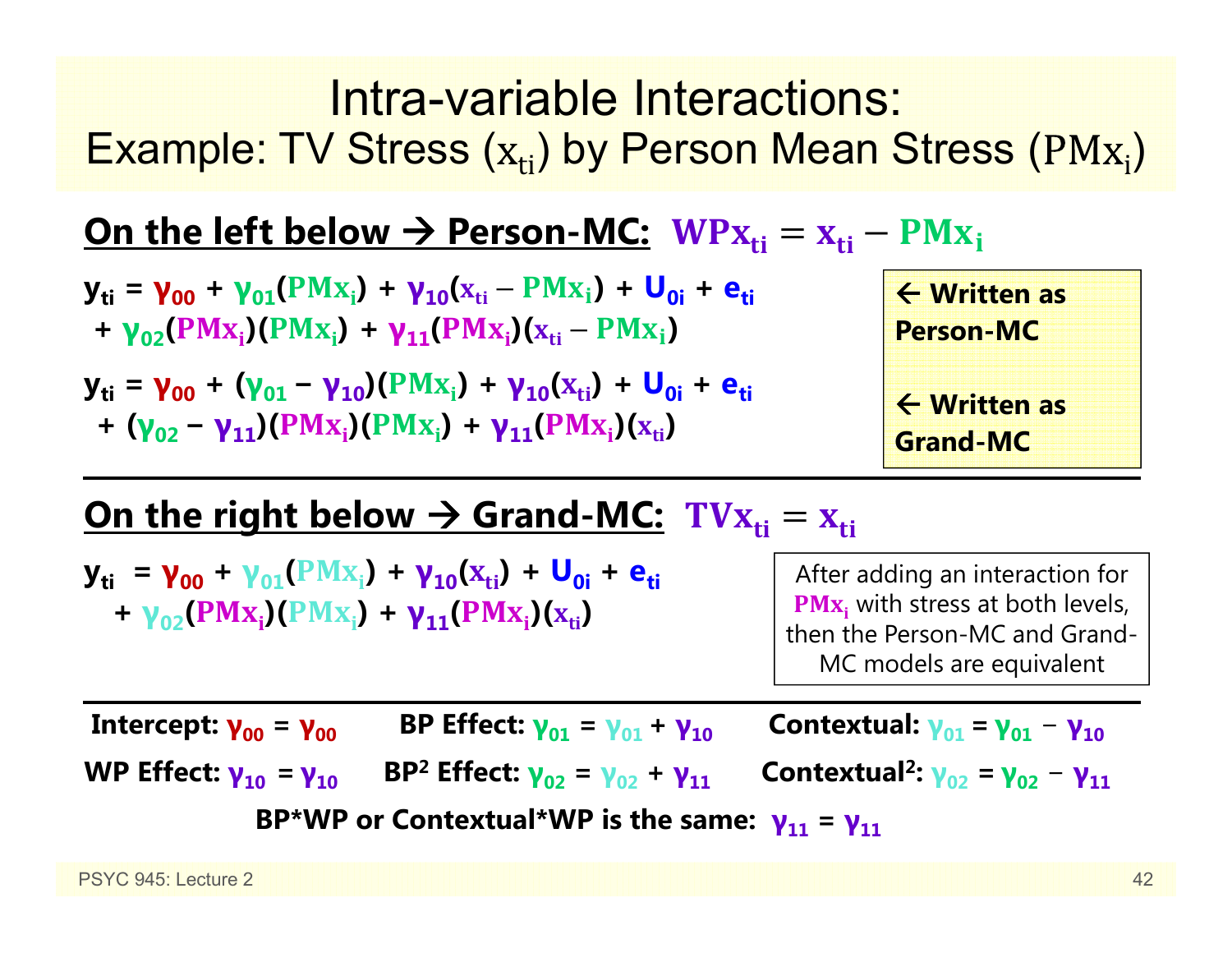## When Person-MC ≠ Grand-MC: Random Effects of TV Predictors

ܑܜ ܑܜ **:MC-Person** ܑ ${\bf L}$ evel-1:  ${\bf y}_{{\bf ti}} = {\bf \beta}_{{\bf 0}{\bf i}} + {\bf \beta}_{{\bf 1}{\bf i}}({\bf x}_{{\bf ti}} - {\bf PMx}_{\bf i}) + {\bf e}_{{\bf ti}}$ **Level-2:**  $\beta_{0i} = \gamma_{00} + \gamma_{01} (PMx_{i}) + U_{0i}$ **β1i <sup>=</sup> γ10 <sup>+</sup> U1iVariance due to PM<sub>X<sub>i</sub></sub> is removed from the random slope in Person-MC.** 

 $\rightarrow$ **y**<sub>ti</sub> = **γ**<sub>00</sub> + **γ**<sub>01</sub>(PMx<sub>i</sub>) + **γ**<sub>10</sub>(x<sub>ti</sub> – PMx<sub>i</sub>) + **U<sub>0i</sub>** + **U<sub>1i</sub>(x<sub>ti</sub> – PMx<sub>i</sub>) + e<sub>ti</sub>** 

<u>Grand-MC:</u> TV $\mathbf{x_{ti}} = \mathbf{x_{ti}}$  ${\sf Level\text{-}1:} \quad {\sf y}_{\sf ti} = {\sf \beta}_{0i} + {\sf \beta}_{1i}({\sf x}_{\sf ti}) + {\sf e}_{\sf ti}$ **Level-2: β0i <sup>=</sup> γ00 <sup>+</sup> γ01 + (**ܑܠۻ۾**) U0iβ1i <sup>=</sup> γ10 <sup>+</sup> U1i** $\rightarrow$  **y**<sub>ti</sub> =  $\gamma_{00}$  +  $\gamma_{01}$ (PMx<sub>i</sub>) +  $\gamma_{10}(x_{ti})$  +  $\mathbf{U}_{0i}$  +  $\mathbf{U}_{1i}(x_{ti})$  +  $\mathbf{e}_{ti}$ **Variance due to**  $\mathbf{PMx_i}$  **is still part of the random slope in Grand-MC. So these models cannot be made equivalent.**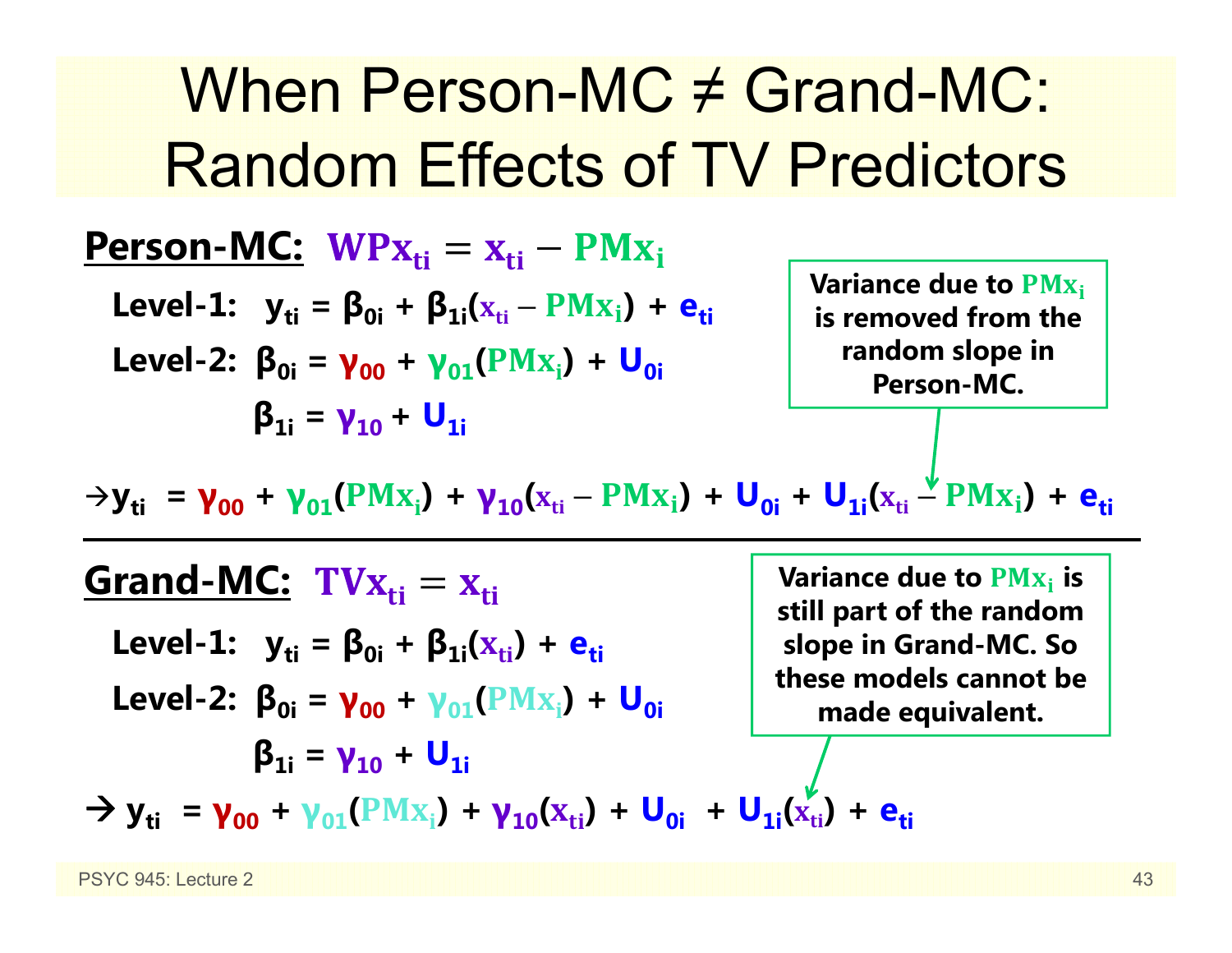# Random Effects of TV Predictors

- • **Random intercepts** mean different things under each model:
	- **► Person-MC →** Individual differences at WPx<sub>ti</sub> =0 (that everyone has)
	- > Grand-MC → Individual differences at TVx<sub>ti</sub>=0 (that not everyone has)
- • **Differential shrinkage of the random intercepts** results from differential reliability of the intercept data across models:
	- $\triangleright$  Person-MC  $\rightarrow$  Won't affect shrinkage of slopes unless highly correlated
	- $\triangleright$  Grand-MC  $\rightarrow$  Will affect shrinkage of slopes due to forced extrapolation
- • As a result, the **random slope variance may be too small** when using Grand-MC rather than Person-MC
	- $\triangleright$  Problem worsens with greater ICC of TV Predictor (more extrapolation)
	- $\triangleright$  Anecdotal example using clustered data was presented in Raudenbush & Bryk (2002; chapter 6)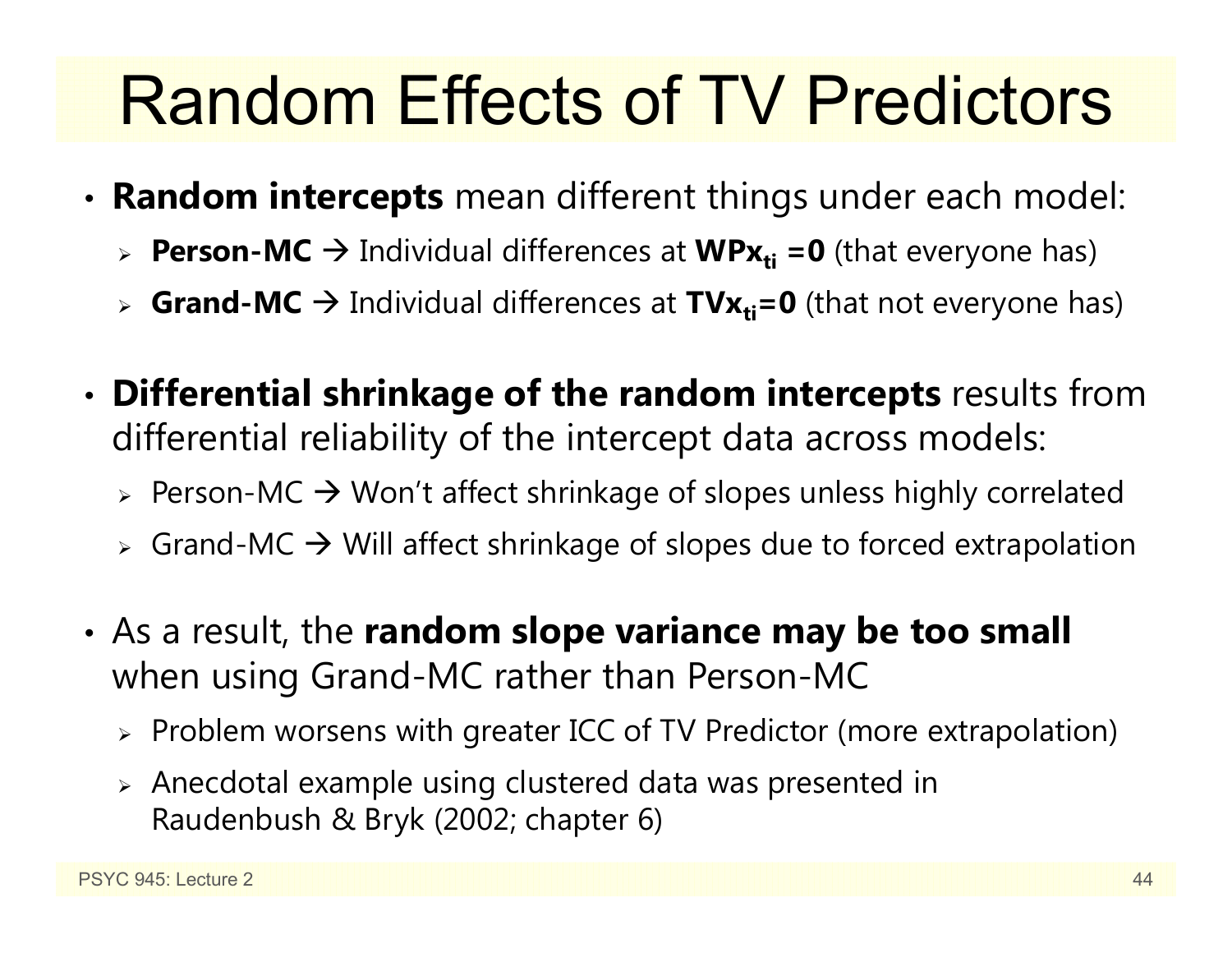## Modeling Time-Varying Categorical Predictors

- • Person-MC and Grand-MC really only apply to *continuous* TV predictors, but the need to consider BP and WP effects applies to *categorical* TV predictors too
- • Binary level-1 predictors do not lend themselves to Person-MC
	- $\triangleright$   $\,$  e.g.,  $\rm x_{ti}$  = 0 or 1 per occasion, person mean = .50 across occasions  $\boldsymbol{\rightarrow}$  impossible values
	- > If  $x_{ti}$  = 0, then WP $x_{ti}$  = 0 − .50 = − 0.50; If  $x_{ti}$  = 1, then WP $x_{ti}$  = 1 − .50 = 0.50
	- $\triangleright$  Better: Leave  $\rm x_{ti}$  uncentered and include person mean as level-2 predictor (results ~ Grand-MC)
- $\bullet$  For >2 categories, person means of multiple dummy codes starts to break down, but we can think about types of people, and code BP effects accordingly
- •Example: Dementia present/not at each time point?
	- **► BP effects →** Ever diagnosed with dementia (no, yes)?
		- Г People who will eventually be diagnosed may differ prior to diagnosis (a BP effect)
	- **► TV effect →** Diagnosed with dementia at each time point (no, yes)?
		- Г Acute differences of before/after diagnosis logically can only exist in the "ever" people
- Other examples: Mentor status, father absence, type of shift work (AM/PM)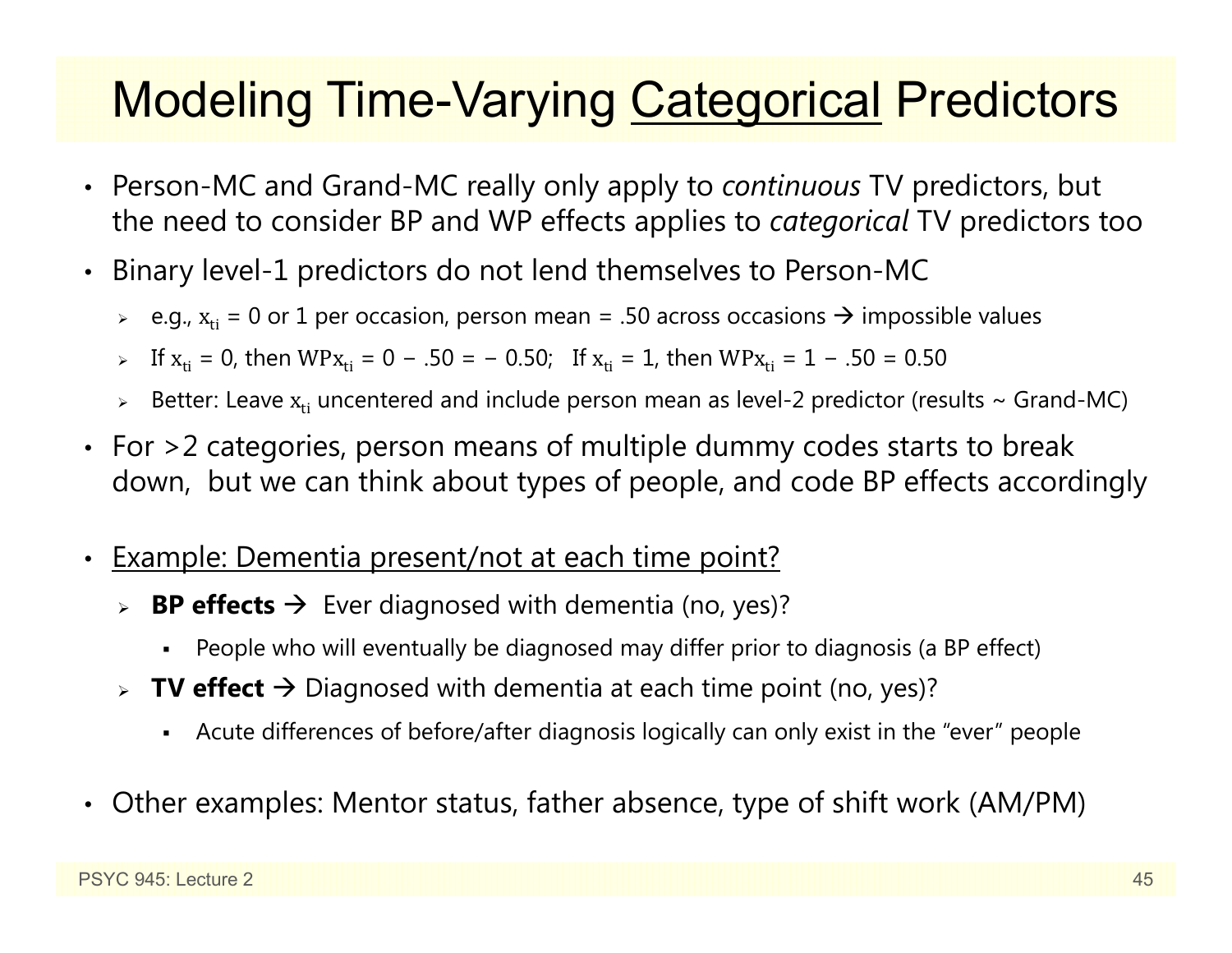## Wrapping Up: Person-MC vs. Grand-MC

- • Time-varying predictors carry at least two potential effects:
	- $\triangleright$  Some people are higher/lower than other people  $\rightarrow$  BP, level-2 effect
	- $\triangleright$  Some occasions are higher/lower than usual  $\rightarrow$  WP, level-1 effect
- • BP and WP effects almost always need to be represented by two or more model parameters, using either:
	- > Person-mean-centering (WPx<sub>ti</sub> and PMx<sub>i</sub>): WP ≠ 0?, BP ≠ 0?
	- » G*rand-mean-centering* (TVx<sub>ti</sub> and PMx<sub>i</sub>): WP ≠ 0?, BP ≠ WP?
	- $\triangleright$  Both yield equivalent models if the level-1 WP effect is fixed, but not if the level-1 WP effect is random
		- **Grand MC**  $\rightarrow$  **absolute effect of**  $x_{ti}$  **varies randomly over people**
		- **Person MC**  $\rightarrow$  **relative effect of**  $x_{ti}$  **varies randomly over people**
		- Use prior theory and empirical data (ML AIC, BIC) to decide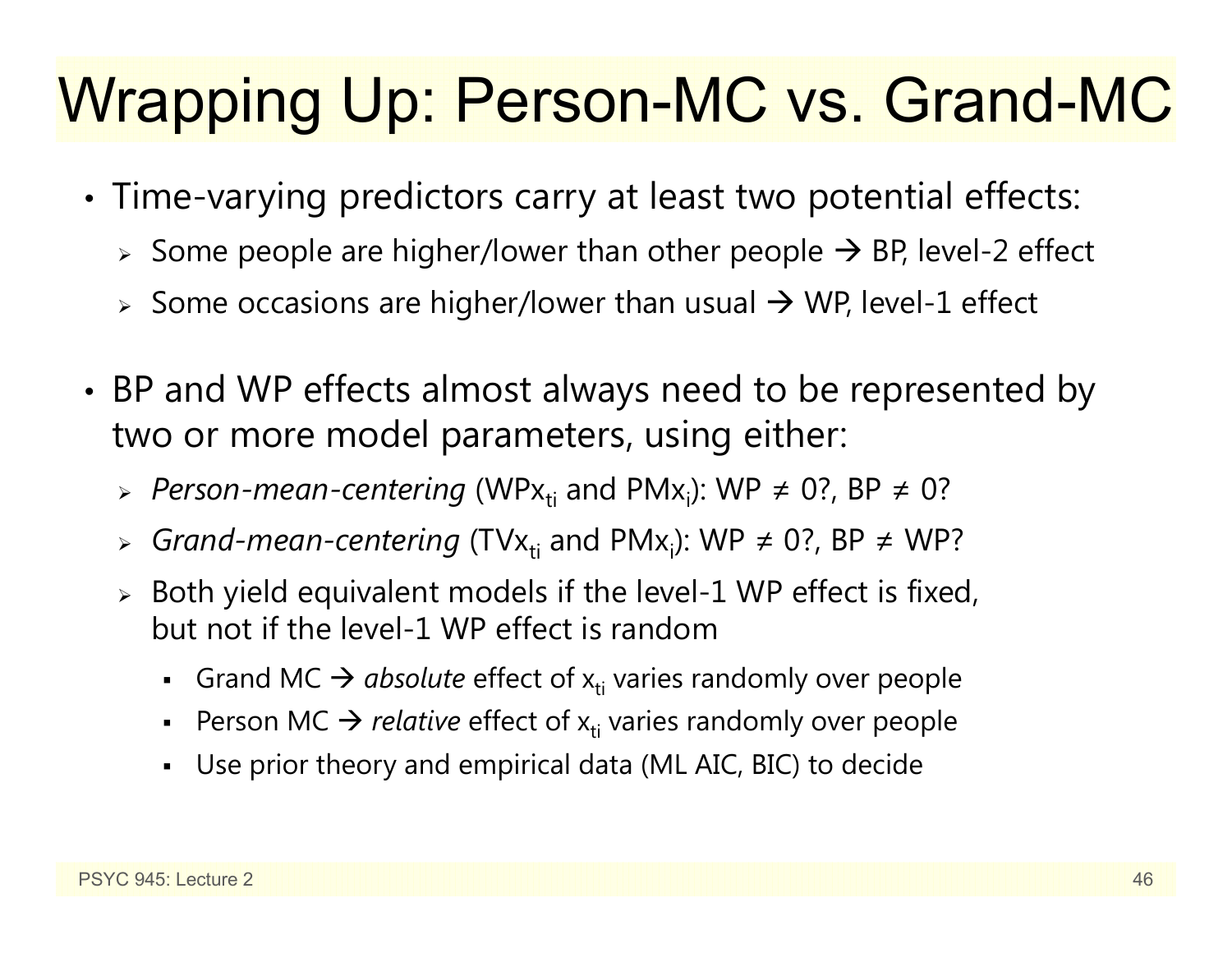## Checking for Violations of Model Assumptions: Why should we care?

- "Fitting a model with untenable assumptions is as senseless as fitting a model to data that are knowingly flawed" (Singer & Willett, pg. 127)
- HOWEVER:
	- $\triangleright$  We don't actually know the true population relationships, so we don't know when our estimates, SE's, and *p*-values are off
	- Recommended strategy: "check assumptions of several initial models and any model you cite or interpret explicitly"
	- $\triangleright$   $\,$  Mostly informal inspection requires judgment call
		- "We prefer visual inspection of residual distributions" (S & W pg. 128)
	- $\triangleright$  Some things are fixable, some things are not
	- **End goal: Analyze the data the least wrong way possible** (because all models are wrong; some are useful)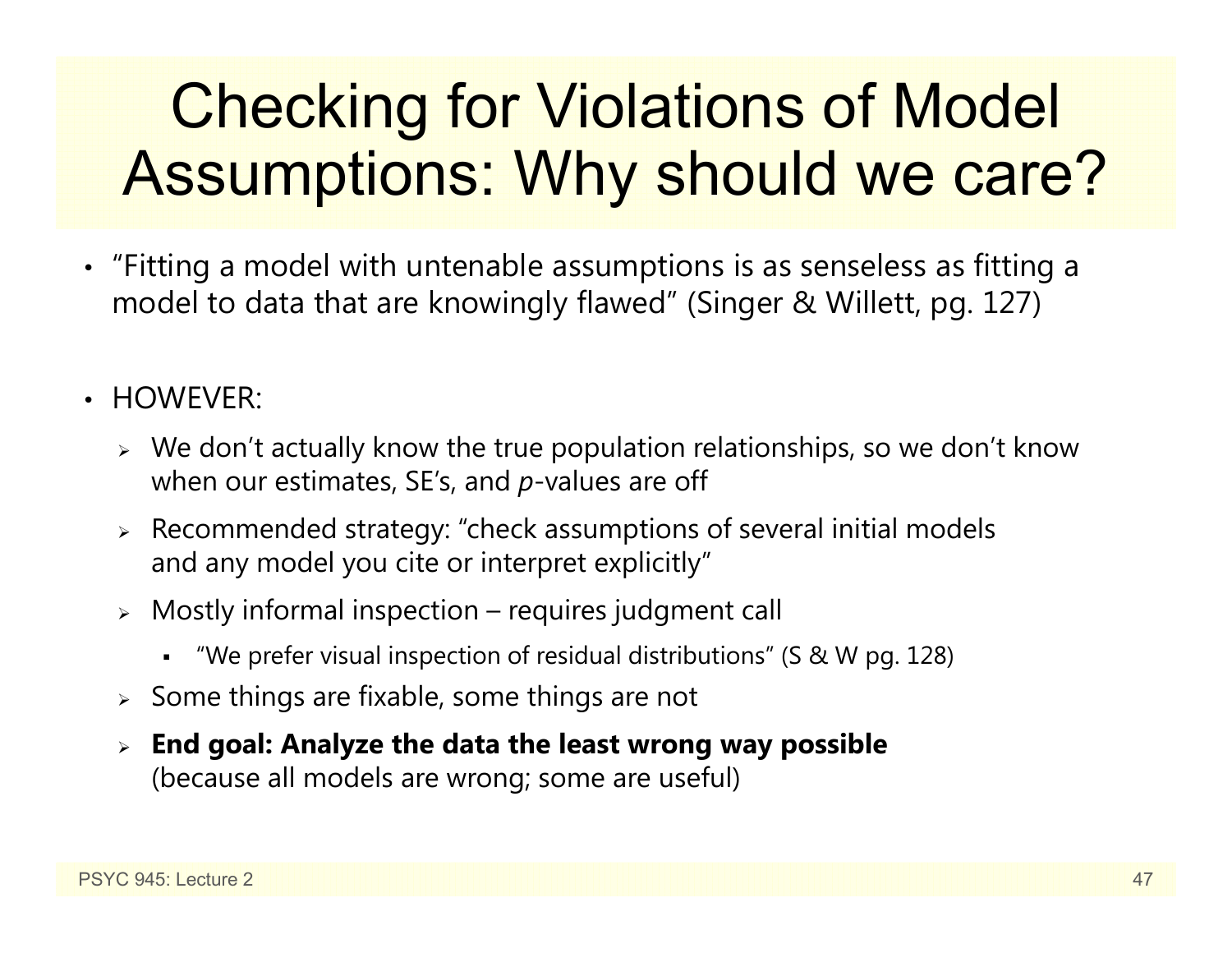# General Consequences of Violating Model Assumptions

### **2 parts of the model to be concerned with:**

#### •**Model for means = fixed effects**

- $\triangleright$  Estimates depend on having the "right" model for the means  $\rightarrow$  all relevant predictors, measured with as little error as possible
- $\triangleright$  To the extent that predictors are missing or their effects are specified incorrectly, **fixed effect estimates will be biased**
- **Model for the variances = random effects and residuals**
	- SE and *p*-values of fixed effects depend on having the "right" model for the variances  $\bm{\rightarrow}$  most closely approximate actual data
	- $>$  To the extent that the model for the variances is off, **fixed effects SE and**  *p***-values will be off, too (biased)**
	- $\triangleright$  Because the general linear mixed model is estimated using a multivariate normal distribution for the **V** matrix, certain assumptions follow…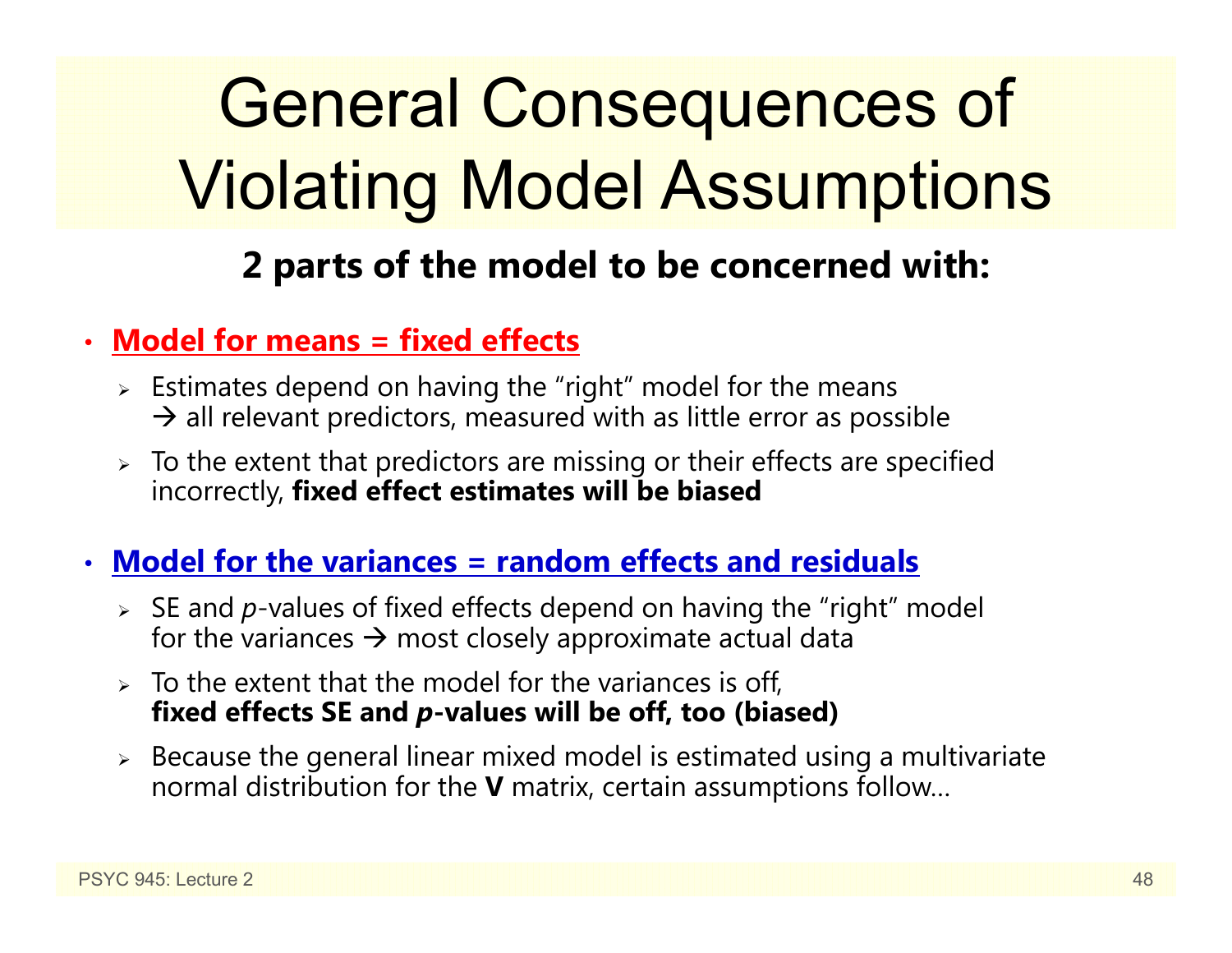# General Linear Mixed Model **Assumptions**

- • GLM Assumptions:
	- Normality of **residuals** (not outcomes)
	- Independence and constant variance of **residuals**
		- Across sampling units
		- Across predictors
- •• MLM Assumptions are the same, except:
	- Apply **at** each level and **across** levels
	- More general options are available for changing the model to accommodate violations of assumptions if needed (goal is to **transform the model**, not the data)
	- $\triangleright$   $\,$  ML also assumes MAR for any missing outcomes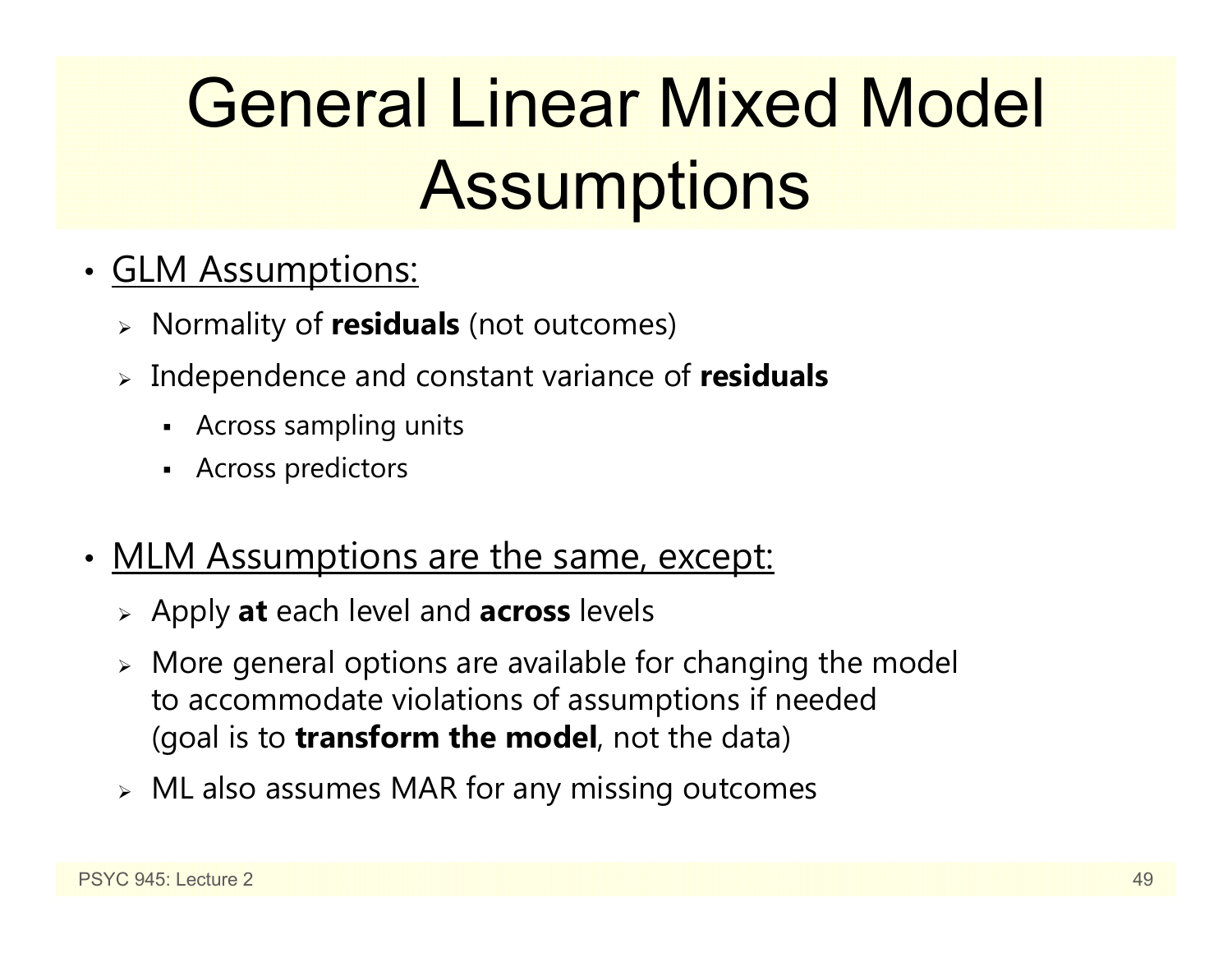## Plots to Assess Assumptions:



PSYC 945: Lecture 2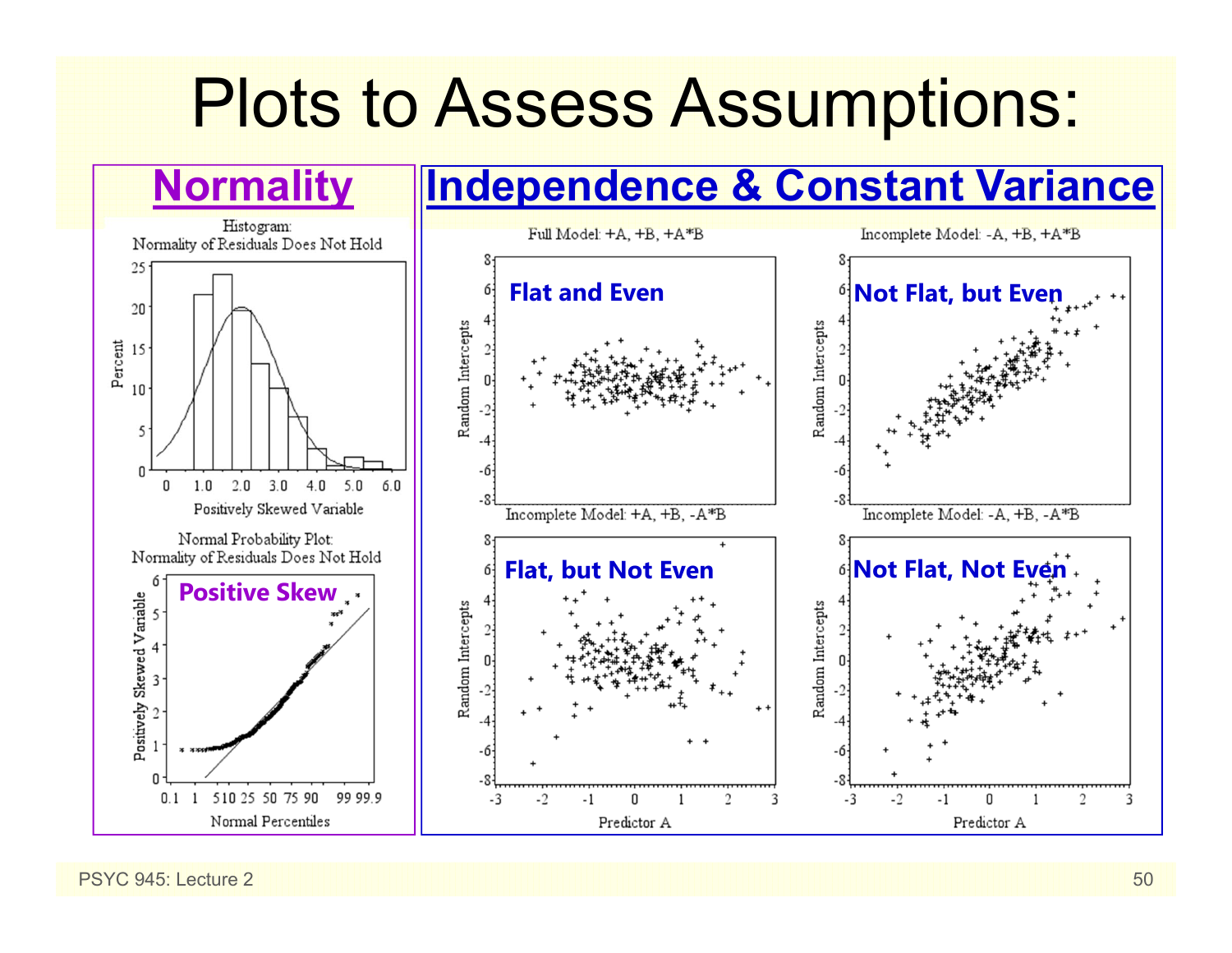## **MLM** Assumptions: **Normality** Multiple 'residuals' to consider:

### Level-1 e<sub>ti</sub> residuals -> (multivariate) normal distribution

- $\rightarrow e_{ti} \sim N(0, R)$  where  $R = \sigma_e^2$ 
	- $\rightarrow$  e<sub>ti</sub> has a mean = 0 and some estimated variance(s) and potentially covariances as well (is an empirical question)

### Level-2  $\mathbf{U}_i$ 's  $\rightarrow$  multivariate normal distribution

- $\rightarrow$  U<sub>0i</sub>, U<sub>1i</sub>,... ~ N(0, **G**)
- $\rightarrow$  If random intercept:  $G = \begin{bmatrix} 1 & 1 \\ 0 & 1 \end{bmatrix}$  If random slopes:  $\frac{1}{2}$ U0 $\frac{1}{2}$ U<sub>01</sub>  $\mathrm{G} = \begin{pmatrix} \tau_{\mathrm{U} 0}^{\phantom{\dag}} & \tau_{\mathrm{U} 0}^{\phantom{\dag}} & \tau_{\mathrm{U} 0} \end{pmatrix}$  $G = \begin{pmatrix} \tau_{U0}^2 & \ & \end{pmatrix}$  If random slopes:  $G = \begin{pmatrix} \tau_{U0}^2 & \ & \tau_{U1}^2 \end{pmatrix}$
- $\rightarrow$  U's EACH have a mean = 0 and some estimated variance, with estimated covariances between them
	- The actual mean of U has another name: \_\_\_\_\_\_\_\_\_\_\_
	- Covariances not included by default: added with TYPE=UN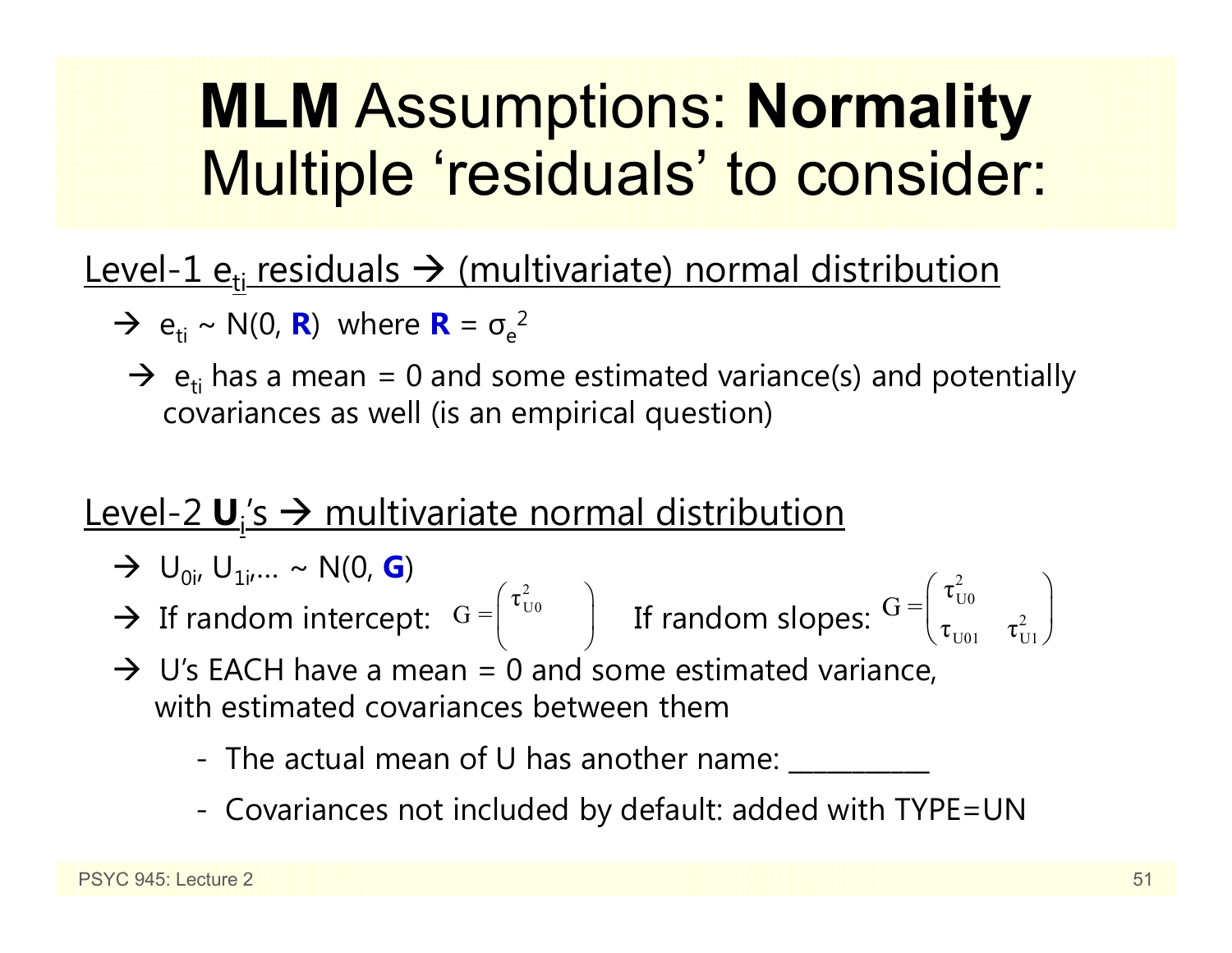# 3 Solutions for Non-Normality

### 1. <u>Pick a new model for the level-1 e<sub>ti</sub> residuals</u>

- **General***ized* **linear mixed models** to the rescue!
	- $\blacksquare$ Binary  $\rightarrow$  Logit or Probit, Ordinal  $\rightarrow$  Cumulative Logit
	- Count  $\rightarrow$  Poisson or Negative Binomial (+ Zero-Inflated versions)
- Unfortunately, level-2 **U**'s are still assumed multivariate normal
	- Problems with skewness  $\rightarrow$  random effects CI's go out of bounds
- $\triangleright$  Tricky to estimate, but should use ML with numeric integration when possible (try to avoid older "pseudo" or "quasi" ML options)
- 2. Transform your data… carefully if at all...
	- $\triangleright$   $\,$  Assumptions apply to residuals, not to data!
	- ➤  $\triangleright$  Complicates interpretations (linear relationships  $\rightarrow$  nonlinear)
	- ➤ Inherently subjective (especially "outlier" removal)
		- Check for extreme leverage on solution instead via INFLUENCE options after / on MODEL statement in PROC MIXED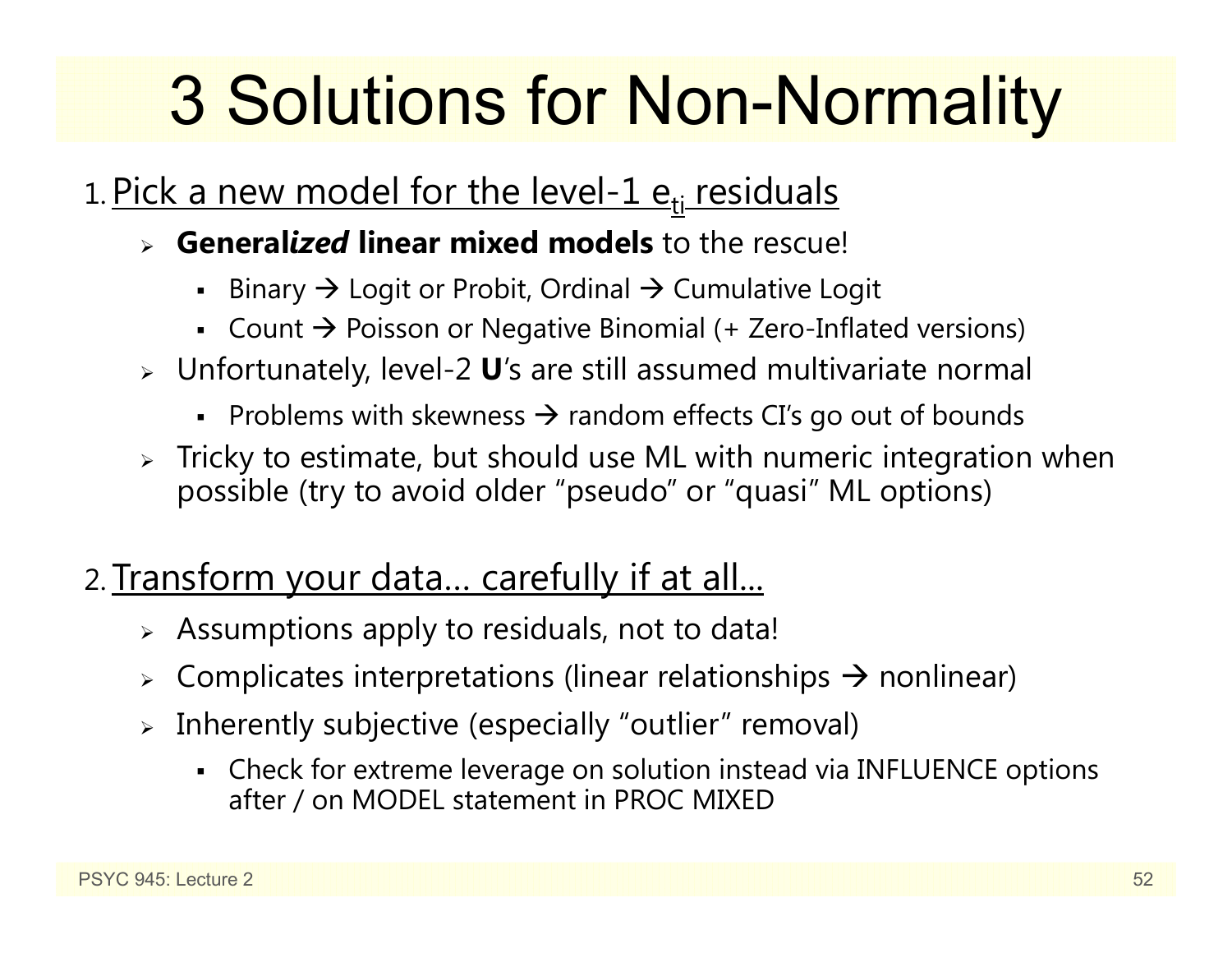# 3. Robust ML for Non-Normality

- $\bm\cdot\;$  **MLR in Mplus**:  $\approx$  Yuan-Bentler T $_2$  (permits MCAR or MAR missing)
	- Same estimates and -2LL, corrected standard errors for all model parameters
- **χ 2-based fit statistics** are adjusted based on an estimated **scaling factor:** 
	- $\triangleright$  Scaling factor = 1.000 = perfectly multivariate normal = same as ML
	- $\triangleright$  Scaling factor  $> 1.000$  = leptokurtosis (too-fat tails; fixes too big  $\chi^2$ )
	- > Scaling factor < 1.000 = platykurtosis (too-thin tails; fixes too small  $\chi^2$ )
- **SEs** computed with Huber-White 'sandwich' estimator  $\rightarrow$  uses an information matrix from the variance of the partial first derivatives to correct the information matrix from the partial second derivatives
	- $\triangleright$  Leptokurtosis (too-fat tails)  $\rightarrow$  increases information; fixes too small SEs
	- $\triangleright$  Platykurtosis (too-thin tails)  $\rightarrow$  lowers information; fixes too big SEs
- • In **SAS**: use "EMPIRICAL" option in PROC MIXED line
	- $\triangleright$  SEs are computed the same way but for fixed effects only, but can be unstable in unbalanced data, especially in small samples
	- SAS does not provide the needed scaling factor to adjust -2 ∆LL test (not sure if this is a problem if you just use the fixed effect *p*-values)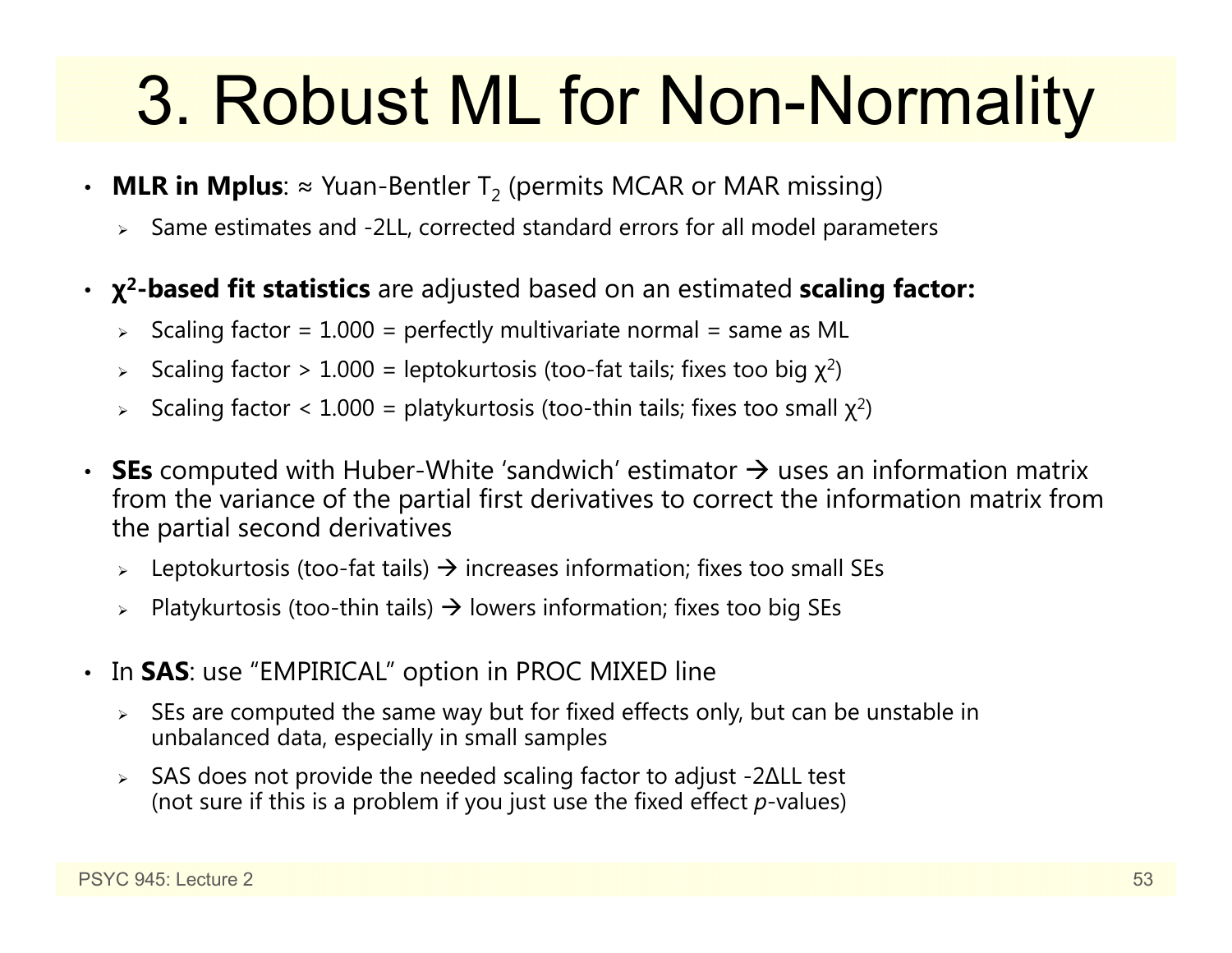## **Independence** of Residuals At Level 1:

- <u>Level-1 e<sub>ti</sub> residuals are uncorrelated across level-1 units</u>
	- $\triangleright$  Once random effects are modeled, residuals of the occasions from the same person are no longer correlated
- • Solution for clustered or longitudinal models**:**
	- $\triangleright\;$  Choose the 'right' specification of random effects
		- Random effects go in **G**; **what's left in R is uncorrelated across observations**
- $\bullet$  Another solution for longitudinal models:
	- $\triangleright$  Choose the 'right' alternative for the structure of the residual variances and covariances over time
	- $\triangleright$  Use **R** matrix or **G** and **R** matrices to better approximate observed data:
		- Are the residuals still correlated (AR1, TOEP) after random effects?
		- Are the variances over time homogeneous or heterogeneous?
			- This falls under the "constant variance" assumption more on that later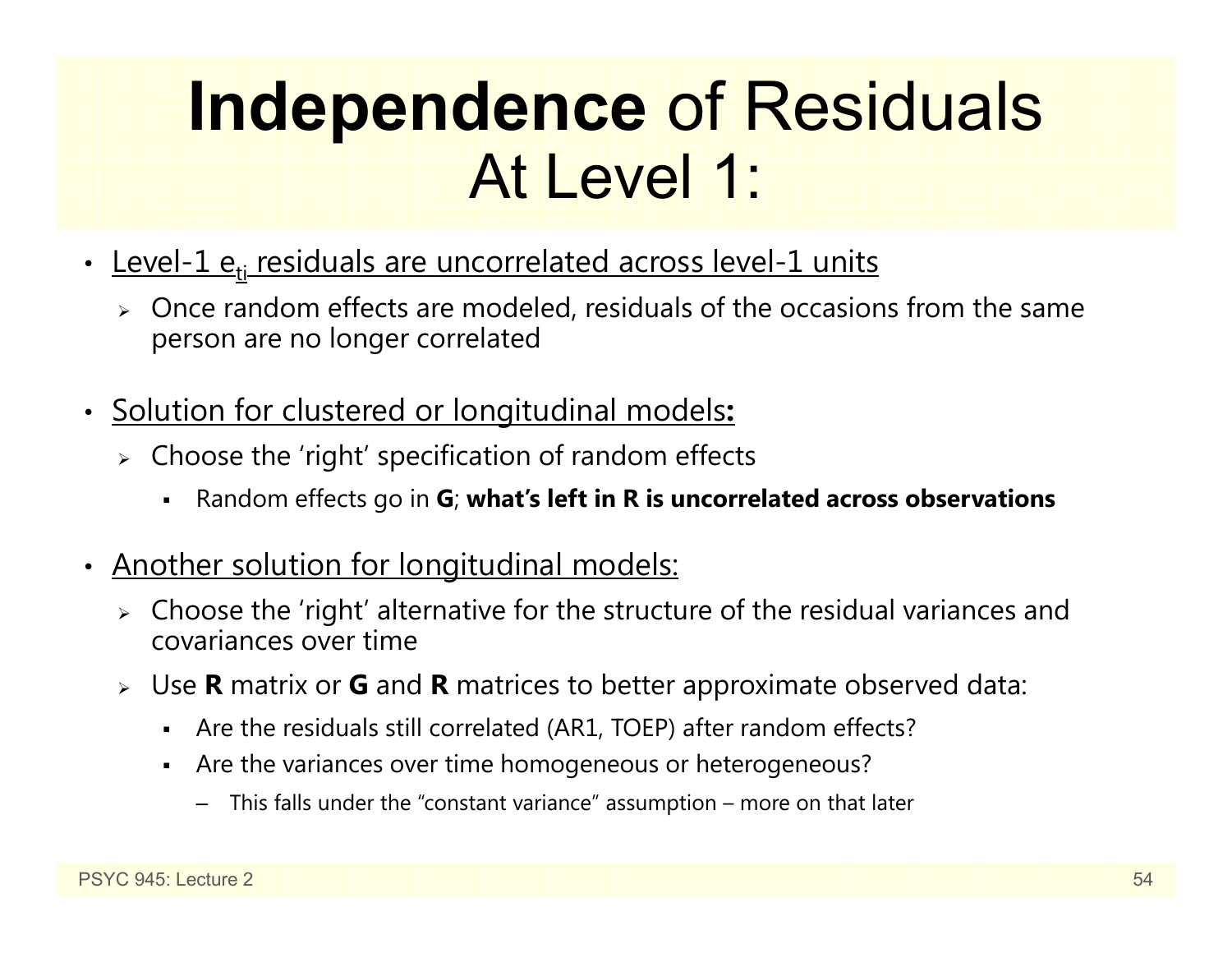# **Independence** of Residuals At Level 2:

- <u>Level-2 **U**,'s are uncorrelated across level-2 units</u>
	- $\triangleright$  Implies no additional effects of clustering/nesting across persons after controlling for person-level predictors
- • Two alternatives to deal with additional clustering/nesting:
	- Via fixed effects: Add dummy codes as level-2 predictors
		- Adjusts model for mean differences, but DOES NOT allow you to predict those mean differences
	- Via random effects: Add more levels (e.g., for family, group)
		- Adjusts model for mean differences, and it DOES allow you to predict those mean differences
		- Like adding another part to **G**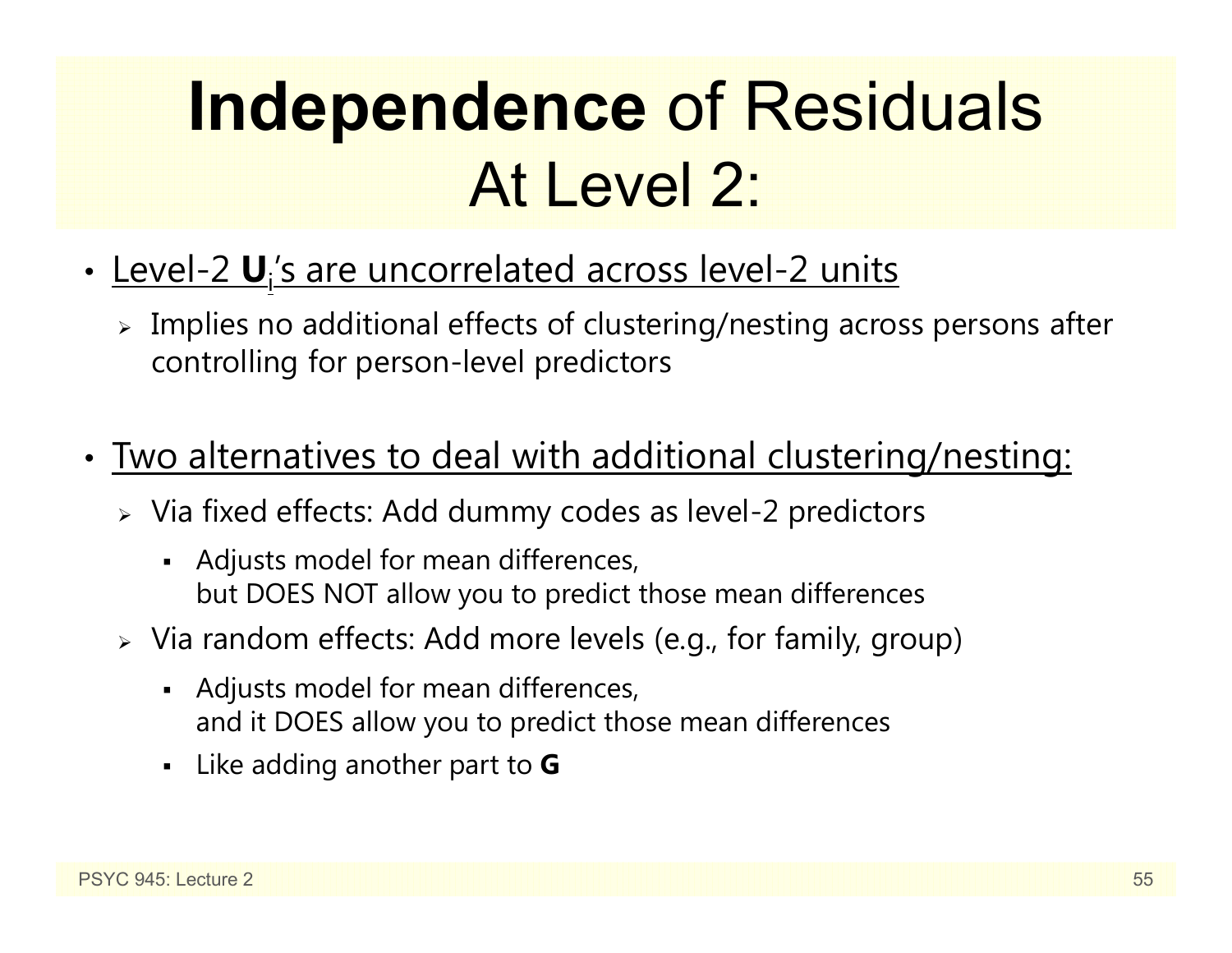# **Independence** of Residuals Across Levels:

- •• <u>Level-1 e<sub>ti</sub> residuals and Level-2 **U**<sub>i</sub>'s are also uncorrelated</u>
	- $\triangleright$  Implies that what's left over at level-1 is not related to what's left over at level 2
	- Could be violated if level-2 effects are not modeled separately from level-1 effects (i.e., if convergence of level-1 predictors is assumed when it shouldn't be)
- •• <u>Solution: Don't smush anything!</u>
	- Allow different effects across upper levels for any lower-level predictor with respect to both main effects and interactions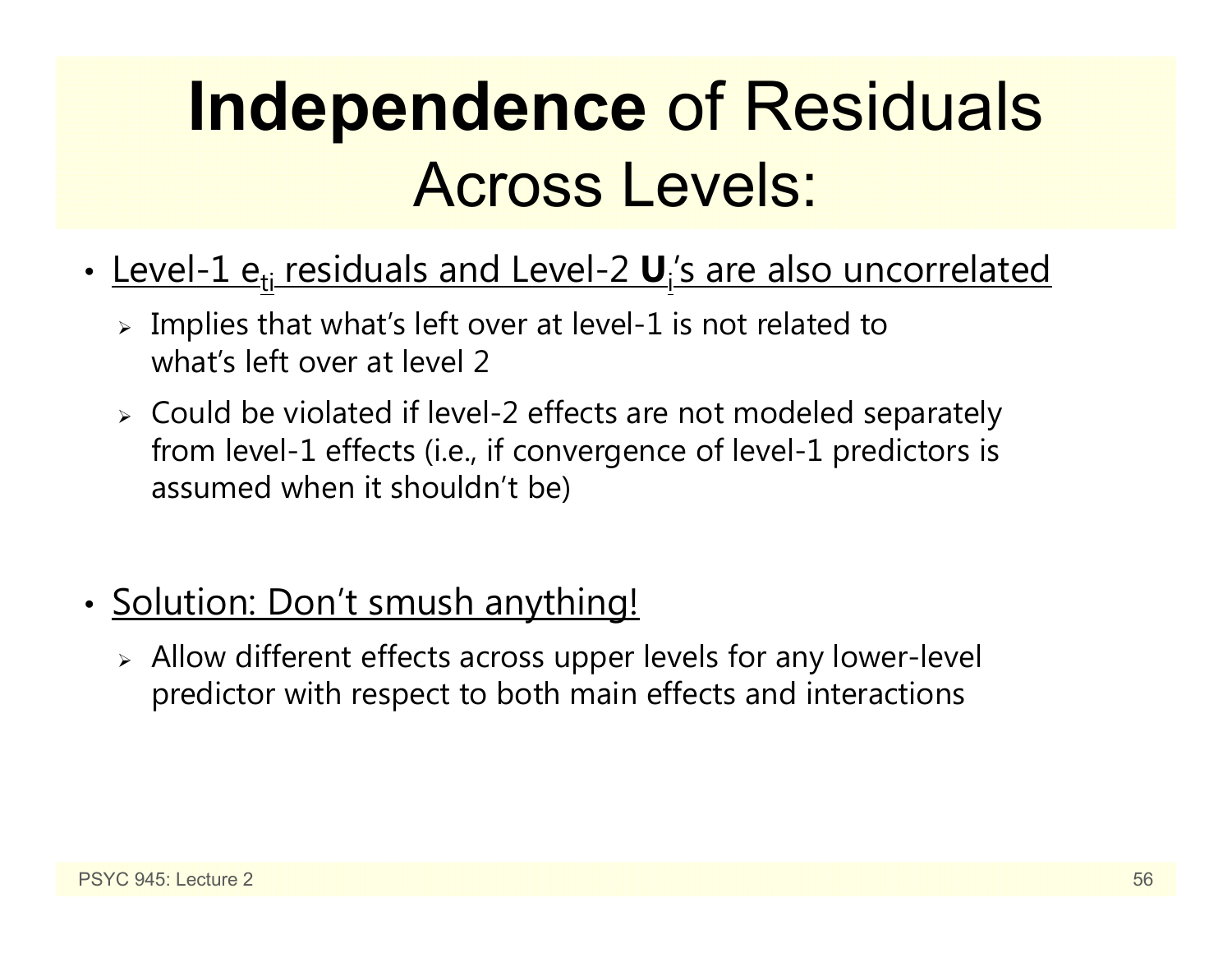# **Constant Variance** of Residuals Across Sampling Units:

- **Level-2 Ui's** have constant variance across **level-2 units**
	- $\triangleright$  Implies no subgroups of individuals or groups that are more or less variable in terms of their distributions of random effects
	- $\triangleright$  If not, we can fit a heterogeneous variance model instead (stay tuned)
- • **Level-1 eti residuals** have constant variance across **level-2 units\***
	- $\triangleright$  Implies equal unexplained within-person variability across persons
	- $\blacktriangleright$ Check for missing random effects of level-1 X's or cross-level interactions
	- $\triangleright$  If not, we can fit a heterogeneous variance model instead (stay tuned)
- $\bullet$  **Level-1 eti residuals** have constant variance across **level-1 units**
	- $\triangleright$  Implies equal unexplained within-person variability across occasions
	- Can add additional random slopes for time or fit a heterogeneous variance model instead (e.g., TOEPH instead of TOEP, data permitting)
- • \* Test for heterogeneity of level-1 residuals applicable sometimes if *n* > 10 or so (see Snijders & Bosker, 1999, p. 126-7)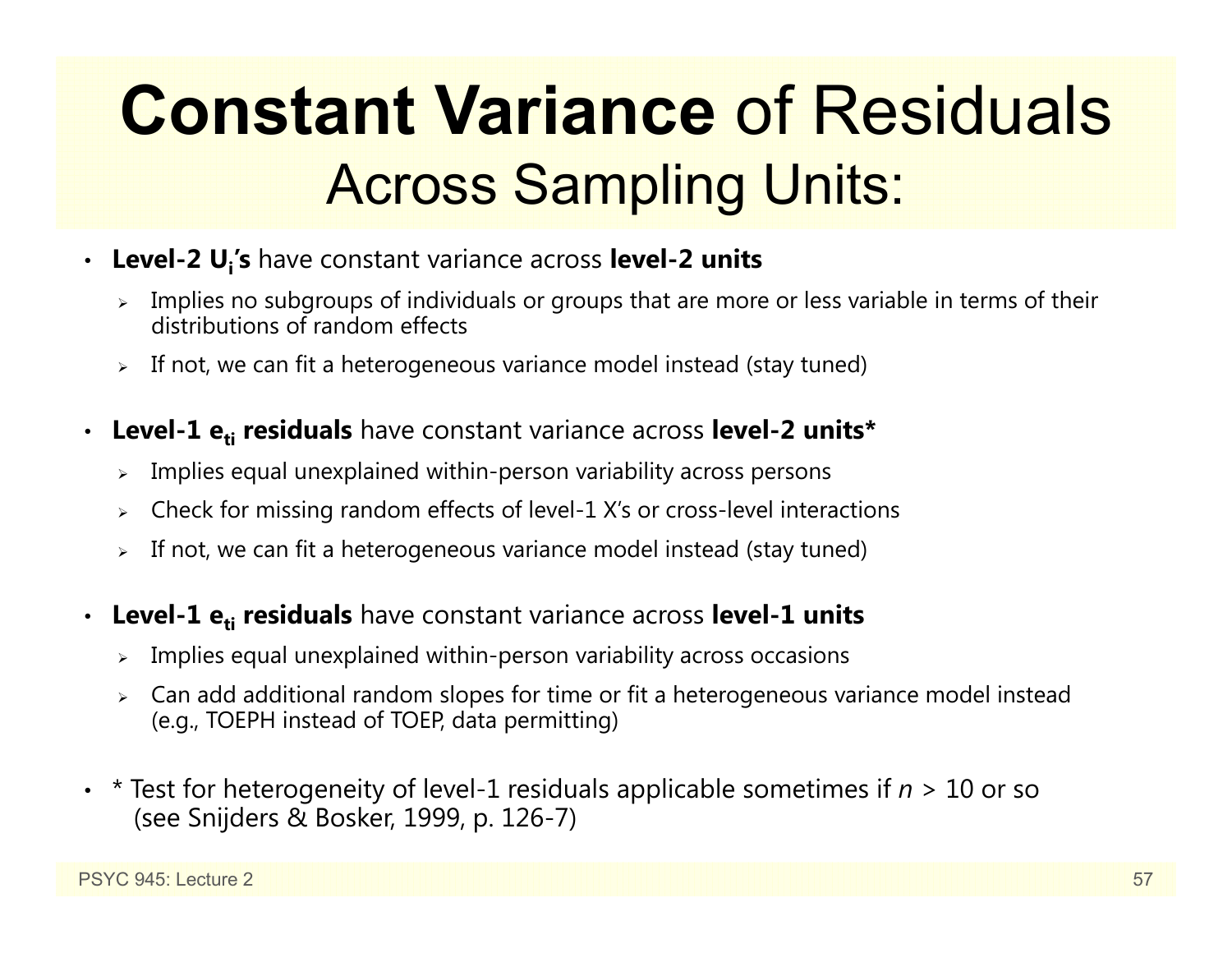## **Independence and Constant Variance** of Residuals Across Predictors:

- Level-1  $e_{ti}$  residuals are flat with constant variance across level-1 X's
	- Implies no remaining relationship of X-Y **at level 1**
	- $\triangleright$  Specific example: level-1 residuals are flat and even across time after fixed and random effects (but we can fit separate variances by time if needed)
	- $\triangleright$  Check for potential nonlinear effects of level-1 predictors
- **Level-2 Ui's** are flat with constant variance across **level-1 X's**
	- $\triangleright$  Only possible relation between level-2 U<sub>i</sub> and level-1 X is through relationship between level-2 PMx and level-2 U<sub>i</sub> (so include PMx to avoid smushing)
- Level-1  $e_{ti}$  residuals are flat with constant variance across level-2 X's
	- $\triangleright$  If not, we can fit a heterogeneous variance model instead (stay tuned)
- •Level-2 U<sub>i</sub>'s are flat with constant variance across level-2 X's
	- Implies no remaining relationship of X-Y **at level 2**
	- $\blacktriangleright$ Check for potential nonlinear effects of level-2 predictors
	- $\blacktriangleright$ If not, we can fit a heterogeneous variance model instead (stay tuned)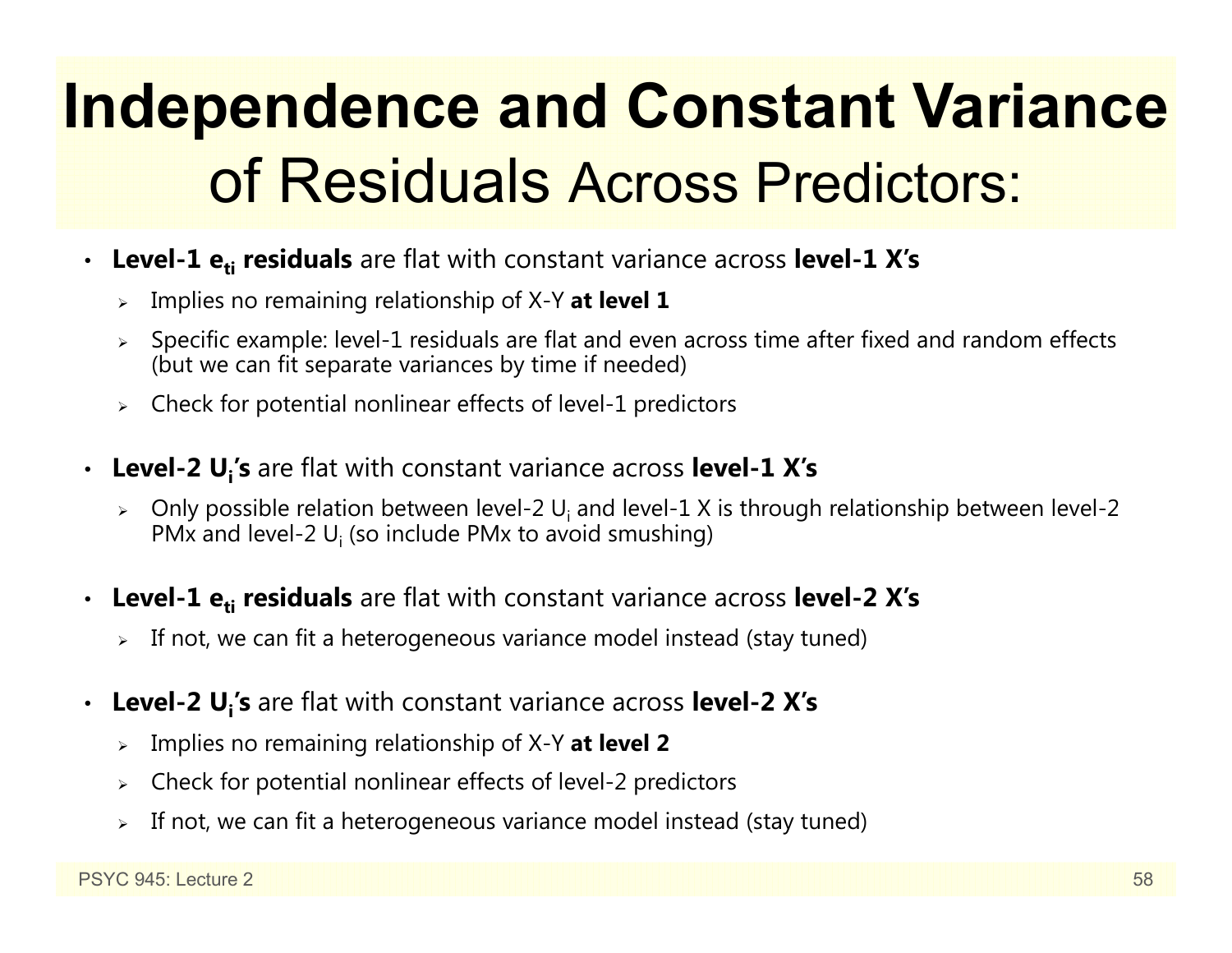# Heterogeneous Variance Models

- Besides having random effects, predictors can play a role in predicting heterogeneity of variance at their level or lower:
	- > Level-2 predictors  $\rightarrow$  Differential level-2 random effects variances  $\tau_U^2$  $\overline{c}$  $\rightarrow$  Differential level-1 residual variances  $\sigma_{\rm e}^2$  $\overline{c}$
	- > Level-1 predictors  $\rightarrow$  Differential level-1 residual variances  $\sigma_{\rm e}^2$ ଶ
	- -2 ∆LL tests used to see if extra heterogeneity effects are helpful
- •Level-2 predictor of level-2 random effects variances for WP change:
	- $\triangleright$   $\,$  e.g., changes in height over time in boys and in girls?
	- Boys may be taller and grow faster than girls on *average*
		- **E** Effect of sex and sex\*time  $\rightarrow$  predict level of Y in **model for the means**
	- Boys may be more *variable* than girls in their levels and rates of change in height
		- **Effect of sex**  $\rightarrow$  **different**  $\tau_U^2$  $\frac{2}{11}$  in **level-2 model for the variances**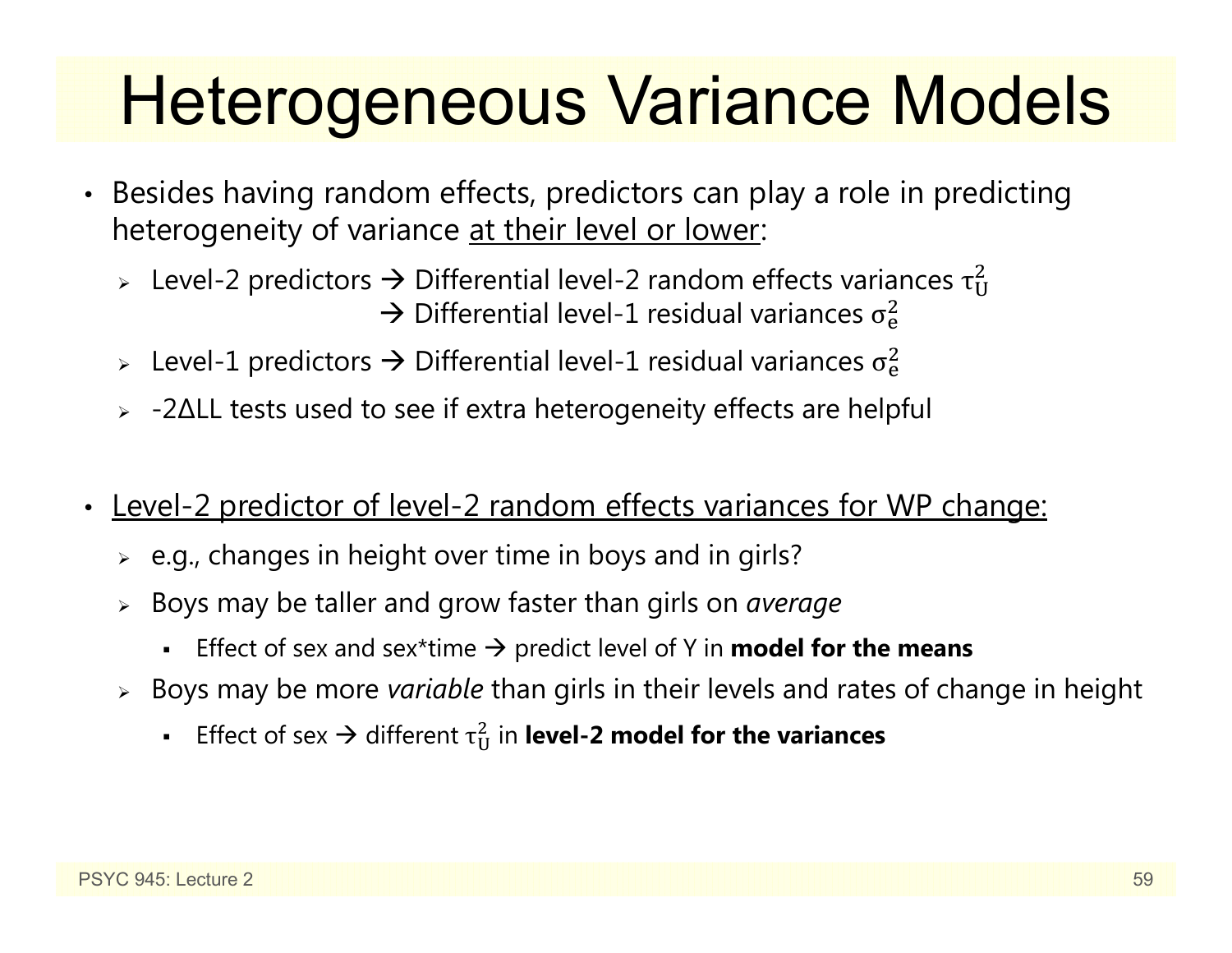# Heterogeneous Variance Models

- $\bullet$ Level-2 predictor of level-2 and level-1 variances for WP fluctuation:
	- $\triangleright$   $\,$  e.g., daily fluctuation in mood in men and in women
	- Men may have worse negative mood than women on *average*
		- **E** Effect of sex  $\rightarrow$  predict level of Y in **model for the means**
	- There may be greater *variability* among men than women in mean mood
		- n **E** Effect of sex  $\rightarrow$  different  $\tau_U^2$  $\frac{2}{11}$  in **level-2 model for the variances**
	- Men may be more *variable* than women in their daily mood fluctuation
		- n Effect of sex  $\rightarrow$  different  $\sigma_{\rm e}^2$  $\frac{2}{6}$  in **level-1 model for the variances**
- $\bullet$ Level-1 predictor of level-1 variance for WP fluctuation:
	- $\triangleright$   $\,$  e.g., daily fluctuation in mood on stress/non-stress days
	- Negative mood may be worse on *average* on stress days than non-stress days
		- **Effect of stress**  $\rightarrow$  **predict level of Y in model for the means**
	- There may be greater *variation* in mood on stress days than on non-stress days
		- n Effect of stress  $\rightarrow$  different  $\sigma_{\rm e}^2$  $\frac{2}{6}$  in **level-1 model for the variances**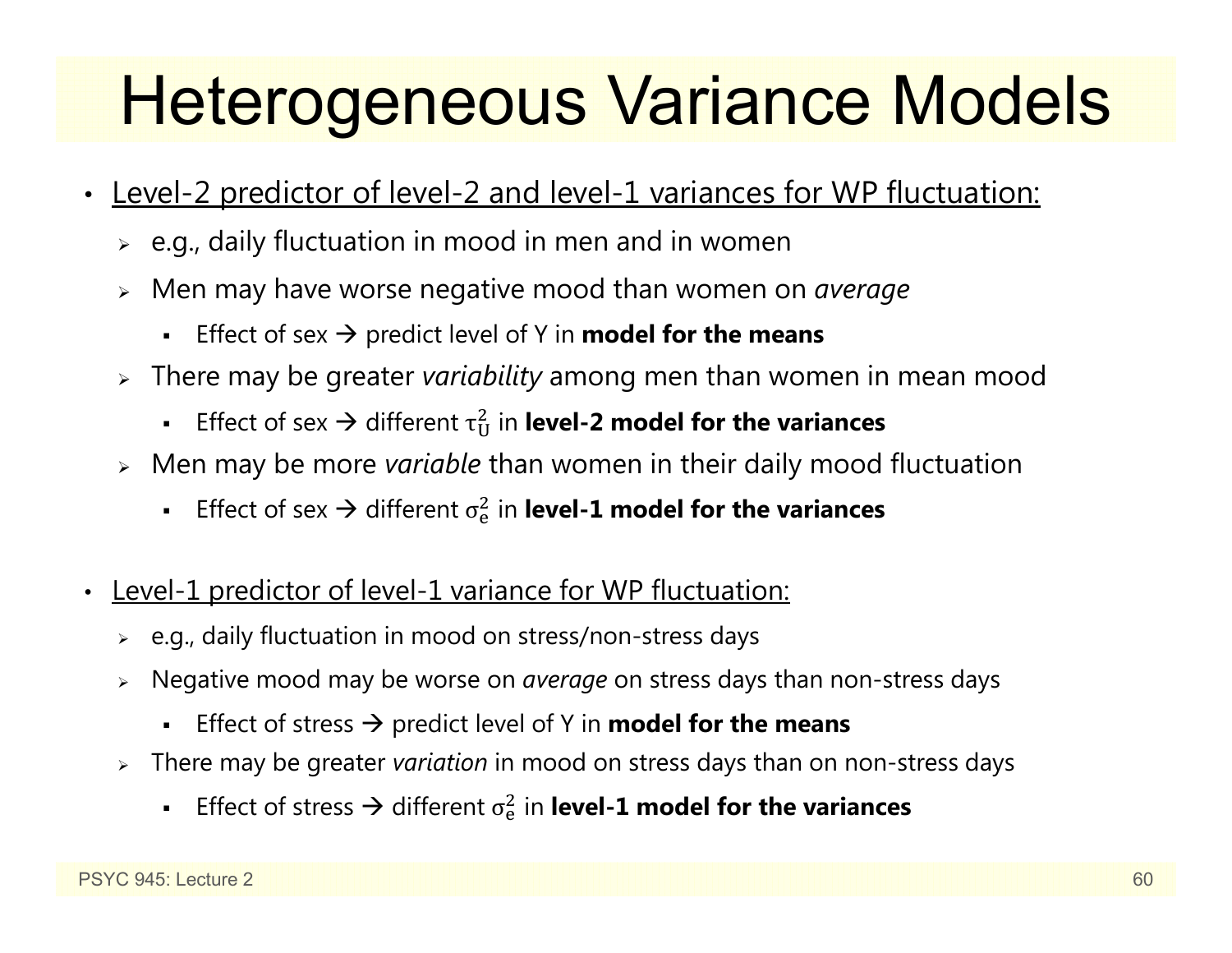# Estimating Heterogeneous Variance Models via PROC MIXED

- Different variances via *GROUP=groupvar* option after the / on the RANDOM statement for level 2 or REPEATED statement for level 1
	- Less flexible than multiple-group SEM because the whole **G** and/or **R** matrix is either the same or different across groups (all or nothing)
	- $\triangleright$  GROUP= is limited to categorical predictors (must use CLASS statement)
		- Continuous level-2 predictors must use NLMIXED custom function instead
- In addition, different level-1 residual variances can be modeled via the LOCAL=EXP( ) option after / on REPEATED statement
	- $\triangleright\;$  For categorical or continuous level-2 or level-1 predictors
	- Cannot be used with any other **R** matrix structure besides VC
	- $\triangleright$  Predicts natural log of the residual variance so prediction can't go negative:

$$
\sigma_{e_{ti}}^2 = \alpha_0 \left( exp \left[ \alpha_1 X_1 + \alpha_2 X_2 \right] \right)
$$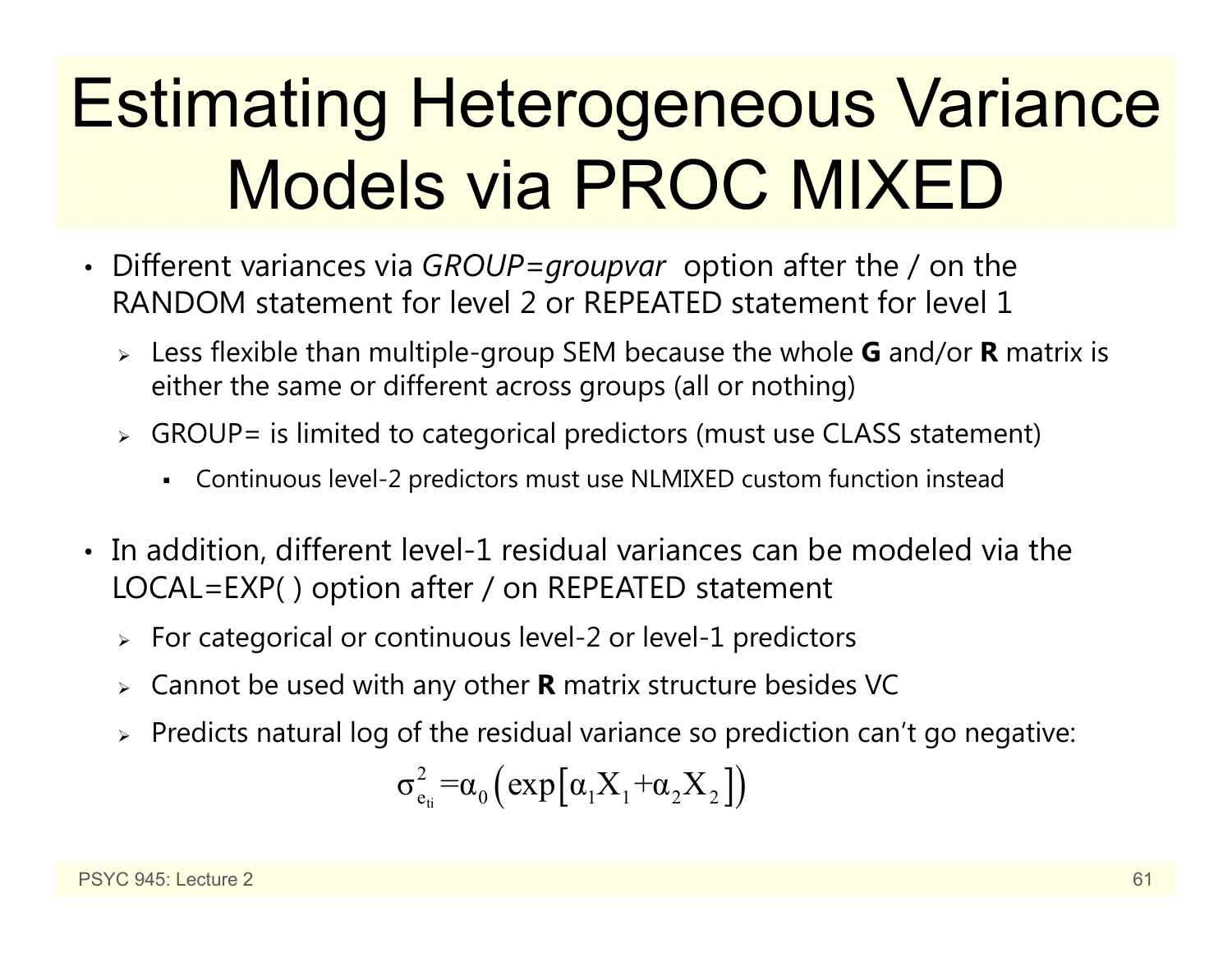# Estimating Heterogeneous Variance Models via PROC NLMIXED

- • Can also write custom variance functions (see Hedeker's examples)
	- More flexible, linear models approach can accommodate any combination of categorical or continuous predictors
	- $\triangleright$  Here, an example of heterogeneous level-2 random intercept variance from Hoffman chapter 7 (see example for NLMIXED code)

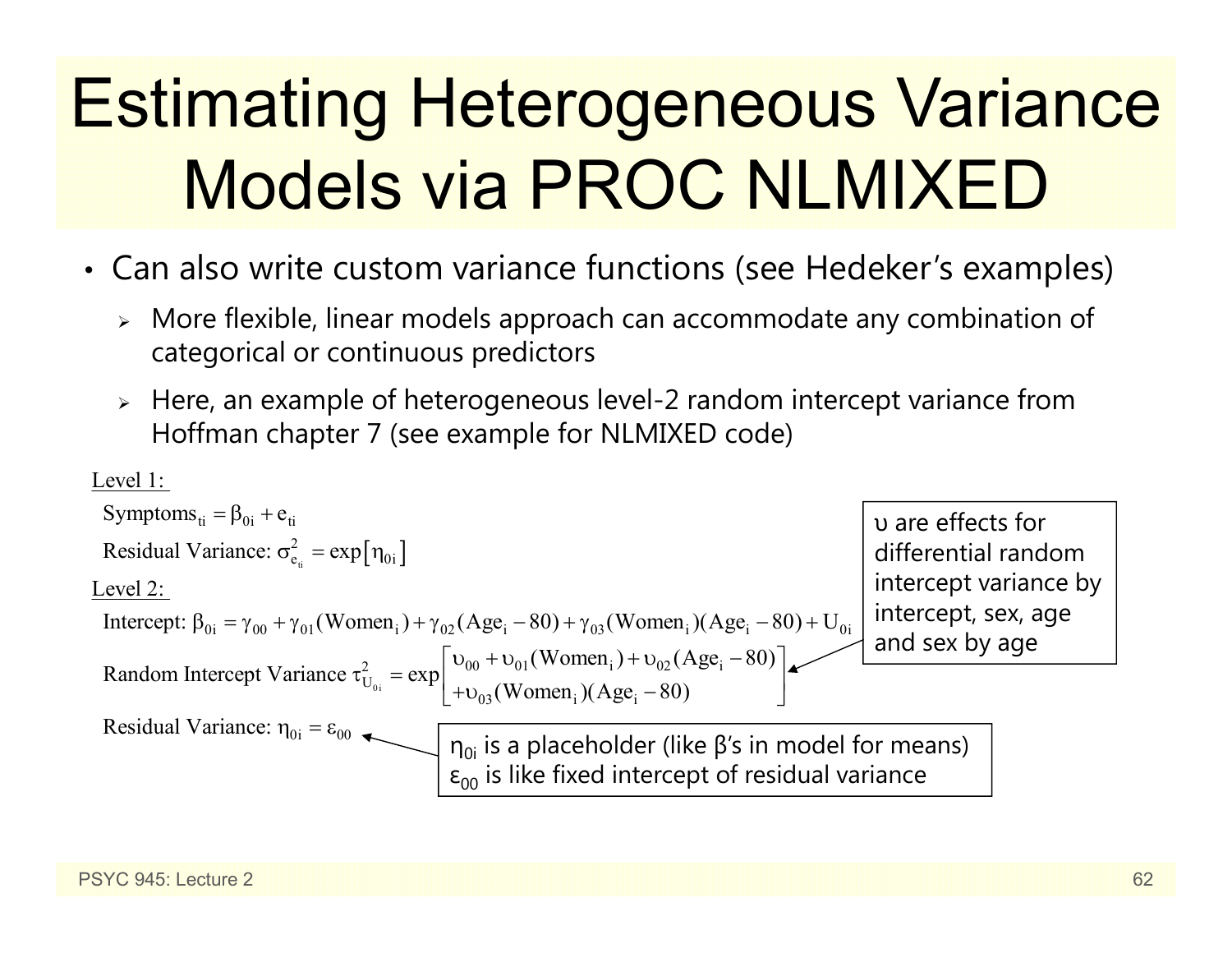# Estimating Heterogeneous Variance Models via PROC NLMIXED

• Can test for a  $\omega$  "scale factor"—like a random intercept for individual differences in residual variance (in WP variation) Level 1:

 $t_{\rm ti} = \exp\bigl[\eta_{\rm 0i}\,\bigr]$ Symptoms<sub>ti</sub> =  $\beta_{0i}$  +  $e_{ti}$ Residual Variance:  $\sigma_{e_i}^2 = \exp[\eta_{0i}]$ 

From Hoffman chapter 7 (see example for NLMIXED code)

#### Level 2:

Intercept:  $\beta_{0i} = \gamma_{00} + \gamma_{01} (Women_i) + \gamma_{02} (Age_i - 80) + \gamma_{03} (Women_i) (Age_i - 80) + U_{0i}$ 

 $\mathbf{e}_{_{0i}}=\exp\bigl[\mathbf{\mathbf{\mathbf{\mathbf{u}}}}_{00}\bigr]$ Random Intercept Variance  $\tau_{U_{\alpha}}^2 = \exp[v_{00}]$ 

No υ predictors of differential random intercept variance, just an intercept here

Residual Variance: 
$$
\eta_{0i} = \varepsilon_{00} + \omega_{0i}
$$

 $\eta_{0{\mathsf{i}}}$  is a placeholder (like β's in model for means)  $\epsilon_{00}$  is like fixed intercept of residual variance  $\omega_{0\text{i}}$  is like random intercept of residual variance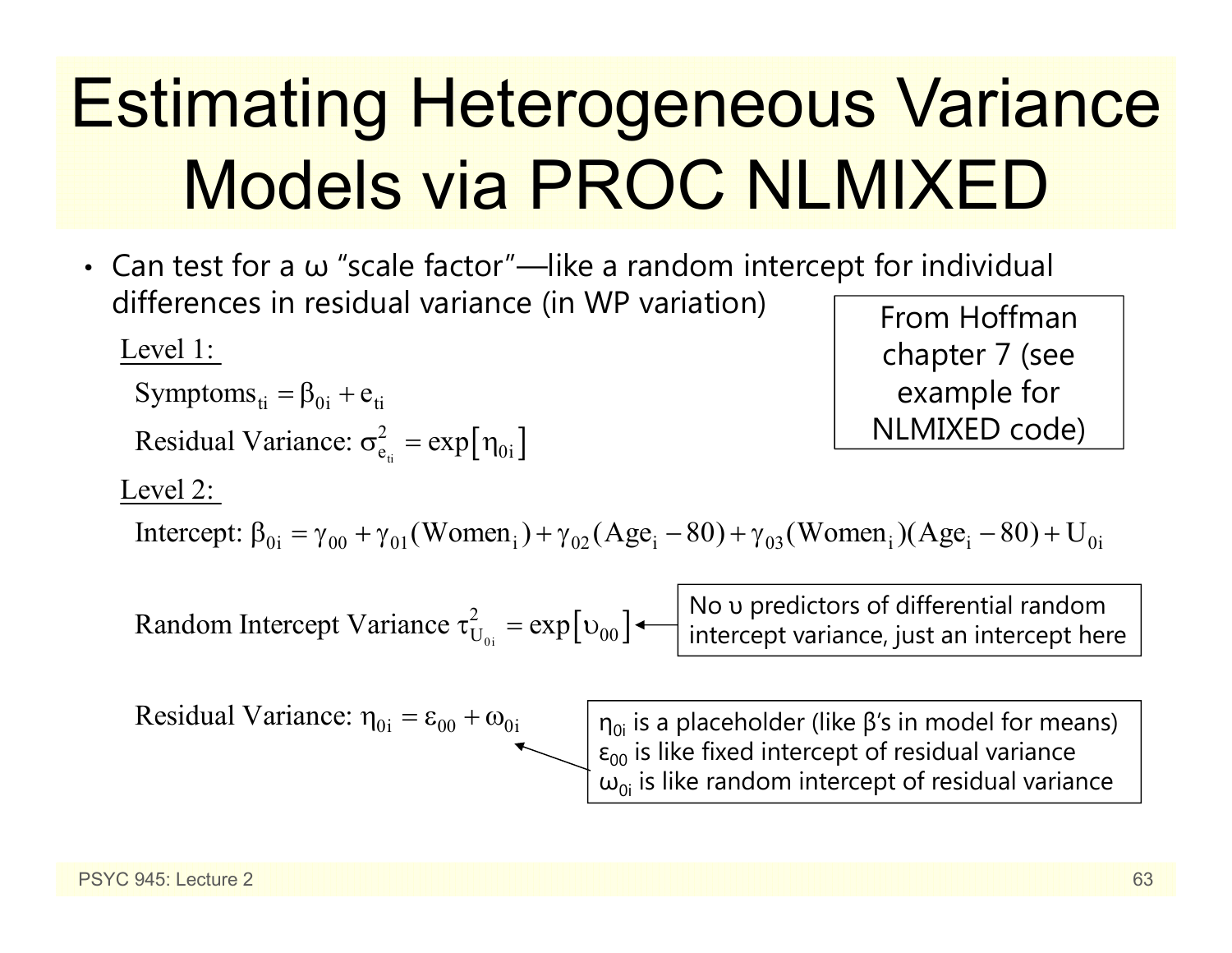# Estimating Heterogeneous Variance Models via PROC NLMIXED

Symptoms<sub>ti</sub> =  $\beta_{0i} + \beta_{1i} (\text{Mod}_{ti} - \overline{\text{Mod}}_i) + \beta_{2i} (\text{Stressor}_{ti}) + e_{ti}$  $t_{\text{t}} = \exp \left[ \eta_{0i} + \eta_{1i} \left( \text{Mod}_{\text{t}i} - \overline{\text{Mod}}_{\text{i}} \right) + \underline{\eta_{2i}} \left( \text{Stressor}_{\text{t}i} \right) \right]$ Intercept:  $\beta_{0i} = \gamma_{00} + \gamma_{01} (Women_{i}) + \gamma_{02} (Age_{i} - 80) + \gamma_{03} (Women_{i}) (Age_{i} - 80)$ Residual Variance:  $\sigma_{e_{ti}}^2 = \exp\left[\eta_{0i} + \eta_{1i} \left(Mood_{ti} - \overline{Mood_i}\right) + \eta_{2i}\left(Stressor_{ti}\right)\right]$  $\sigma_{e_{ii}}^2 = \exp\left[\eta_{0i} + \underline{\eta_{1i}\left(Mood_{ti} - \overline{Mood}_i\right)} + \underline{\eta_{2i}\left(Stressor_{ti}\right)}\right]$ **Level 1: Level 2 :** $i\gamma_{04} (\overline{\text{Mood}}_i - 2) + \gamma_{08} (\overline{\text{Stressor}}_i - 0.40) + \gamma_{09} (\text{Women}_i) (\overline{\text{Stressor}}_i - 0.40)$  $+\gamma_{0,16}\left(\overline{\text{Mood}}_i-2\right)^2+\text{U}_{0i}$ Within-Person Mood:  $\beta_{1i} = \gamma_{10} + \gamma_{14} (\overline{Mood}_i - 2)$ Within-Person Stressor:  $\beta_{2i} = \gamma_{20} + \gamma_{21}$  (Women<sub>i</sub>) Random In  $(\text{Women}_{i}) + \mathrm{v}_{02} (\text{Age}_{i} - 80)$  $\left| \frac{1}{1 - \exp \left( \frac{1}{1 - 2} \right)} \right| + \upsilon_{04} \left( \frac{1}{1 - 2} \right) + \upsilon_{08} \left( \frac{1}{1 - \frac{1}{1 - 2}} \right)$  $\eta_{0i} = \varepsilon_{00} + \varepsilon_{01} (Women_{i}) + \varepsilon_{02} (Age_{i} - 80) + \varepsilon_{04} (Mood_{i} - 2) + \varepsilon_{08} (Stressor_{i} - 0.40)$  $\mathcal{E}_{U_{0i}}^{2} = \exp \left| \frac{\omega_{00} + \omega_{01} (\text{World}_{i}) + \omega_{02} (\text{Test}_{i})}{+\omega_{04} (\text{Mod}_{i} - 2) + \omega_{08} (\text{Stressor}_{i})} \right|$  $\eta_{1\rm i} = \varepsilon_{10}$ Women,  $v_{02}$  (Age,  $-80$ tercept Variance  $\tau_{U_{0i}}^2 = \exp \left( \frac{1}{N \cdot 2 + \nu_{0s}} \left( \frac{\bar{U}_{0i}}{\bar{U}_{0i}} - 2 \right) + \nu_{0s} \left( \frac{\bar{U}_{0i}}{\bar{U}_{0i}} \right) \right)$ Residual Variance:  $\begin{bmatrix} v_{00} + v_{01} \ (Women_i) + v_{02} \ (Age_i - 80) \end{bmatrix}$  $\tau_{U_{0i}}^2 = \exp \left[ \frac{60}{10^{11}} \left( \frac{M}{\text{Modi}} - 2 \right) + v_{08} \left( \frac{3 \text{ tressar}}{10^{11}} - 0.40 \right) \right]$ υ predictors of differential random intercept variance From Hoffman chapter 8 (see example for NLMIXED code)

$$
\epsilon
$$
 are predictors of differential residual variance  $\omega_{0i}$  was not estimate, so was not included

PSYC 945: Lecture 2

 $\eta_{2 {\rm i}} = \varepsilon_{20}$